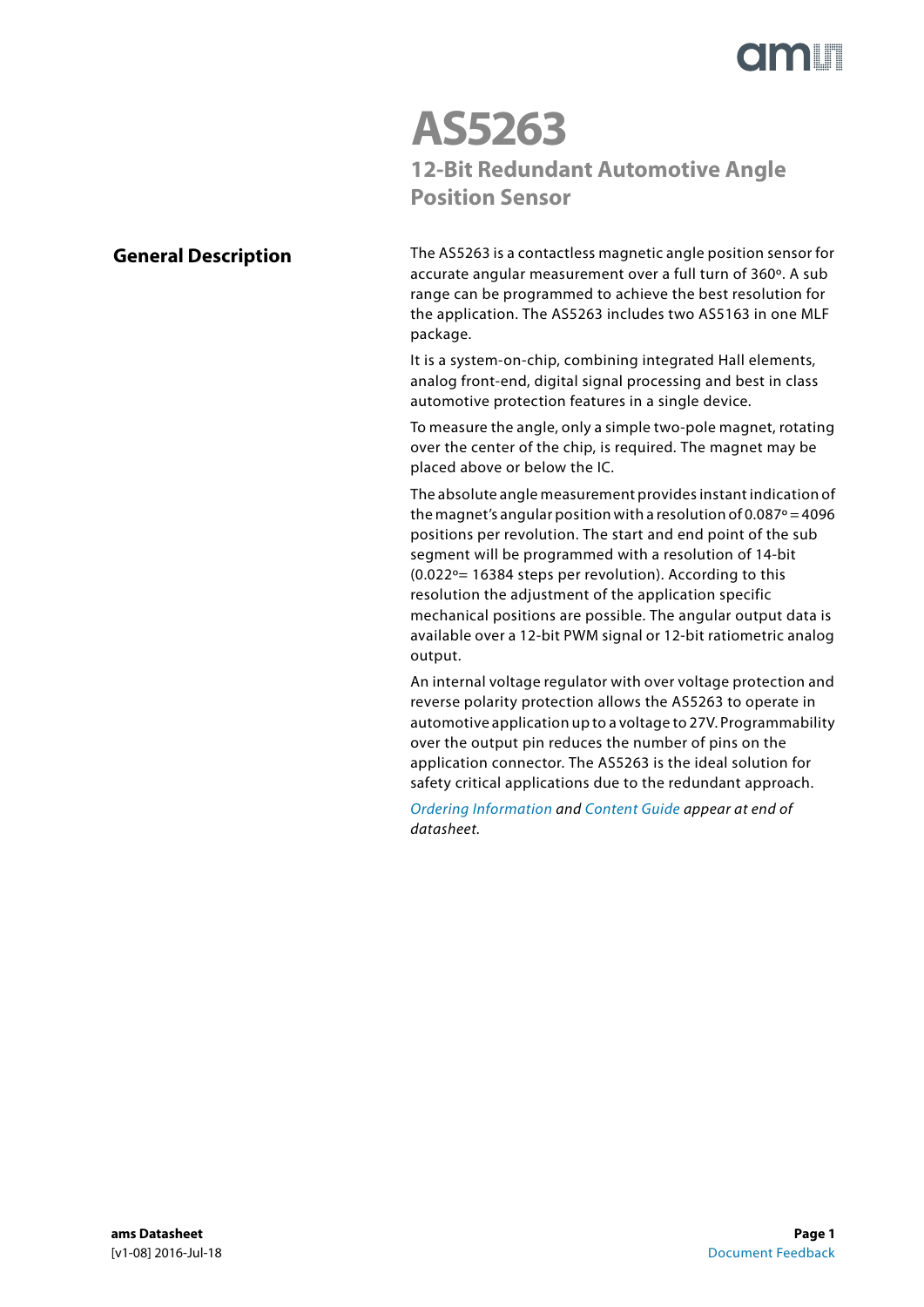<span id="page-1-0"></span>

#### **Key Benefits & Features**

The benefits and features of AS5263, 12-Bit Redundant Automotive Angle Position Sensor are listed below:

**Figure 1: Added Value of Using AS5263**

| <b>Benefits</b>                                                                          | <b>Features</b>                                                                                                                                               |
|------------------------------------------------------------------------------------------|---------------------------------------------------------------------------------------------------------------------------------------------------------------|
| • Great flexibility on angular excursion                                                 | $\bullet$ 360 $\circ$ contactless high resolution angular position sensing                                                                                    |
| • Simple programming                                                                     | • User programmable start and end point of the application<br>region<br>• Saw tooth mode 1-4 slopes per revolution<br>• Clamping levels<br>• Transition point |
| • Failure diagnostics                                                                    | • Broken GND and VDD detection for all external load cases                                                                                                    |
| • Selectable output signal                                                               | • Analog output ratiometric to VDD or PWM-encoded digital<br>output                                                                                           |
| • Ideal for applications in harsh<br>environments due to contactless<br>position sensing | • Wide temperature range: - 40°C to 150°C                                                                                                                     |
| • Stacked die redundant approach                                                         | • 32-pin MLF (7x7mm) dimple package                                                                                                                           |

# <span id="page-1-1"></span>**Applications**

AS5263 is ideal for automotive applications like:

- **•** Transmission gearbox position sensor
- **•** Headlight position control
- **•** Torque sensing
- **•** Valve position sensing
- **•** Pedal position sensing
- **•** Throttle position sensing
- **•** Non-contact potentiometers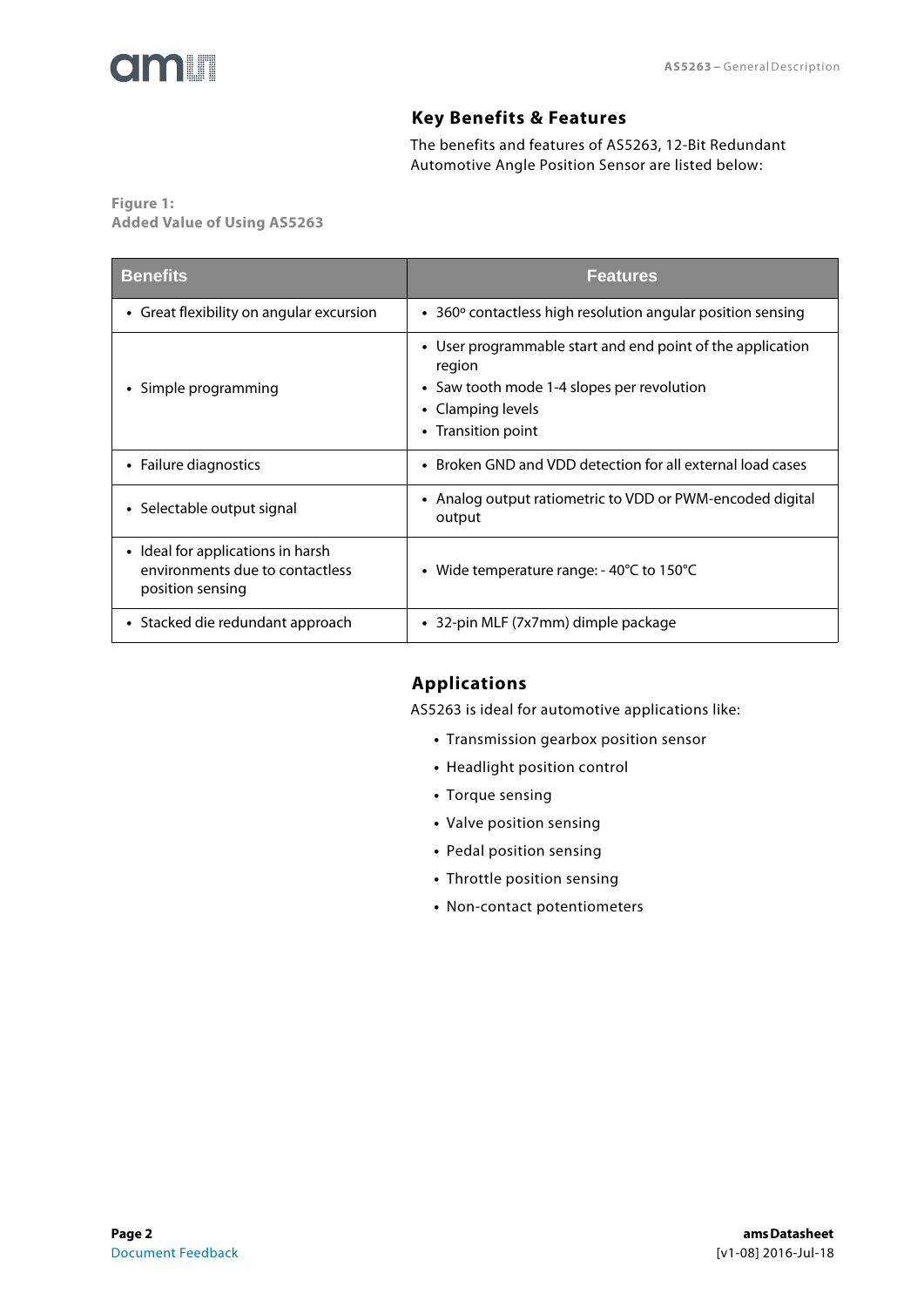

# **Block Diagram**

The functional blocks of this device are shown below:

<span id="page-2-1"></span><span id="page-2-0"></span>

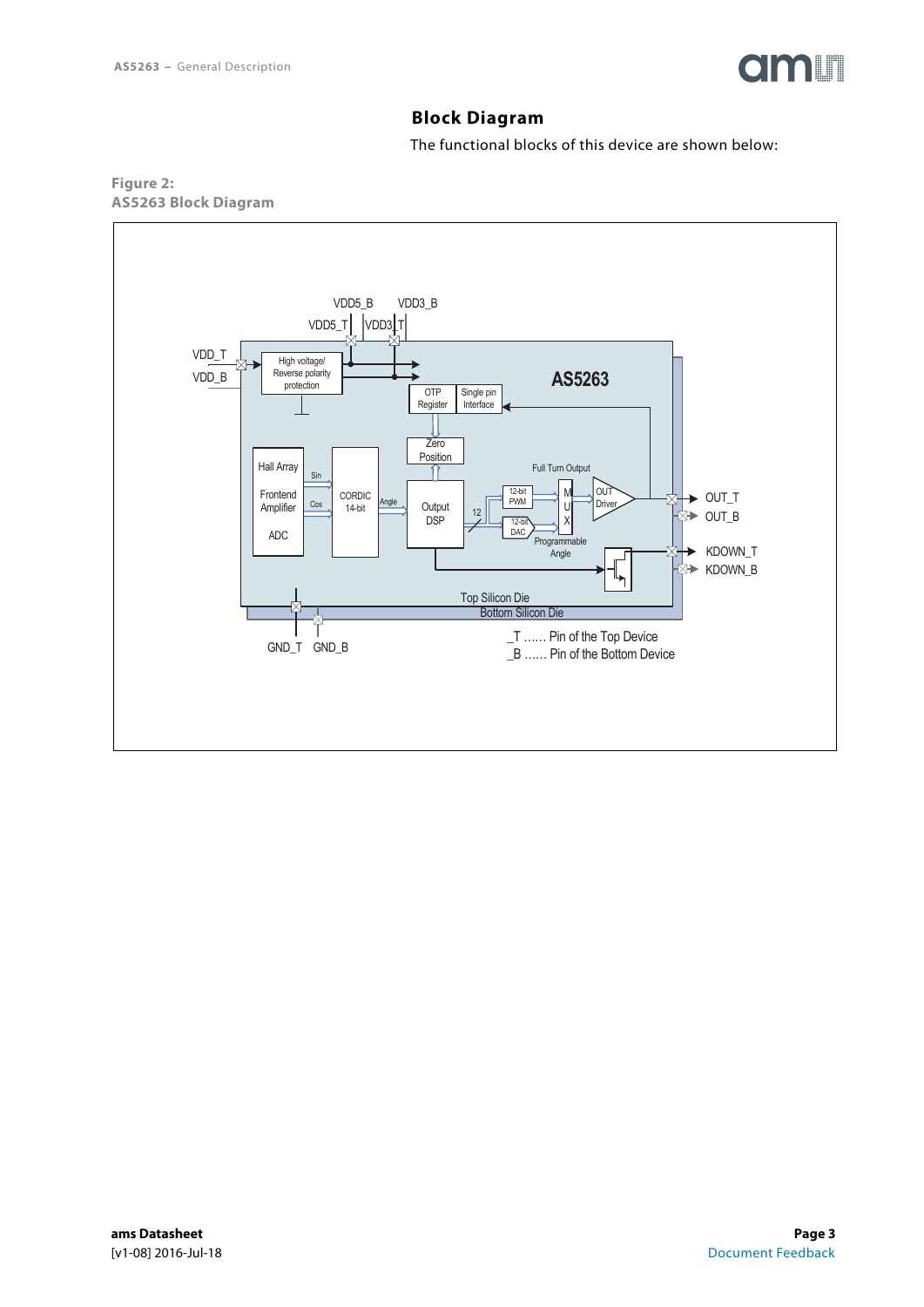

# <span id="page-3-1"></span>**Pin Assignment**

**Figure 3: Pin Diagram (Top View)** 



### **Pin Description**

[Figure 4](#page-3-0) provides the description of each pin of the standard 32-pin MLF (7x7mm) Dimple package. It is recommended to keep the electrical separation as well on the printed circuit board (PCB) in the application (see [Figure 4](#page-3-0)).

<span id="page-3-2"></span><span id="page-3-0"></span>**Figure 4: Pin Descriptions**

| <b>Pin</b><br><b>Number</b> | <b>Pin Name</b> | <b>Pin Type</b>   | <b>Description</b>                                                          |  |  |
|-----------------------------|-----------------|-------------------|-----------------------------------------------------------------------------|--|--|
|                             | NC.             |                   | Not bonded                                                                  |  |  |
| 2                           | NC.             |                   | Not bonded                                                                  |  |  |
| 3                           | $NC_T$          | DIO/AIO           | Test pin for fabrication. Connected to top ground in the<br>application.    |  |  |
| 4                           | $NC_B$          | multi purpose pin | Test pin for fabrication. Connected to bottom ground in<br>the application. |  |  |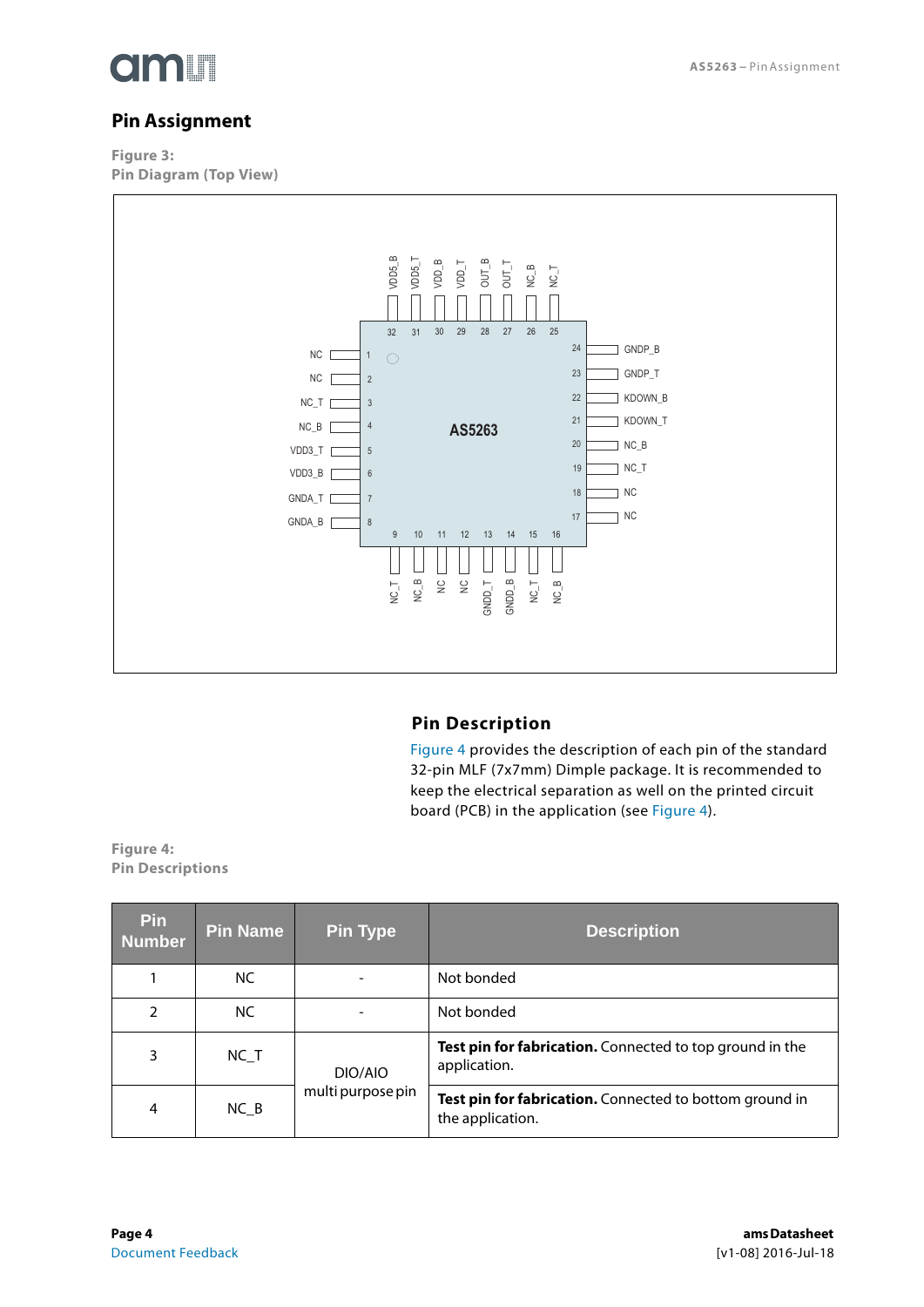# am

| Pin<br><b>Number</b> | <b>Pin Name</b> | <b>Pin Type</b>              | <b>Description</b>                                                                                                                                                                                |
|----------------------|-----------------|------------------------------|---------------------------------------------------------------------------------------------------------------------------------------------------------------------------------------------------|
| 5                    | VDD3_T          |                              | 3.45V- Regulator output, internally regulated from<br>VDD5. This pin needs an external ceramic capacitor of 2.2µF.<br>Connect second terminal of capacitor to GND intended for<br>the top die.    |
| 6                    | VDD3_B          | Supply pin                   | 3.45V- Regulator output, internally regulated from<br>VDD5. This pin needs an external ceramic capacitor of 2.2µF.<br>Connect second terminal of capacitor to GND intended for<br>the bottom die. |
| 7                    | GNDA_T          |                              | Analog ground pin. Connected to GND for the top die in the<br>application.                                                                                                                        |
| 8                    | GNDA_B          |                              | Analog ground pin. Connected to GND intended for the<br>bottom die in the application.                                                                                                            |
| 9                    | $NC_T$          |                              | Test pin for fabrication. Connected to GND intended for the<br>top die in the application.                                                                                                        |
| 10                   | $NC_B$          | DIO/AIO<br>multi purpose pin | Test pin for fabrication. Connected to GND intended for the<br>bottom die in the application.                                                                                                     |
| 11                   | <b>NC</b>       |                              | Test pin for fabrication. Open in the application.                                                                                                                                                |
| 12                   | <b>NC</b>       |                              | Test pin for fabrication. Open in the application.                                                                                                                                                |
| 13                   | GNDD_T          | Supply pin                   | Digital ground pin. Connected to GND intended for the top<br>die in the application.                                                                                                              |
| 14                   | GNDD_B          |                              | <b>Digital ground pin.</b> Connected to GND intended for the<br>bottom die in the application.                                                                                                    |
| 15                   | $NC_T$          | DIO/AIO                      | Test pin for fabrication. Connected to GND intended for the<br>top die in the application.                                                                                                        |
| 16                   | $NC_B$          | multi purpose pin            | Test pin for fabrication. Connected to GND intended for the<br>bottom die in the application.                                                                                                     |
| 17                   | <b>NC</b>       |                              | Not bonded                                                                                                                                                                                        |
| 18                   | <b>NC</b>       |                              | Not bonded                                                                                                                                                                                        |
| 19                   | $NC_T$          | DIO/AIO                      | Test pin for fabrication. Connected to GND intended for the<br>top die in the application.                                                                                                        |
| 20                   | $NC_B$          | multi purpose pin            | Test pin for fabrication. Connected to GND intended for the<br>bottom die in the application.                                                                                                     |
| 21                   | KDOWN_T         | Digital output               | Kick down functionality. Open drain user pull-up resistor<br>connected to the intended VDD top supply.                                                                                            |
| 22                   | KDOWN_B         | open drain                   | Kick down functionality. Open drain user pull-up resistor<br>connected to the intended VDD bottom supply.                                                                                         |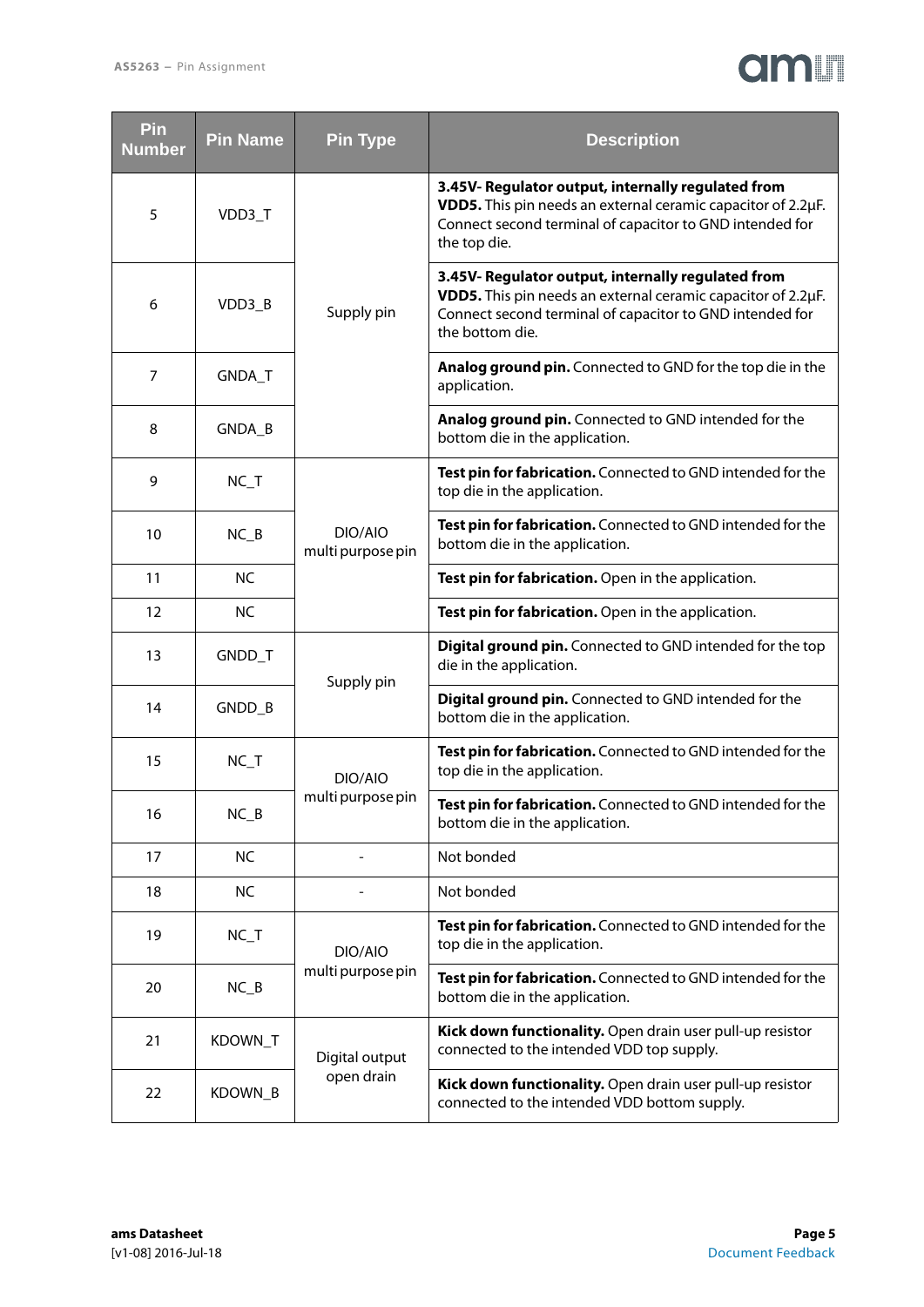| <b>Pin</b><br><b>Number</b> | <b>Pin Name</b> | <b>Pin Type</b>              | <b>Description</b>                                                                                                                                                                              |
|-----------------------------|-----------------|------------------------------|-------------------------------------------------------------------------------------------------------------------------------------------------------------------------------------------------|
| 23                          | GNDP_T          | Supply pin                   | Analog ground pin. Connected to GND for the top die in the<br>application.                                                                                                                      |
| 24                          | GNDP_B          |                              | Analog ground pin. Connected to GND intended for the<br>bottom die in the application.                                                                                                          |
| 25                          | $NC_T$          |                              | Test pin for fabrication. Connected to GND intended for the<br>top die in the application.                                                                                                      |
| 26                          | $NC_B$          |                              | Test pin for fabrication. Connected to GND intended for the<br>bottom die in the application.                                                                                                   |
| 27                          | OUT T           | DIO/AIO<br>multi purpose pin | <b>Output pin.</b> Can be programmed as analog output or PWM<br>output. Over this pin the programming of the top die is<br>possible.                                                            |
| 28                          | OUT B           |                              | <b>Output pin.</b> Can be programmed as analog output or PWM<br>output. Over this pin the programming of the bottom die is<br>possible.                                                         |
| 29                          | VDD_T           |                              | Positive supply pin. This pin is over voltage protected.                                                                                                                                        |
| 30                          | VDD_B           |                              | Positive supply pin. This pin is over voltage protected.                                                                                                                                        |
| 31                          | VDD5_T          | Supply pin                   | 4.5V- Regulator output, internally regulated from VDD.<br>This pin needs an external ceramic capacitor of 2.2µF.<br>Connect second terminal of capacitor to GND intended for<br>the top die.    |
| 32                          | VDD5 B          |                              | 4.5V- Regulator output, internally regulated from VDD.<br>This pin needs an external ceramic capacitor of 2.2µF.<br>Connect second terminal of capacitor to GND intended for<br>the bottom die. |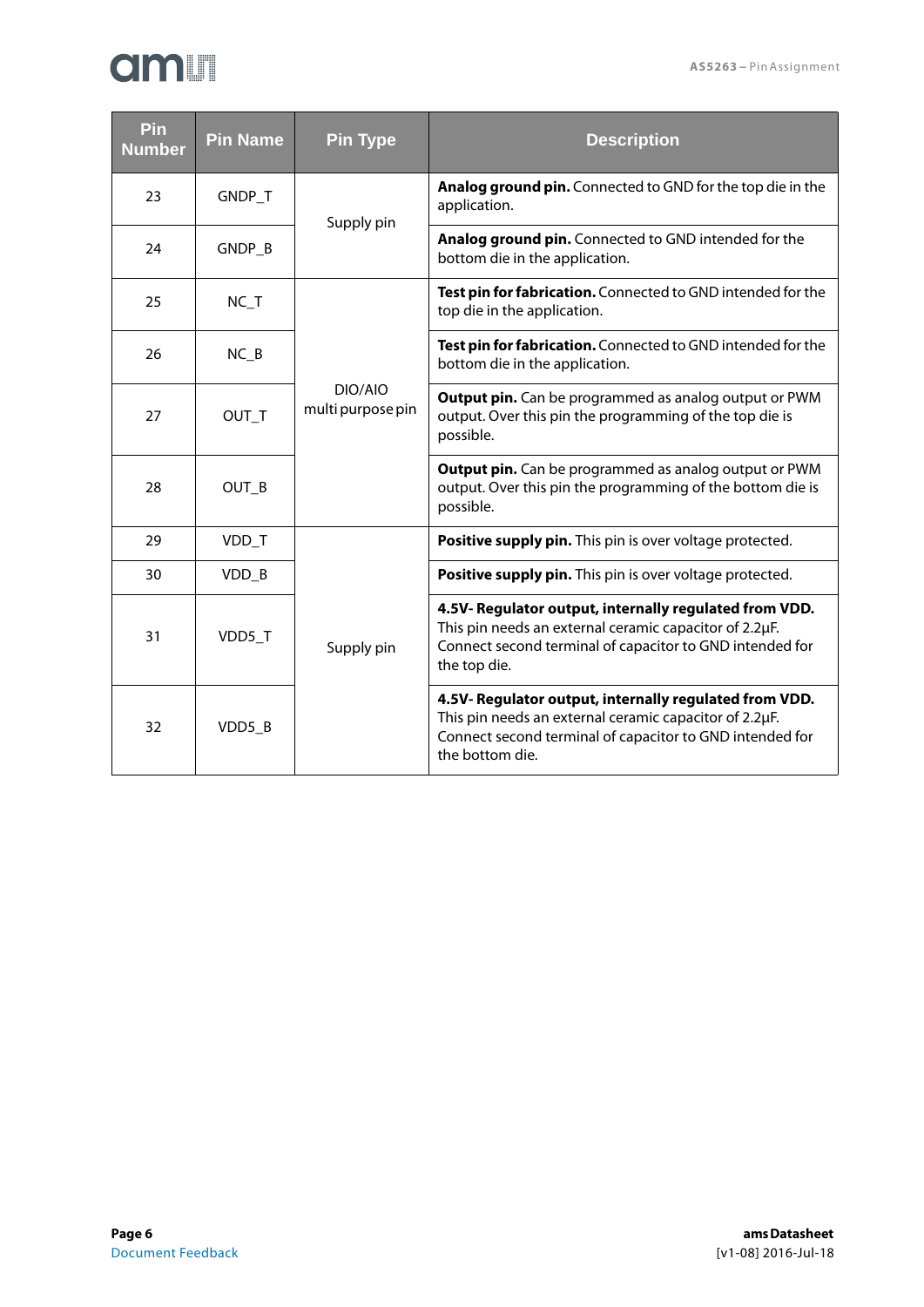

### <span id="page-6-1"></span>**Absolute Maximum Ratings**

Stresses beyond those listed in [Absolute Maximum Ratings](#page-6-0) may cause permanent damage to the device. These are stress ratings only and functional operation of the device at these or any other conditions beyond those indicated in [Electrical](#page-7-0)  [Characteristics](#page-7-0) is not implied. Exposure to absolute maximum rating conditions for extended periods may affect device reliability.

#### <span id="page-6-0"></span>**Figure 5: Absolute Maximum Ratings**

| <b>Symbol</b>            | Parameter                                          | <b>Min</b> | <b>Max</b> | <b>Units</b>                   | <b>Comments</b>                                                                                                                                                                                                                                                                                     |
|--------------------------|----------------------------------------------------|------------|------------|--------------------------------|-----------------------------------------------------------------------------------------------------------------------------------------------------------------------------------------------------------------------------------------------------------------------------------------------------|
|                          |                                                    |            |            | <b>Electrical Parameters</b>   |                                                                                                                                                                                                                                                                                                     |
| V <sub>DD</sub>          | DC supply voltage at pin<br><b>VDD Overvoltage</b> | $-18$      | 27         | v                              | No operation                                                                                                                                                                                                                                                                                        |
| $V_{OUT}$                | Output voltage OUT                                 | $-0.3$     | 27         | v                              | Permanent                                                                                                                                                                                                                                                                                           |
| <b>V<sub>KDOWN</sub></b> | Output voltage KDOWN                               | $-0.3$     | 27         | V                              |                                                                                                                                                                                                                                                                                                     |
| VDD3                     | DC supply voltage at pin<br>VDD3                   | $-0.3$     | 5          | v                              |                                                                                                                                                                                                                                                                                                     |
| VDD <sub>5</sub>         | DC supply voltage at pin<br>VDD <sub>5</sub>       | $-0.3$     | 7          | $\vee$                         |                                                                                                                                                                                                                                                                                                     |
| $I_{scr}$                | Input current (latchup<br>immunity)                | $-100$     | 100        | mA                             | JEDEC <sub>78</sub>                                                                                                                                                                                                                                                                                 |
|                          |                                                    |            |            | <b>Electrostatic Discharge</b> |                                                                                                                                                                                                                                                                                                     |
| <b>ESD</b>               | Electrostatic discharge                            | ±4         |            | kV                             | MIL 883 E method 3015<br>This value is applicable to pins VDD, GND,<br>OUT, and KDOWN.<br>All other pins ±2 kV.                                                                                                                                                                                     |
|                          |                                                    |            |            |                                | <b>Temperature Ranges and Storage Conditions</b>                                                                                                                                                                                                                                                    |
| $T_{\text{Strq}}$        | Storage temperature                                | $-55$      | 150        | °C                             | Min -67°F; Max 302°F                                                                                                                                                                                                                                                                                |
| $T_{Body}$               | Body temperature<br>(lead-free package)            |            | 260        | °C                             | The reflow peak soldering temperature<br>(body temperature) specified is in<br>accordance with IPC/JEDEC J-STD-020<br>"Moisture/Reflow Sensitivity Classification<br>for Non-Hermetic Solid State Surface Mount<br>Devices". The lead finish for Pb-free leaded<br>packages is matte tin (100% Sn). |
| $RH_{NC}$                | Relative humidity<br>non-condensing                | 5          | 85         | $\frac{0}{0}$                  |                                                                                                                                                                                                                                                                                                     |
| <b>MSL</b>               | Moisture sensitivity level                         |            | 3          |                                | Represents a maximum floor life time of<br>168h                                                                                                                                                                                                                                                     |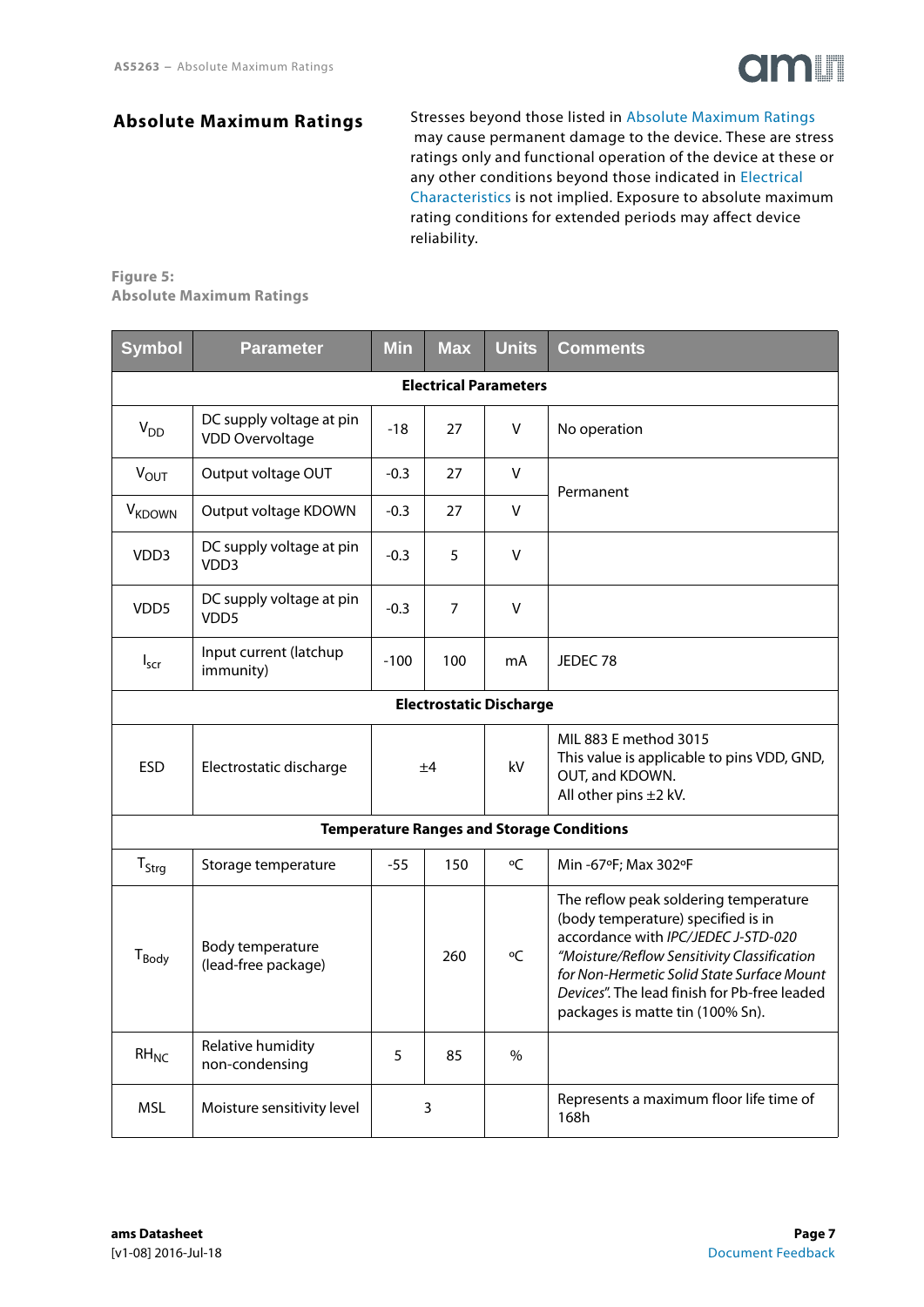

# <span id="page-7-2"></span><span id="page-7-0"></span>**Electrical Characteristics**

# **Operating Conditions**

In this specification, all the defined tolerances for external components need to be assured over the whole operation conditions range and also over lifetime.

 $T_{AMB}$  = -40°C to 150°C, V<sub>DD</sub> = +4.5V to +5.5V, C<sub>LREG5</sub> = 2.2µF,  $C_{1RFG3} = 2.2 \mu F$ ,  $R_{PU} = 1K\Omega$ ,  $R_{PD} = 1K\Omega$  to 5.6K $\Omega$ , (Analog only),  $C_{\text{LOAD}}$  =0 to 42nF, R<sub>PUKDWN</sub> = 1K $\Omega$  to 5.6K $\Omega$ ,

 $C_{\text{LOAD KDWN}} = 0$  to 42nF, unless otherwise specified. A positive current is intended to flow into the pin.

**Figure 6: Operating Conditions** 

| <b>Symbol</b>    | <b>Parameter</b>    | <b>Condition</b>            | <b>Min</b> | <b>Tvp</b> | Max | <b>Units</b> |
|------------------|---------------------|-----------------------------|------------|------------|-----|--------------|
| <sup>I</sup> AMB | Ambient temperature | -40°F to 302°F              | $-40$      |            | 150 | $\circ$      |
| 'supp            | Supply current      | Lowest magnetic input field |            |            | 20  | mA           |

# **Magnetic Input Specification**

 $T<sub>AMB</sub> = -40°C$  to 150°C,  $V<sub>DD</sub> = 4.5V$  to 5.5V (5V operation), unless otherwise noted.

#### *Two-Pole Cylindrical Diametrically Magnetized Source*

<span id="page-7-1"></span>**Figure 7: Magnetic Input Specification** 

| <b>Symbol</b> | <b>Parameter</b>                  | <b>Condition</b>                                                                                                                                       | <b>Min</b> | <b>Typ</b> | <b>Max</b> | <b>Units</b> |
|---------------|-----------------------------------|--------------------------------------------------------------------------------------------------------------------------------------------------------|------------|------------|------------|--------------|
| $B_{\rm pk}$  | Magnetic input field<br>amplitude | Required vertical component of<br>the magnetic field strength on<br>the die's surface, measured<br>along a concentric circle with a<br>radius of 1.1mm | 30         |            | 70         | mT           |
| $B_{off}$     | Magnetic offset                   | Constant magnetic stray field                                                                                                                          |            |            | ±10        | mT           |
|               | Field non-linearity               | Including offset gradient                                                                                                                              |            |            |            | $\%$         |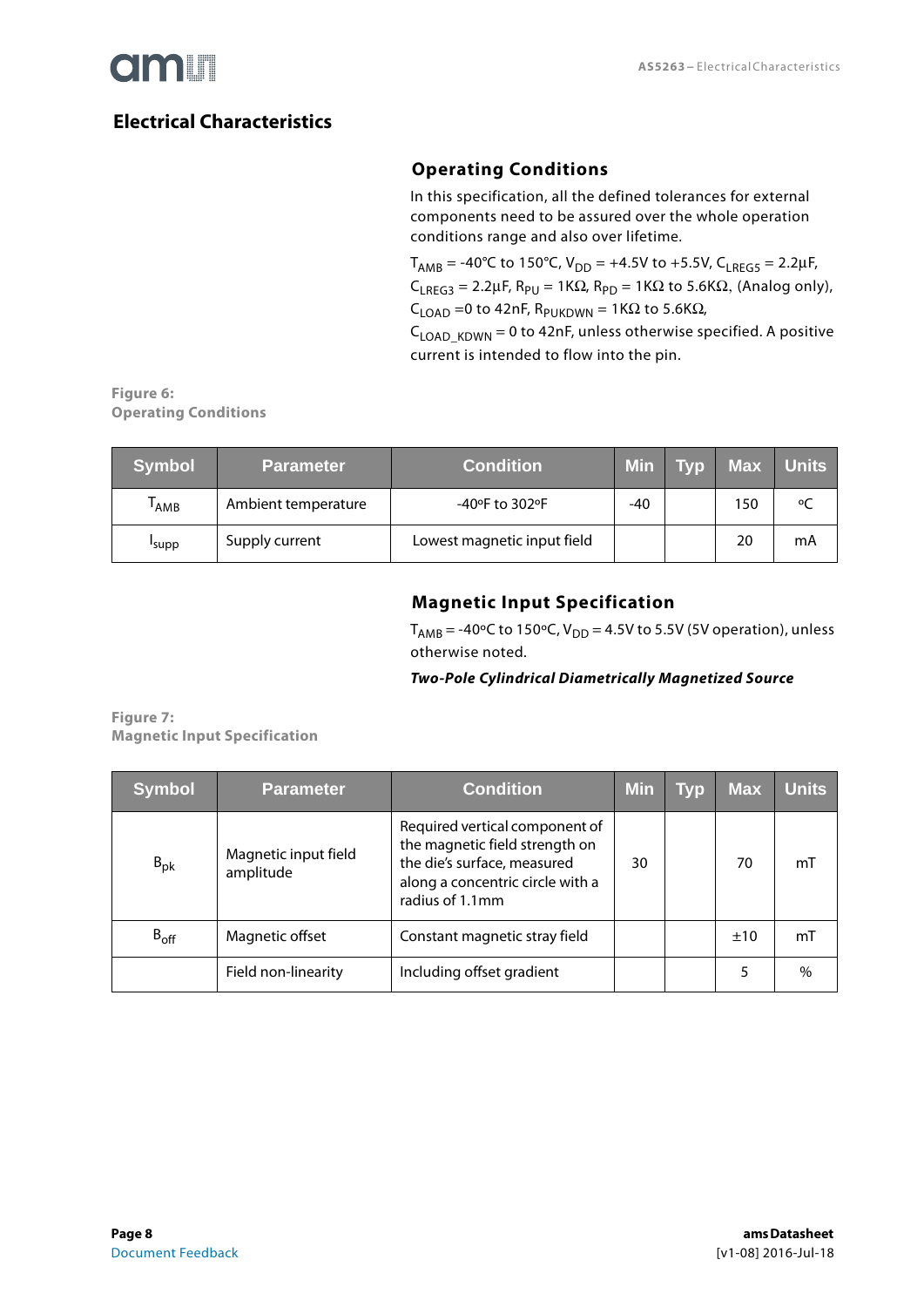

## **Electrical System Specifications**

 $T_{AMB}$  = -40°C to 150°C,  $V_{DD}$  = 4.5V to 5.5V (5V operation), [Magnetic Input Specification,](#page-7-1) unless otherwise noted.

#### <span id="page-8-2"></span>**Figure 8: Electrical System Specifications**

| <b>Symbol</b>                | <b>Parameter</b>                                                                            | <b>Conditions</b>                                                                                                                                                            | <b>Min</b> | <b>Typ</b> | <b>Max</b> | <b>Units</b>      |
|------------------------------|---------------------------------------------------------------------------------------------|------------------------------------------------------------------------------------------------------------------------------------------------------------------------------|------------|------------|------------|-------------------|
| <b>RES</b>                   | Resolution Analog and<br><b>PWM Output</b>                                                  | Angular operating range<br>$\geq 90^{\circ}$ C                                                                                                                               |            |            | 12         | bit               |
| $INL_{opt}$                  | Integral non-linearity<br>(optimum) 360 degree full<br>turn                                 | Maximum error with respect to<br>the best line fit. Centered<br>magnet without calibration,<br>$T_{AMB} = 25$ °C                                                             |            |            | $\pm 0.5$  | deg               |
| $\mathsf{INL}_\mathsf{temp}$ | Integral non-linearity<br>(optimum) 360 degree full<br>turn                                 | Maximum error with respect to<br>the best line fit. Centered<br>magnet without calibration,<br>$T_{AMB} = -40$ °C to 150°C                                                   |            |            | ±0.9       | deg               |
| <b>INL</b>                   | Integral non-linearity 360<br>degree full turn                                              | Best line fit = $(Err_{max} - Err_{min})/2$<br>Over displacement tolerance<br>with 6mm diameter magnet,<br>without calibration,<br>$T_{AMB}$ = -40°C to 150°C <sup>(1)</sup> |            | ±1.4       |            | deg               |
| <b>TN</b>                    | <b>Transition noise</b>                                                                     | 1 sigma $(2)$                                                                                                                                                                |            | 0.06       |            | deg<br><b>RMS</b> |
| VDD5 <sub>LowTH</sub>        | Undervoltage lower<br>threshold                                                             | $VDD5 = 5V$                                                                                                                                                                  | 3.1        | 3.4        | 3.7        | $\vee$            |
| VDD5 <sub>HighTH</sub>       | Undervoltage higher<br>threshold                                                            |                                                                                                                                                                              | 3.6        | 3.9        | 4.2        |                   |
| t <sub>PwrUp</sub>           | Power-up time                                                                               |                                                                                                                                                                              |            |            | 10         | ms                |
| t <sub>delay</sub>           | System propagation delay<br>absolute output: delay of<br>ADC, DSP and absolute<br>interface | Fast mode, times 2 in slow<br>mode                                                                                                                                           |            |            | 100        | μs                |

#### **Note(s):**

<span id="page-8-0"></span>1. This parameter is a system parameter and is dependant on the selected magnet.

<span id="page-8-1"></span>2. The noise performance is dependent on the programming of the output characteristic.

3. The INL performance is specified over the full turn of 360 degrees. An operation in an angle segment increases the accuracy.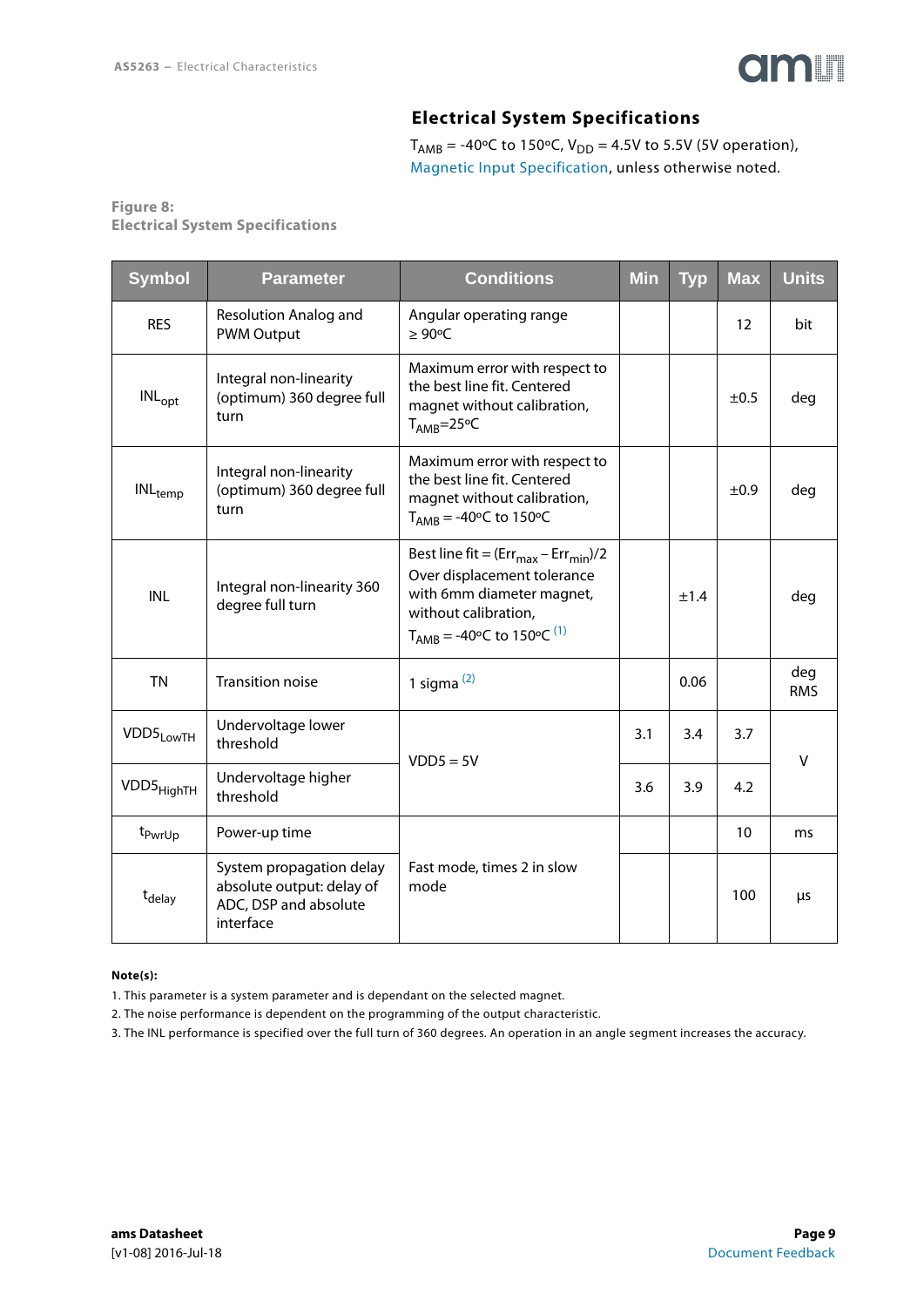

# **Timing Characteristics**

<span id="page-9-0"></span>**Figure 9: Timing Conditions** 

| <b>Symbol</b> | <b>Parameter</b>              | Conditions <sup> </sup> | <b>Min</b> | <b>Typ</b> | Max  | <b>Units</b> |
|---------------|-------------------------------|-------------------------|------------|------------|------|--------------|
| <b>FRCOT</b>  | Internal Master Clock         |                         | 4.05       | 4.5        | 4.95 | MHz          |
| <b>TCLK</b>   | Interface Clock Time          | $TCLK = 1/ FRCOT$       | 202        | 222.2      | 247  | ns           |
| <b>TDETWD</b> | WatchDog error detection time |                         |            |            | 12   | ms           |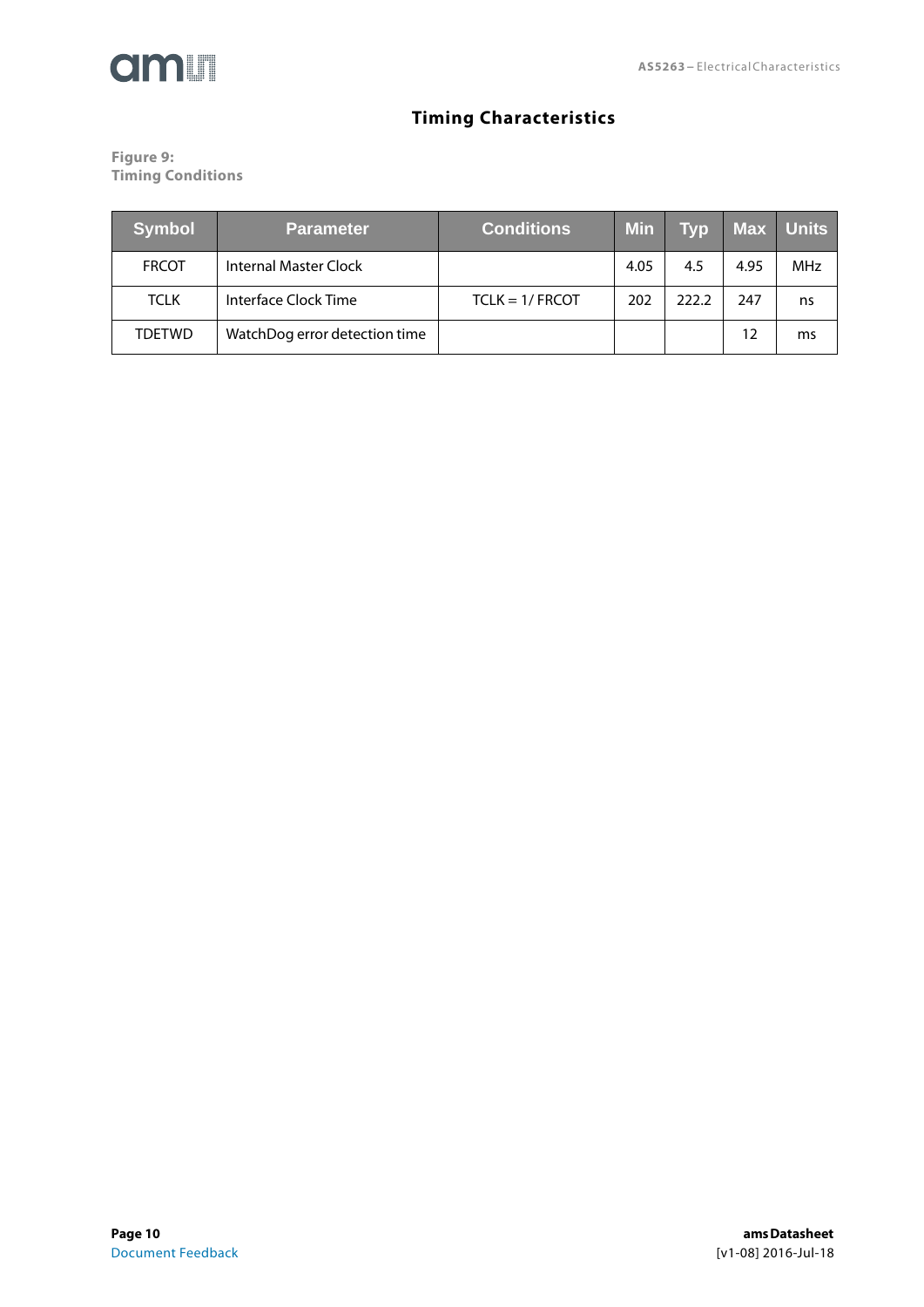# <span id="page-10-0"></span>**Detailed Description**

The AS5263 is manufactured in a CMOS process and uses a spinning current Hall technology for sensing the magnetic field distribution across the surface of the chip.

The integrated Hall elements are placed around the center of the device and deliver a voltage representation of the magnetic field at the surface of the IC.

Through Sigma-Delta Analog / Digital Conversion and Digital Signal-Processing (DSP) algorithms, the AS5263 provides accurate high-resolution absolute angular position information. For this purpose, a Coordinate Rotation Digital Computer (CORDIC) calculates the angle and the magnitude of the Hall array signals.

The DSP is also used to provide digital information at the outputs that indicate movements of the used magnet towards or away from the device's surface.

A small low cost diametrically magnetized (two-pole) standard magnet provides the angular position information (see [Figure 46\)](#page-47-0).

The AS5263 senses the orientation of the magnetic field and calculates a 14-bit binary code. This code is mapped to a programmable output characteristic. The type of output is programmable and can be selected as PWM or analog output. This signal is available at the pins 27, 28 **(OUT\_T, OUT\_B)**.

The analog output and PWM output can be configured in many ways. The application angular region can be programmed in a user friendly way. The starting angle **T1** and the end point **T2** can be set and programmed according to the mechanical range of the application with a resolution of 14 bits. In addition, the **T1Y** and **T2Y** parameter can be set and programmed according to the application. The transition point 0 to 360 degree can be shifted using the break point parameter **BP**. This point is programmable with a high resolution of 14 bits of 360 degrees. The voltage for clamping level low **CLL** and clamping level high **CLH** can be programmed with a resolution of 7 bits. Both levels are individually adjustable.

These parameters are also used to adjust the PWM duty cycle.

The AS5263 also provides a compare function. The internal angular code is compared to a programmable level using hysteresis. The function is available over the output pins 21, 22 (**KDOWN\_T, KDOWN\_B**).

The output parameters can be programmed in an OTP register. No additional voltage is required to program the AS5263. The setting may be overwritten at any time and will be reset to default when power is cycled. To make the setting permanent, the OTP register must be programmed by using a lock bit. Else, the content could be frozen for ever.

The AS5263 is tolerant to magnet misalignment and unwanted external magnetic fields due to differential measurement technique and Hall sensor conditioning circuitry.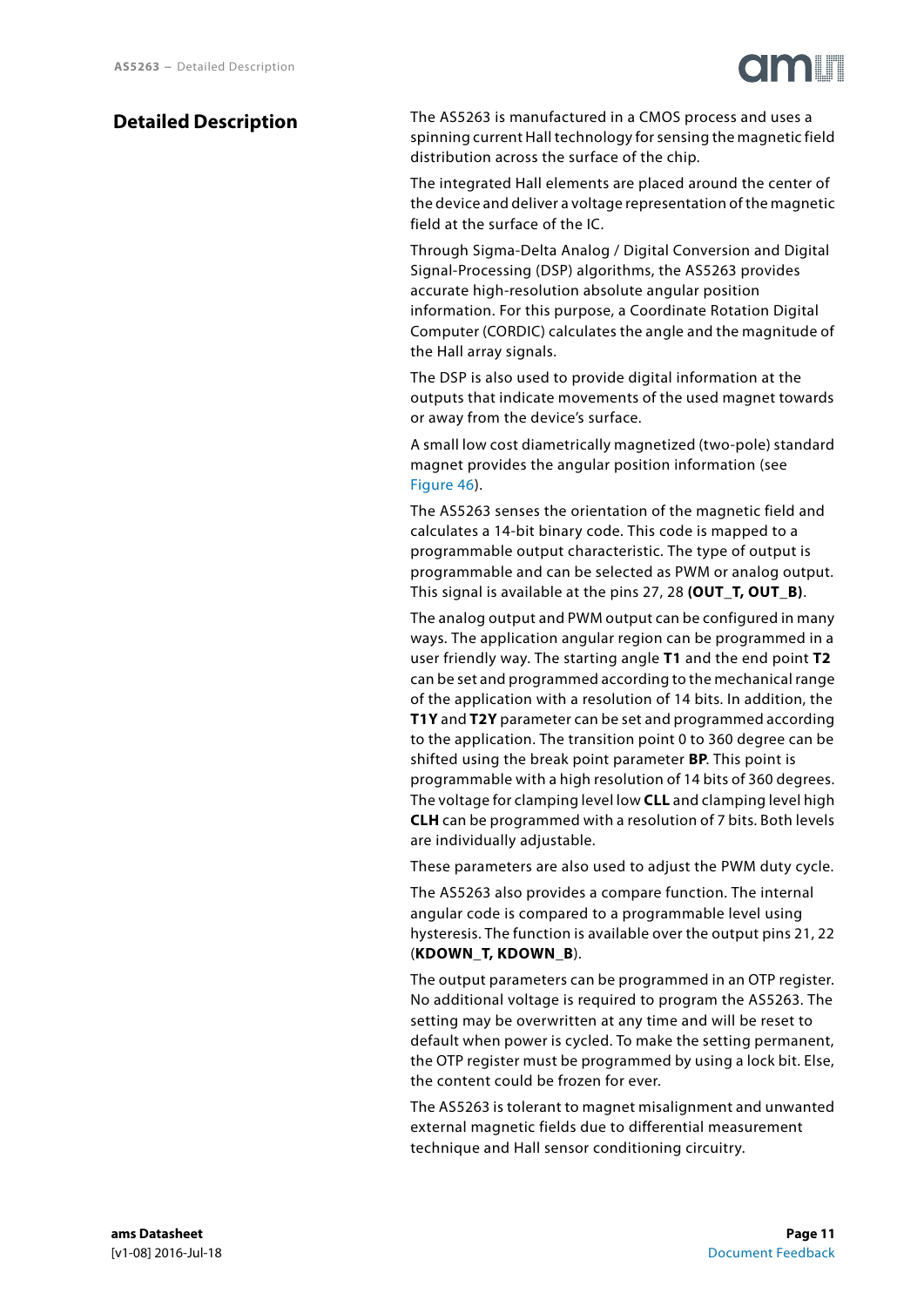<span id="page-11-1"></span>

It is also tolerant to air gap and temperature variations due to Sin-/Cos- signal evaluation.

The AS5263 is tolerant to magnet misalignment and magnetic stray fields due to differential measurement technique and Hall sensor conditioning circuitry.

### **Operation**

The AS5263 operates at 5V  $\pm$ 10%, using two internal Low-Dropout (LDO) voltage regulators. For operation, the 5V supply is connected to pin **VDD**. While **VDD3** and **VDD5** (LDO outputs) must be buffered by 2.2μF capacitors, the VDD requires a 1μF capacitor. All capacitors (low ESR ceramic) are supposed to be placed close to the supply pins (see [Figure 10](#page-11-0)).

The **VDD3** and **VDD5** outputs are intended for internal use only. It must not be loaded with an external load.

<span id="page-11-0"></span>**Figure 10: External Circuitry for the AS5263 (Figure Shows Only One Sensor Die)** 



#### **Note(s):**

1. The pins VDD3 and VDD5 must always be buffered by a capacitor. These pins must not be left floating, as this may cause unstable internal supply voltages, which may lead to larger output jitter of the measured angle

2. Only VDD is overvoltage protected up to 27V. In addition, the VDD has a reverse polarity protection.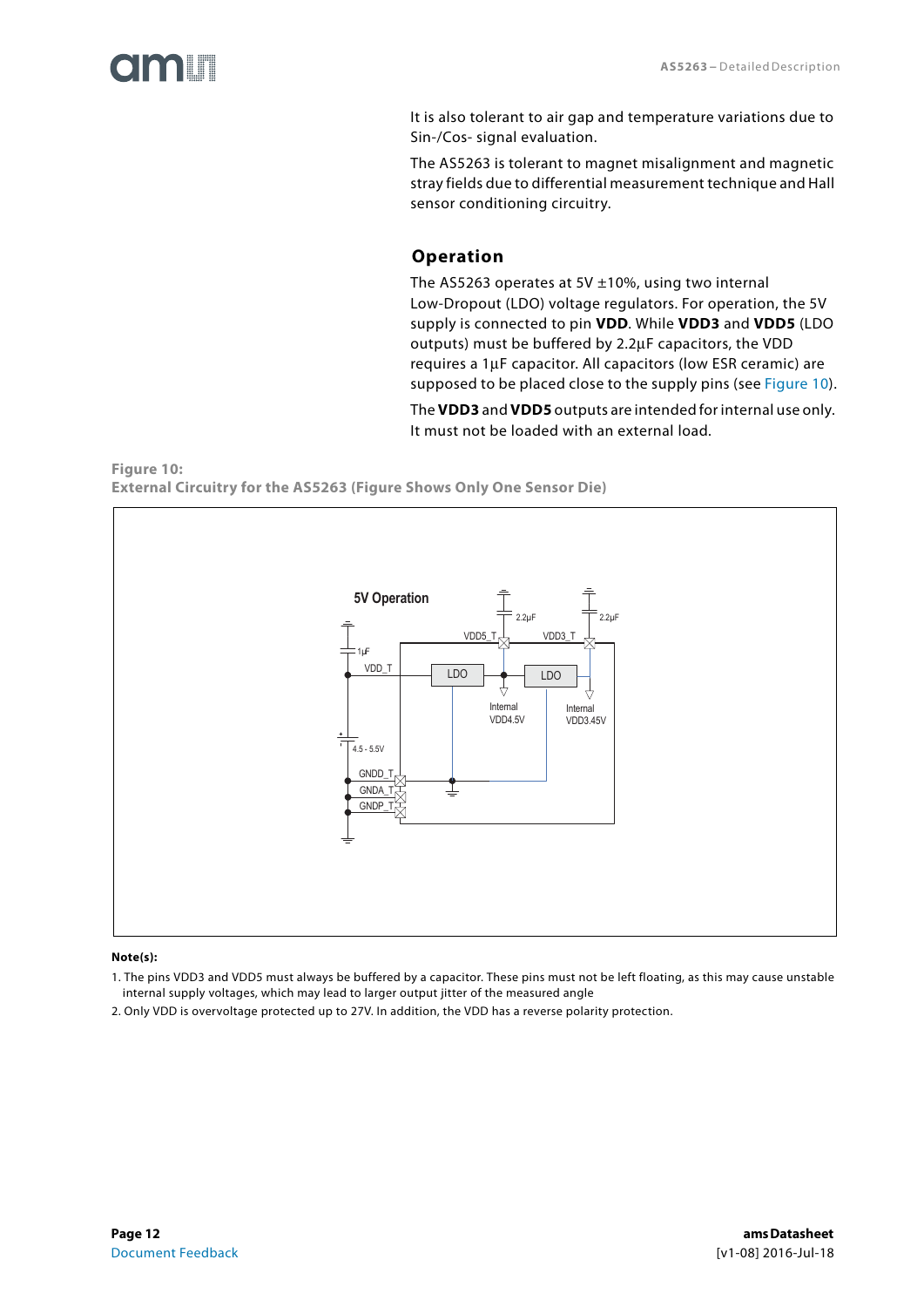#### <span id="page-12-0"></span>*VDD Voltage Monitor*

#### *VDD Overvoltage Management*

<span id="page-12-1"></span>If the voltage applied to the VDD pin exceeds the overvoltage upper threshold for longer than the detection time, then the device enters a low power mode reducing the power consumption. When the overvoltage event has passed and the voltage applied to the VDD pin falls below the overvoltage lower threshold for longer than the recovery time, then the device enters the normal mode.

#### *VDD5 Undervoltage Management.*

<span id="page-12-2"></span>When the voltage applied to the VDD5 pin falls below the undervoltage lower threshold for longer than the VDD5\_ detection time, then the device stops the clock of the digital part and the output drivers are turned OFF to reduce the power consumption. When the voltage applied to the VDD5 pin exceeds the VDD5 undervoltage upper threshold for longer than the VDD5 recovery time, then the clock is restarted and the output drivers are turned ON.

#### <span id="page-12-3"></span>**Analog Output**

The reference voltage for the Digital-to-Analog converter (DAC) is taken internally from **VDD**. In this mode, the output voltage is ratiometric to the supply voltage.

#### <span id="page-12-4"></span>*Programming Parameters*

The Analog output voltage modes are programmable by OTP. Depending on the application, the analog output can be adjusted. The user can program the following application specific parameters:

**Figure 11: Programming Parameters**

| Τ1         | Mechanical angle start point                   |
|------------|------------------------------------------------|
| T2         | Mechanical angle end point                     |
| T1Y        | Voltage level at the T1 position               |
| T2Y        | Voltage level at the T2 position               |
| <b>CLL</b> | Clamping level low                             |
| CLH        | Clamping level high                            |
| ΒP         | Break point (transition point 0 to 360 degree) |

The above listed parameters are input parameters. Over the provided programming software and programmer, these parameters are converted and finally written into the AS5263 128-bit OTP memory. More details about the conversion can be found in the AN\_AS5163+AS5263\_V1.0 application note.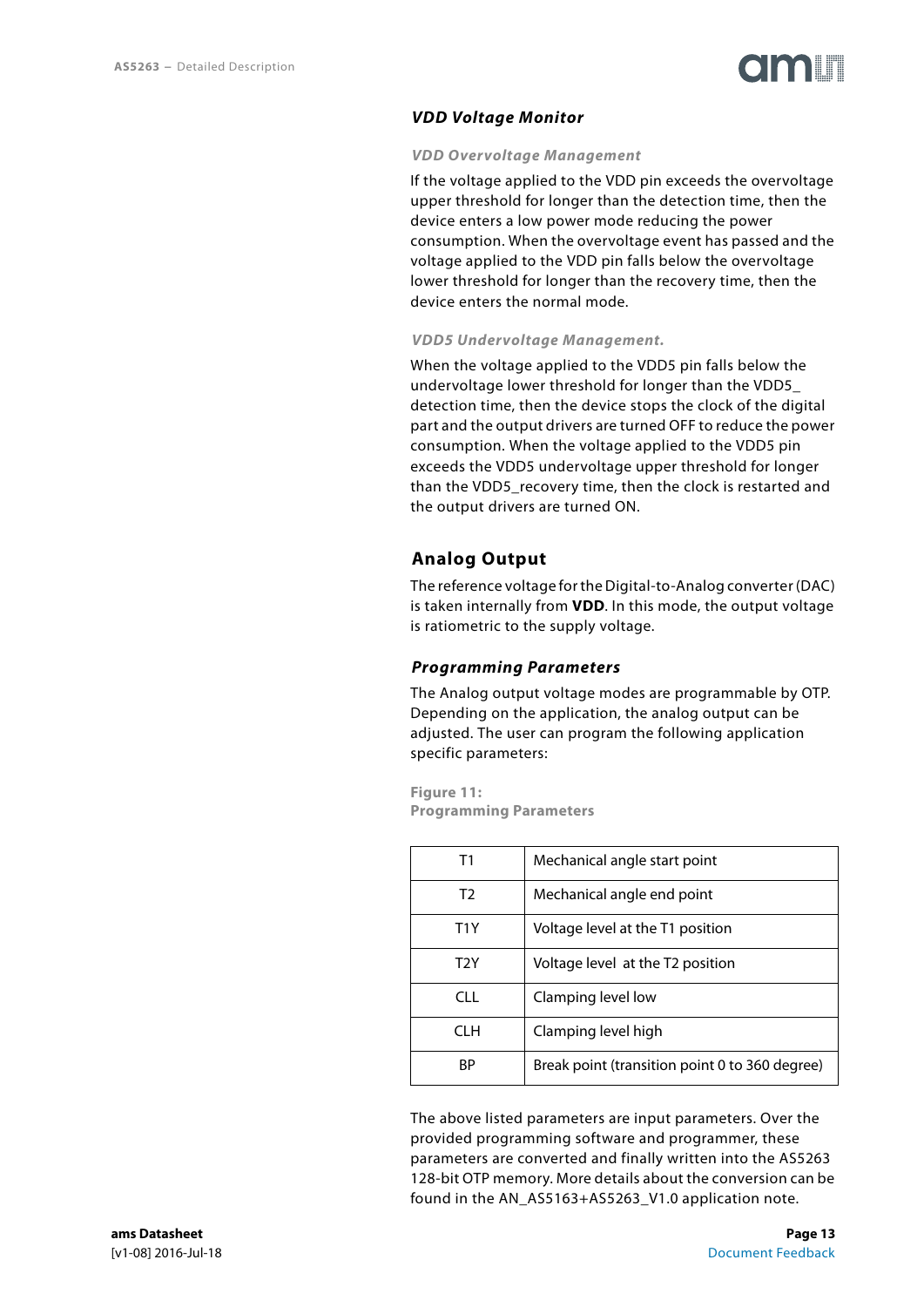### *Application Specific Angular Range Programming*

The application range can be selected by programming **T1** with a related **T1Y** and **T2** with a related **T2Y** into the AS5263. The internal gain factor is calculated automatically. The clamping levels **CLL** and **CLH** can be programmed independent from the **T1** and **T2** position and both levels can be separately adjusted.

#### <span id="page-13-1"></span><span id="page-13-0"></span>**Figure 12: Programming of an Individual Application Range**



[Figure 12](#page-13-0) shows a simple example of the selection of the range. The mechanical starting point **T1** and the mechanical end point **T2** define the mechanical range. A sub range of the internal CORDIC output range is used and mapped to the needed output characteristic. The analog output signal has 12 bit, hence the level **T1Y** and **T2Y** can be adjusted with this resolution. As a result of this level and the calculated slope the clamping region low is defined. The break point **BP** defines the transition between **CLL** and **CLH**. In this example, the **BP** is set to 0 degree. The **BP** is also the end point of the clamping level high **CLH**. This range is defined by the level **CLH** and the calculated slope. Both clamping levels can be set independently form each other. The minimum application range is 12 degrees.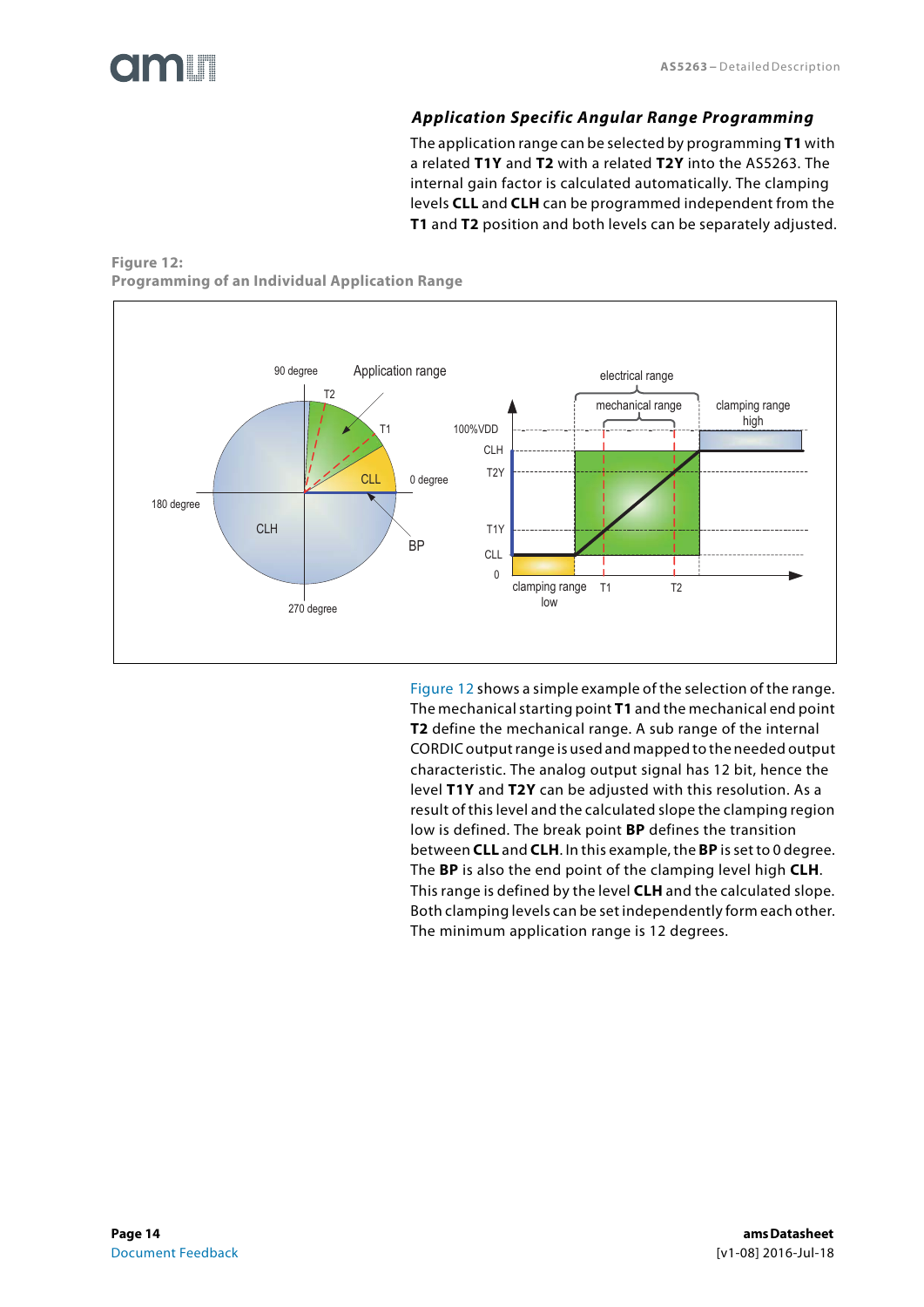

#### *Application Specific Programming of the Break Point*

The break point **BP** can be programmed as well with a resolution of 14 bits. This is important when the default transition point is inside the application range. In such a case, the default transition point must be shifted out of the application range. The parameter **BP** defines the new position. The function can be used also for an ON-OFF indication.

#### <span id="page-14-0"></span>**Figure 13: Individual Programming of the Break Point BP**

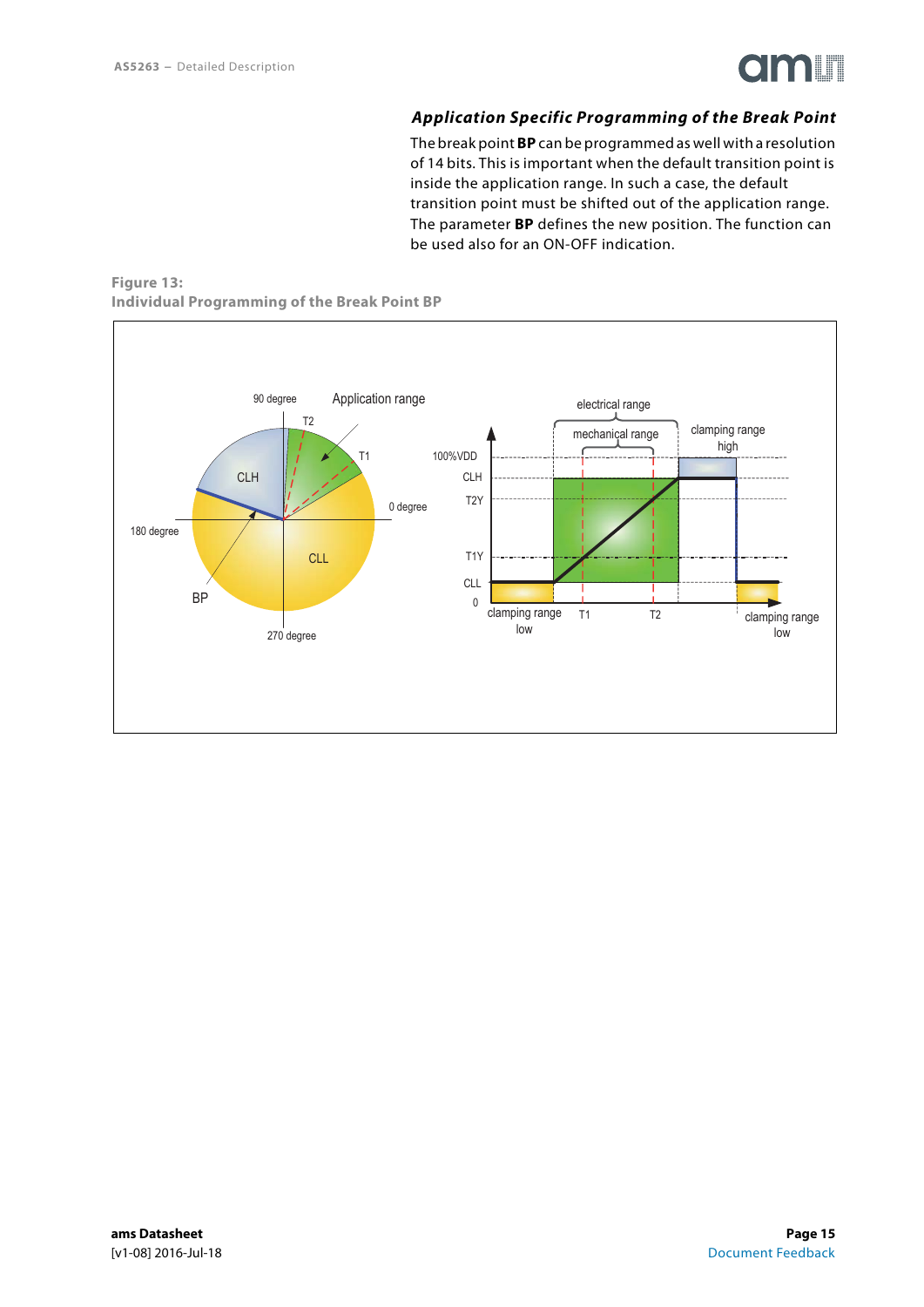<span id="page-15-2"></span>

### *Full Scale Mode*

The AS5263 can be programmed as well in the full scale mode. The **BP** parameter defines the position of the transition.



For simplification, [Figure 14](#page-15-0) describes a linear output voltage from rail to rail (0V to VDD) over the complete rotation range. In practice, this is not feasible due to saturation effects of the output stage transistors. The actual curve will be rounded towards the supply rails (as indicated [Figure 14\)](#page-15-0).

#### <span id="page-15-3"></span>*Inverted Dual Channel Output*

The AS5263 can be programmed as described in [Figure 15.](#page-15-1)

**Figure 15: Inverted Slope Output** 

<span id="page-15-1"></span>

<span id="page-15-0"></span>**Figure 14: Full Scale Mode**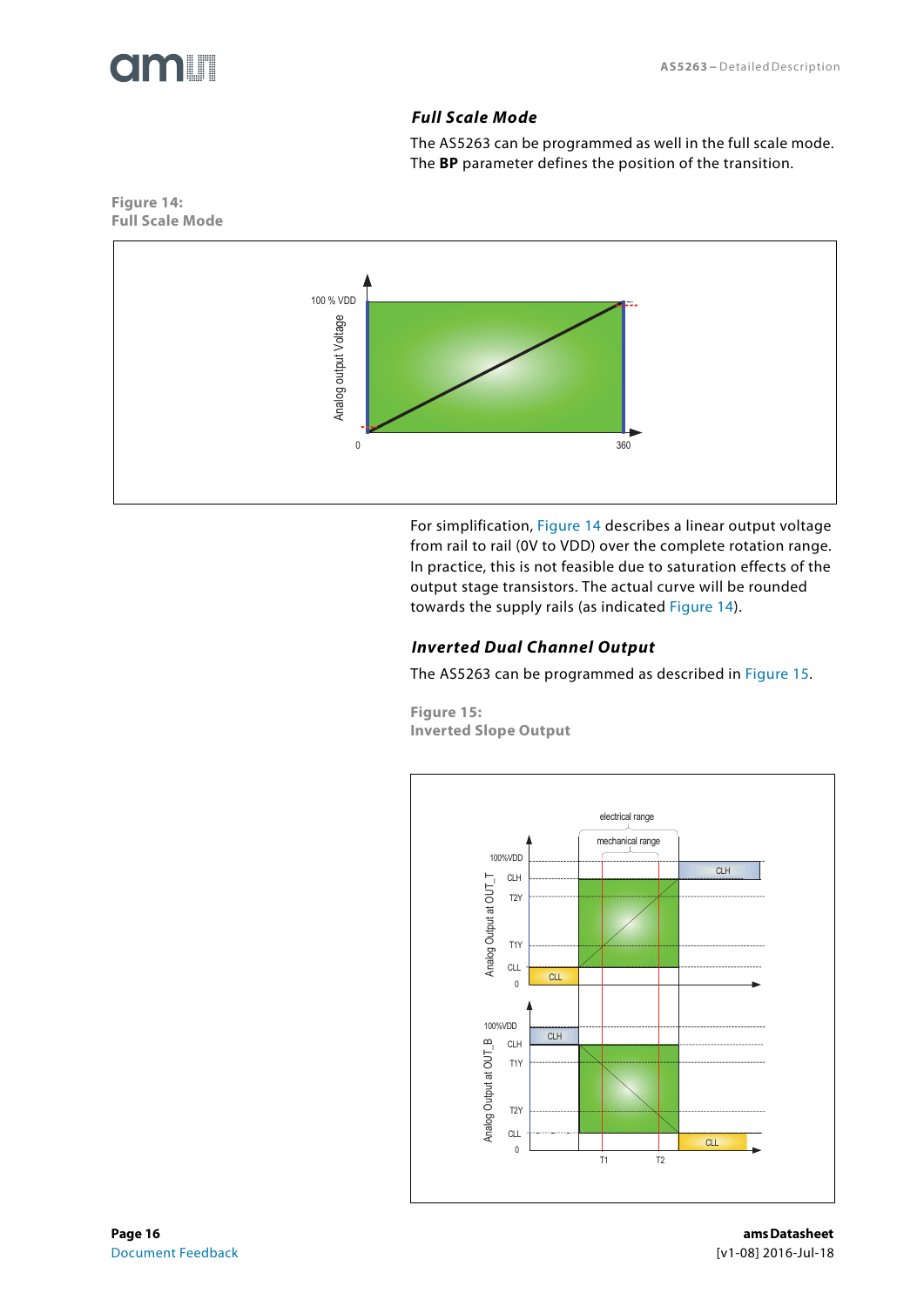

#### *Resolution of the Parameters*

The programming parameters have a wide resolution of up to 14 bits.

<span id="page-16-1"></span>**Figure 16: Resolution of the Programming Parameters** 

| <b>Symbol</b>    | <b>Parameter</b>               | <b>Resolution</b> | <b>Note</b>                    |
|------------------|--------------------------------|-------------------|--------------------------------|
| T1               | Mechanical angle start point   | 14 bits           |                                |
| T <sub>2</sub>   | Mechanical angle stop point    | 14 bits           |                                |
| T <sub>1</sub> Y | Mechanical start voltage level | 12 bits           |                                |
| T <sub>2</sub> Y | Mechanical stop voltage level  | 12 bits           |                                |
| <b>CLL</b>       | Clamping level low             | 7 bits            | 4096 LSBs is the maximum level |
| <b>CLH</b>       | Clamping level high            | 7 bits            | 31 LSBs is the minimum level   |
| ΒP               | <b>Break point</b>             | 14 bits           |                                |

#### <span id="page-16-0"></span>**Figure 17: Overview of the Angular Output Voltage**

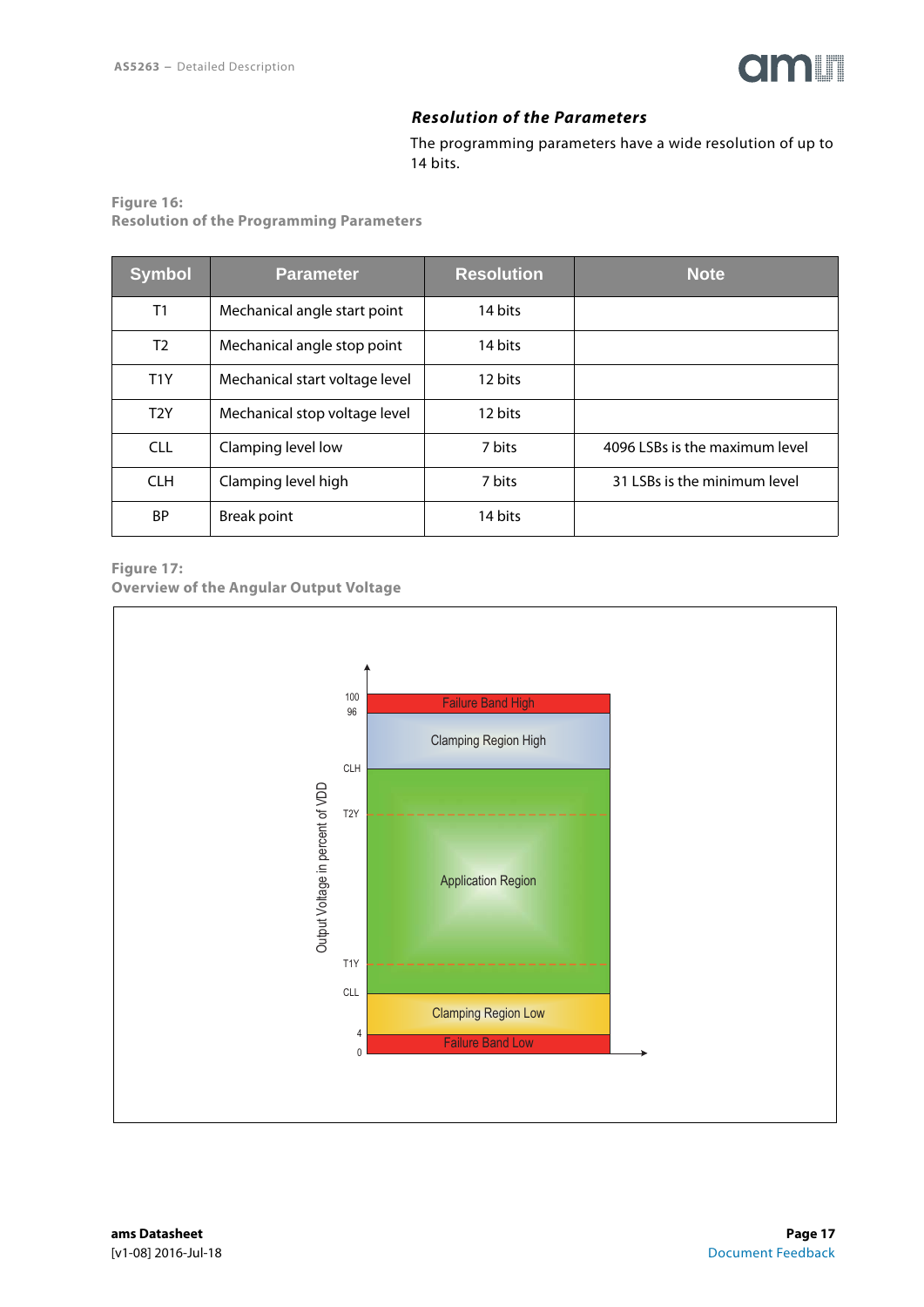[Figure 17](#page-16-0) gives an overview of the different ranges. The failure bands are used to indicate a wrong operation of the AS5263. This can be caused due to a broken supply line. By using the specified load resistors, the output level will remain in these bands during a fail. It is recommended to set the clamping level **CLL** above the lower failure band and the clamping level **CLH** below the higher failure band.

### <span id="page-17-0"></span>*Analog Output Diagnostic Mode*

Due to the low pin count in the application, a wrong operation must be indicated by the output pin **OUT\_T, OUT\_B**. This could be realized using the failure bands. The failure band is defined with a fixed level. The failure band low is specified from 0% to 4% of the supply range. The failure band high is defined from 100% to 96%. Several failures can happen during operation. The output signal remains in these bands over the specified operating and load conditions. All the different failures can be grouped into the internal alarms (failures) and the application related failures.

 $C_{\text{LOAD}} \leq 42$ nF, R<sub>PU</sub>= 2kΩ to 5.6kΩ

 $R_{PD}$ = 2kΩ to 5.6kΩ load pull-up

| <b>Figure 18:</b>                 |  |
|-----------------------------------|--|
| Different Failure Cases of AS5263 |  |

| <b>Type</b>                     | <b>Failure Mode</b>                                               | <b>Symbol</b>  | <b>Failure</b><br><b>Band</b> | <b>Note</b>                                                                                    |
|---------------------------------|-------------------------------------------------------------------|----------------|-------------------------------|------------------------------------------------------------------------------------------------|
|                                 | Out of magnetic<br>range (too less or too<br>high magnetic input) | <b>MAGRng</b>  | High/Low                      | Could be switched OFF by one OTP bit<br><b>EXT RANGE.</b><br>Programmable by OTP bit DIAG_HIGH |
| Internal alarms                 | <b>CORDIC</b> overflow                                            | COF            | High/Low                      | Programmable by OTP bit DIAG_HIGH                                                              |
| (failures)                      | <b>Offset compensation</b><br>finished                            | <b>OCF</b>     | High/Low                      | Programmable by OTP bit DIAG_HIGH                                                              |
|                                 | Watchdog fail                                                     | <b>WDF</b>     | High/Low                      | Programmable by OTP bit DIAG_HIGH                                                              |
|                                 | Oscillator fail                                                   | <b>OF</b>      | High/Low                      | Programmable by OTP bit DIAG_HIGH                                                              |
|                                 |                                                                   |                |                               |                                                                                                |
|                                 | Overvoltage<br>condition                                          | O <sub>V</sub> |                               | Dependant on the load resistor                                                                 |
| Application<br>related failures | <b>Broken VDD</b>                                                 | <b>BVDD</b>    | High/Low                      | Pull up->failure band high<br>Pull down->failure band low                                      |
|                                 | <b>Broken VSS</b>                                                 | <b>BVSS</b>    |                               |                                                                                                |
|                                 | Short circuit output                                              | <b>SCO</b>     | High/Low                      | Switch OFF-> short circuit dependent                                                           |

For efficient use of diagnostics, it is recommended to program to clamping levels **CLL** and **CLH**.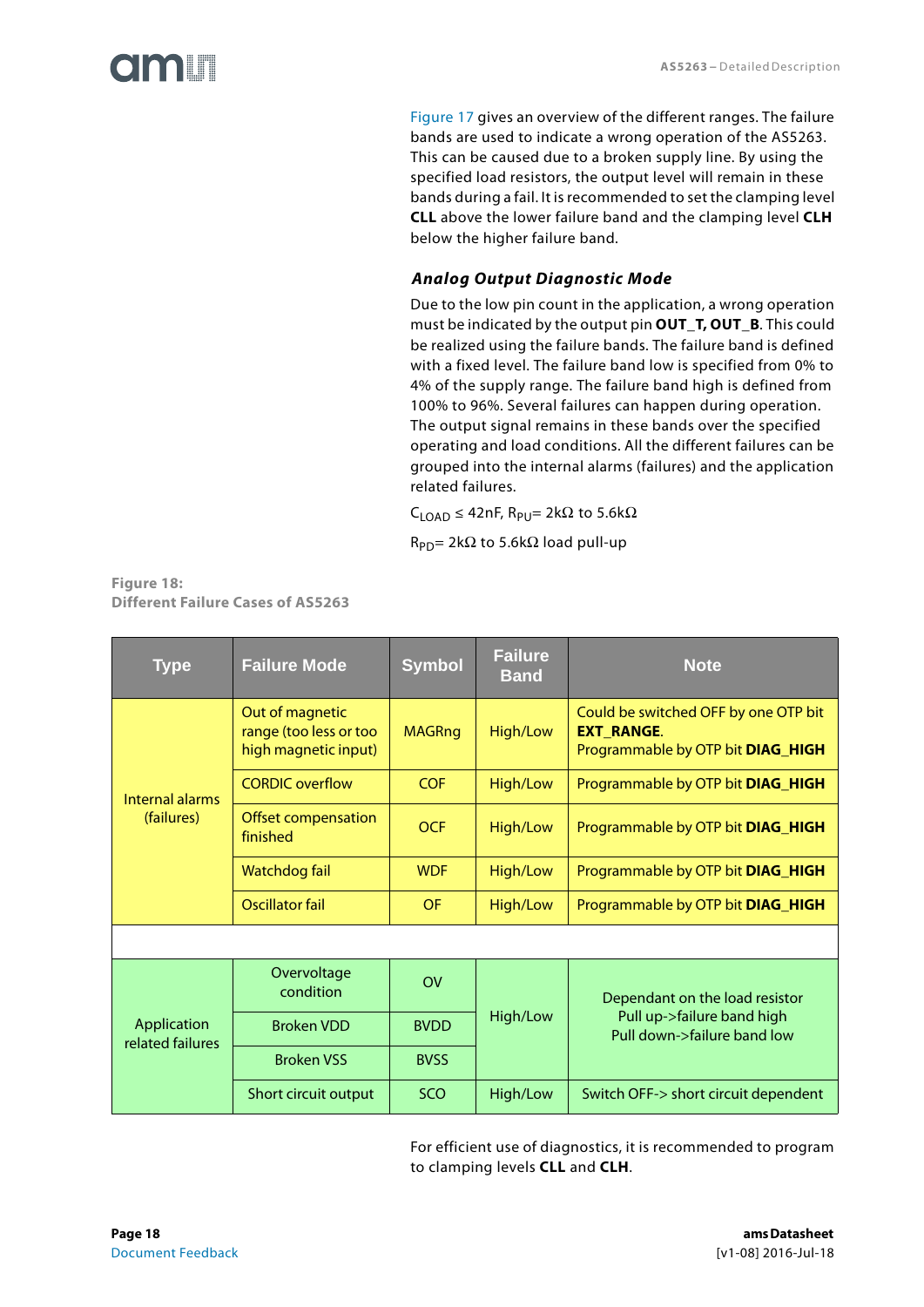

#### *Analog Output Driver Parameters*

The output stage is configured in a push-pull output. Therefore it is possible to sink and source currents.

 $\mathsf{C}_{\mathsf{LOAD}}$  ≤ 42nF,  $\mathsf{R}_{\mathsf{PU}}$ = 2k $\Omega$  to 5.6k $\Omega$ 

 $R_{PD}$ = 2kΩ to 5.6kΩ load pull-up

#### <span id="page-18-0"></span>**Figure 19: General Parameters for the Output Driver**

| <b>Symbol</b>   | <b>Parameter</b>                                   | <b>Min</b>     | <b>Typ</b> | <b>Max</b> | <b>Unit</b> | <b>Note</b>             |
|-----------------|----------------------------------------------------|----------------|------------|------------|-------------|-------------------------|
| <b>IOUTSCL</b>  | Short circuit output current (low<br>side driver)  | 8              |            | 32         | mA          | $V_{OUT}$ =27V          |
| <b>IOUTSCH</b>  | Short circuit output current (high<br>side driver) | -8             |            | $-32$      | mA          | $V_{\text{OUT}} = 0V$   |
| <b>TSCDET</b>   | Short circuit detection time                       | 20             |            | 600        | μs          | Output stage turned OFF |
| <b>TSCREC</b>   | Short circuit recovery time                        | $\overline{2}$ |            | 20         | ms          | Output stage turned ON  |
| <b>ILEAKOUT</b> | Output leakage current                             | $-20$          |            | 20         | μA          | $V_{OUT} = VDD = 5V$    |
| <b>BGNDPU</b>   | Output voltage broken GND with<br>pull-up          | 96             |            | 100        | %VDD        | $R_{PI} = 2k$ to 5.6k   |
| <b>BGNDPD</b>   | Output voltage broken GND with<br>pull-down        | $\Omega$       |            | 4          | %VDD        | $R_{PD}$ = 2k to 5.6k   |
| <b>BVDDPU</b>   | Output voltage broken VDD with<br>pull-up          | 96             |            | 100        | %VDD        | $R_{PU}$ = 2k to 5.6k   |
| <b>BVDDPD</b>   | Output voltage broken VDD with<br>pull-down        | $\Omega$       |            | 4          | %VDD        | $R_{PD}$ = 2k to 5.6k   |

#### **Note(s):**

1. A Pull-Up/Down load is up to 1kΩ with increased diagnostic bands from 0%-6% and 94%-100%.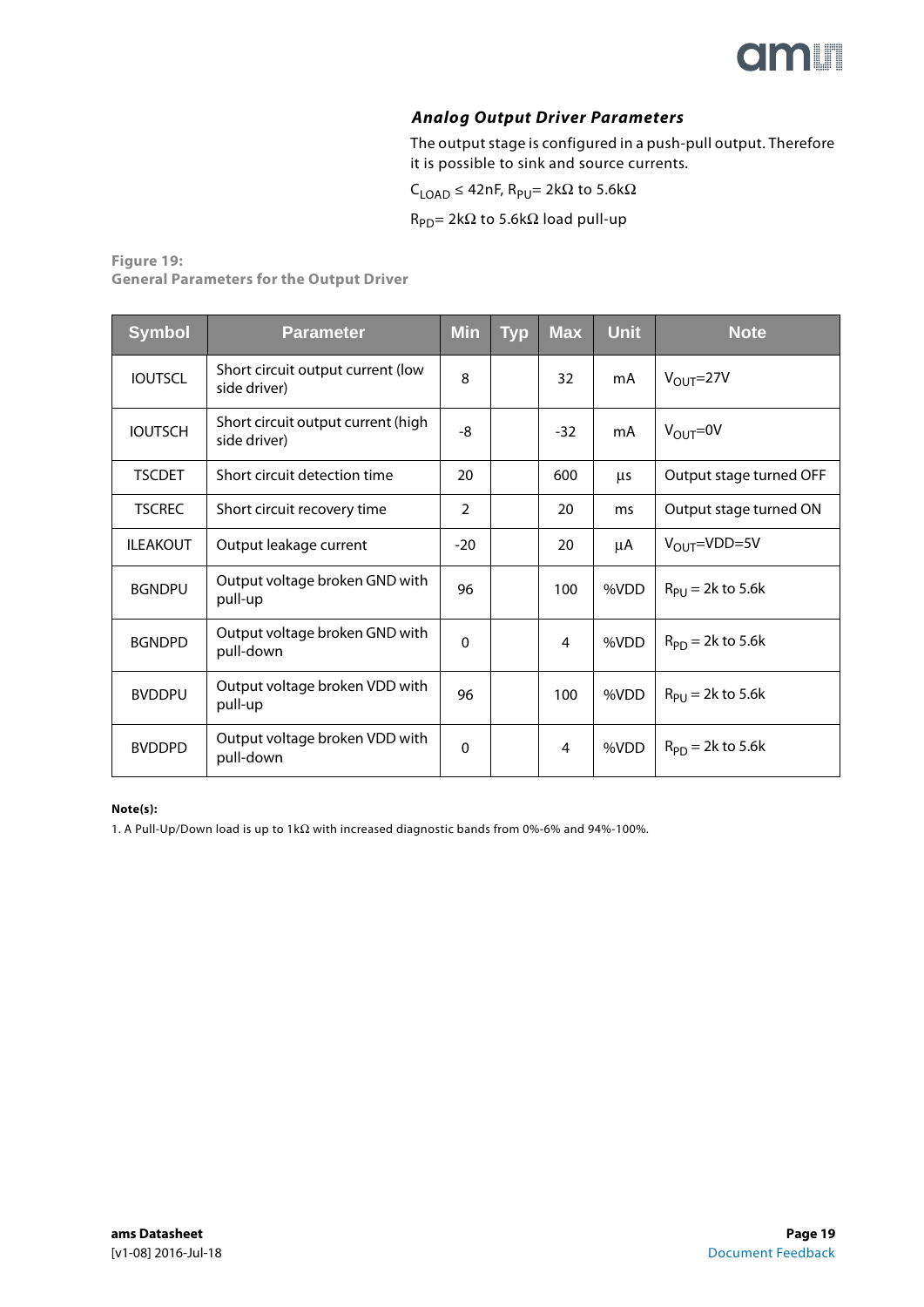# **am**

# **Figure 20:**

**Electrical Parameters for the Analog Output Stage** 

| <b>Symbol</b>    | <b>Parameter</b>                    | <b>Min</b>     | <b>Typ</b> | <b>Max</b> | <b>Units</b>  | <b>Note</b>                                                                                 |
|------------------|-------------------------------------|----------------|------------|------------|---------------|---------------------------------------------------------------------------------------------|
| <b>VOUT</b>      | Output voltage range                | 4              |            | 96         | %VDD          |                                                                                             |
|                  |                                     | 6              |            | 94         |               | Valid when $1k \le R_{\text{LOAD}} < 2k$                                                    |
| <b>VOUTINL</b>   | Output integral<br>nonlinearity     |                |            | 10         | <b>LSB</b>    |                                                                                             |
| <b>VOUTDNL</b>   | Output differential<br>nonlinearity | $-10$          |            | 10         | <b>LSB</b>    |                                                                                             |
| <b>VOUTOFF</b>   | Output offset                       | $-50$          |            | 50         | mV            | At 2048 LSB level                                                                           |
| <b>VOUTUD</b>    | Update rate of the output           |                | 100        |            | μs            | Info parameter                                                                              |
| <b>VOUTSTEP</b>  | Output step response                |                |            | 550        | μs            | Between 10% and 90%,<br>$R_{PD}$ =1k $\Omega$ , C <sub>LOAD</sub> =1nF; V <sub>DD</sub> =5V |
| <b>VOUTDRIFT</b> | Output voltage<br>temperature drift | $\overline{2}$ |            | 2          | $\frac{0}{0}$ | Of value at mid code                                                                        |
| <b>VOUTRATE</b>  | Output ratiometricity error         | $-1.5$         |            | 1.5        | %VDD          | $0.04*VDD \leq VOUT \leq 0.96*VDD$                                                          |
| <b>VOUTNOISE</b> | Noise $(1)$                         |                |            | 10         | mVpp          | 1Hz to 30kHz; at 2048 LSB level                                                             |

#### **Note(s):**

<span id="page-19-0"></span>1. Not tested in production; characterization only.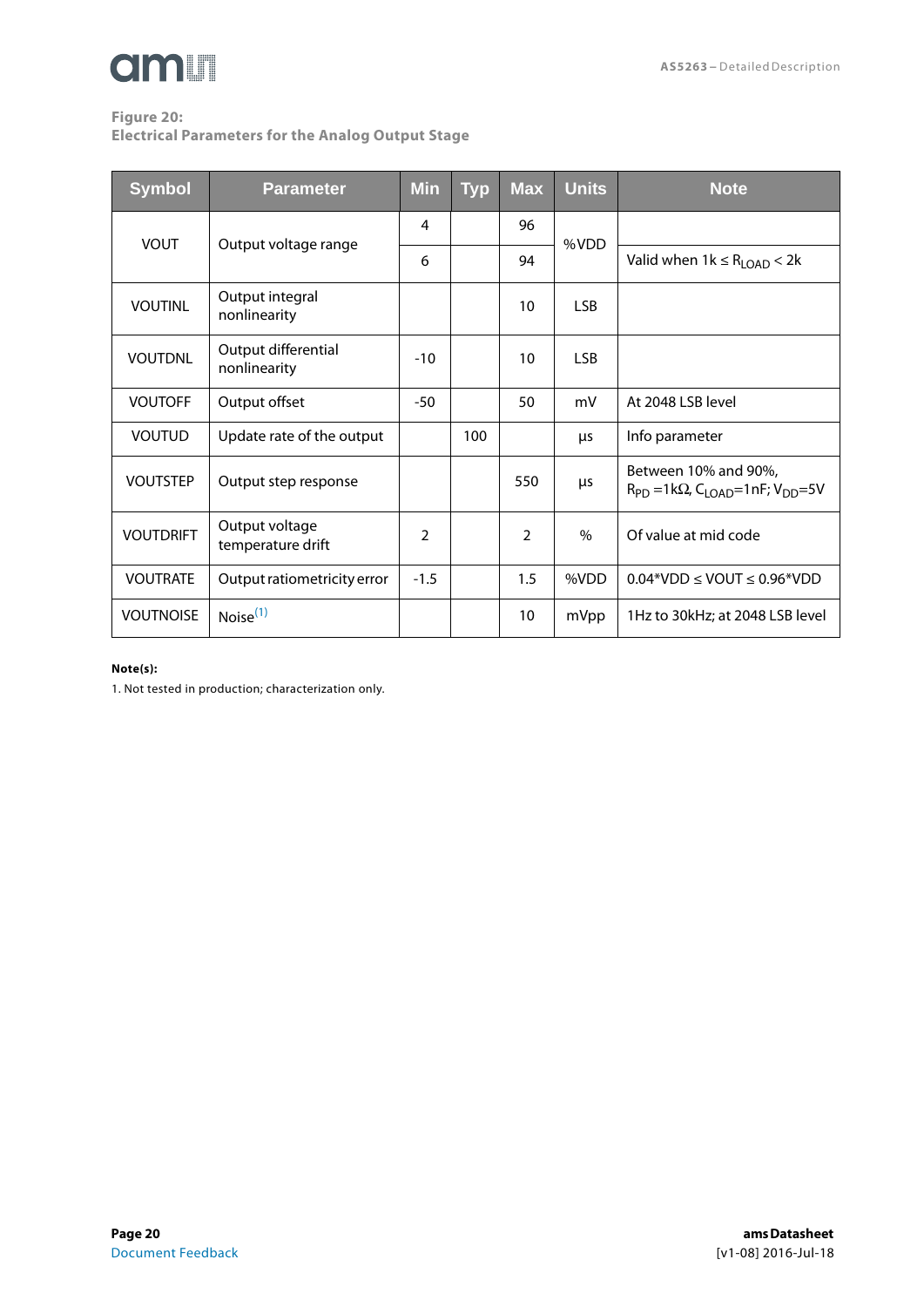

### **Pulse Width Modulation (PWM) Output**

The AS5263 provides a pulse width modulated output (PWM), whose duty cycle is proportional to the measured angle. This output format is selectable over the OTP memory. If output pins **OUT\_T, OUT\_B** is configured as open drain configuration, then an external load resistor (pull up) is required. The PWM frequency is internally trimmed to an accuracy of  $\pm 10\%$  over full temperature range. This tolerance can be cancelled by measuring the ratio between the ON and OFF state. In addition, the programmed clamping levels **CLL** and **CLH** will also adjust the PWM signal characteristic.

<span id="page-20-0"></span>**Figure 21: PWM Output Signal** 



The PWM frequency can be programmed by the OTP bits **PWM\_ frequency (1:0)**. Therefore, four different frequencies are possible.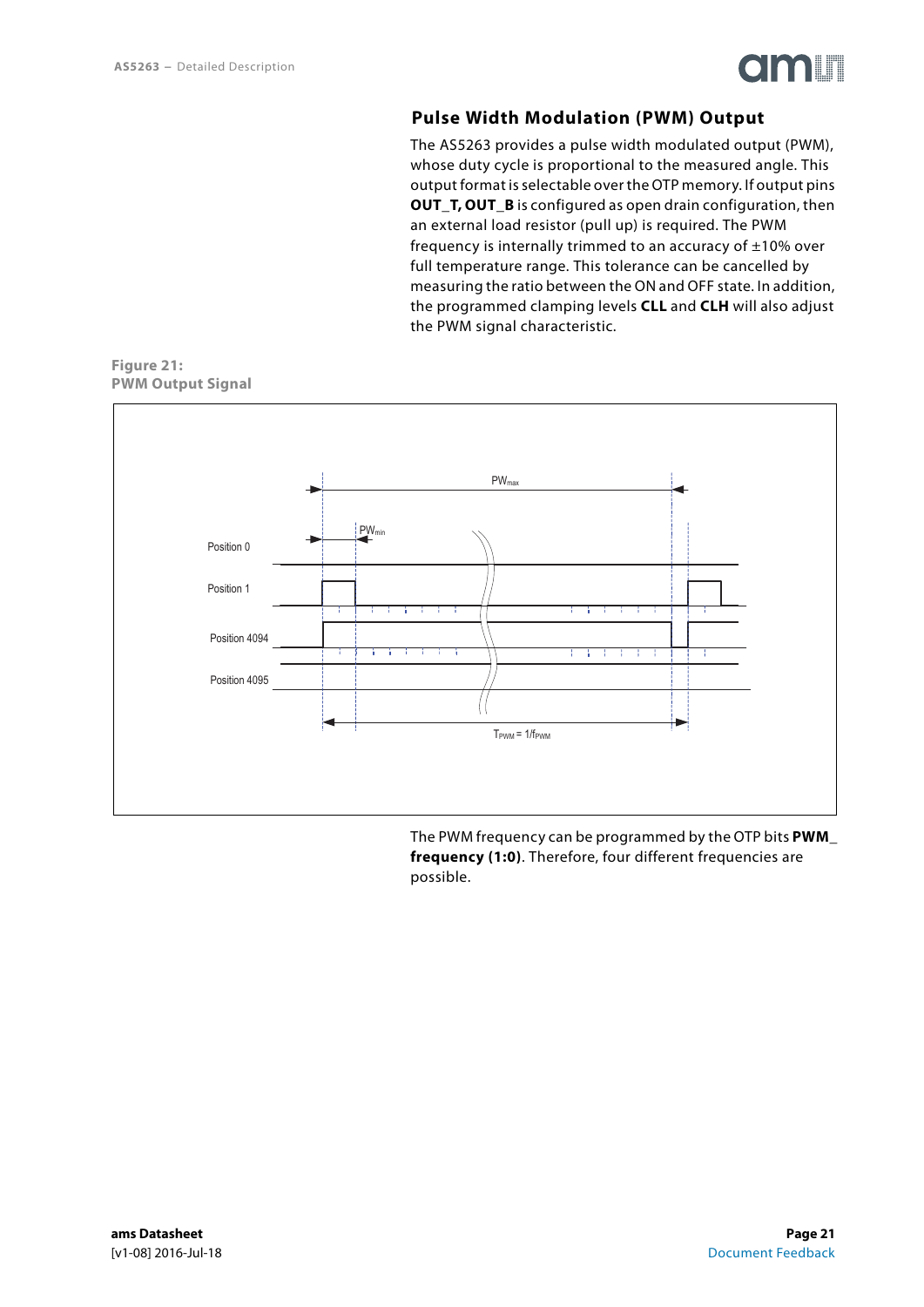#### <span id="page-21-1"></span>**Figure 22: PWM Signal Parameters**

| <b>Symbol</b>       | <b>Parameter</b> | <b>Min</b> | <b>Typ</b>                        | <b>Max</b> | <b>Unit</b> | <b>Note</b>                  |
|---------------------|------------------|------------|-----------------------------------|------------|-------------|------------------------------|
| f <sub>PWM1</sub>   | PWM frequency1   | 123.60     | 137.33                            | 151.06     | Hz          | PWM_frequency $(1:0) = "11"$ |
| f <sub>PWM2</sub>   | PWM frequency2   | 247.19     | 274.66                            | 302.13     | Hz          | PWM_frequency $(1:0) = "10"$ |
| f <sub>pwM3</sub>   | PWM frequency3   | 494.39     | 549.32                            | 604.25     | Hz          | PWM_frequency $(1:0) = "01"$ |
| $f_{\mathrm{PWM4}}$ | PWM frequency4   | 988.77     | 1098.63                           | 1208.50    | Hz          | PWM_frequency $(1:0) = "00"$ |
| $PW_{MIN}$          | MIN pulse width  |            | $(1+1)*1/$<br>f <sub>PWM</sub>    |            | μs          |                              |
| PW <sub>MAX</sub>   | MAX pulse width  |            | $(1+4094)*1/$<br>f <sub>pwm</sub> |            | ms          |                              |

Taking into consideration the AC characteristic of the PWM output including load, it is recommended to use the clamping function. The recommended range is 0% to 4% and 96% to 100%.

<span id="page-21-0"></span>**Figure 23: Electrical Parameters for the PWM Output Mode** 

| <b>Symbol</b> | <b>Parameter</b>     | <b>Min</b>   | Typ            | <b>Max</b> | <b>Units</b> | <b>Note</b>                                                                              |
|---------------|----------------------|--------------|----------------|------------|--------------|------------------------------------------------------------------------------------------|
| <b>PWMVOL</b> | Output voltage low   | $\mathbf{0}$ |                | 0.4        | V            | $I_{\text{OUT}} = 8 \text{mA}$                                                           |
| <b>ILEAK</b>  | Output leakage       | $-20$        |                | 20         | μA           | $V_{\text{OUT}}=V_{\text{DD}}=5V$                                                        |
| <b>PWMDC</b>  | PWM duty cycle range | 4            |                | 96         | $\%$         |                                                                                          |
| <b>PWMSRF</b> | PWM slew rate        |              | $\overline{2}$ | 4          | $V/\mu s$    | Between 75% and 25%<br>$R_{PU}/R_{PD} = 1k\Omega$ ,<br>C <sub>LOAD</sub> = 1nF, VDD = 5V |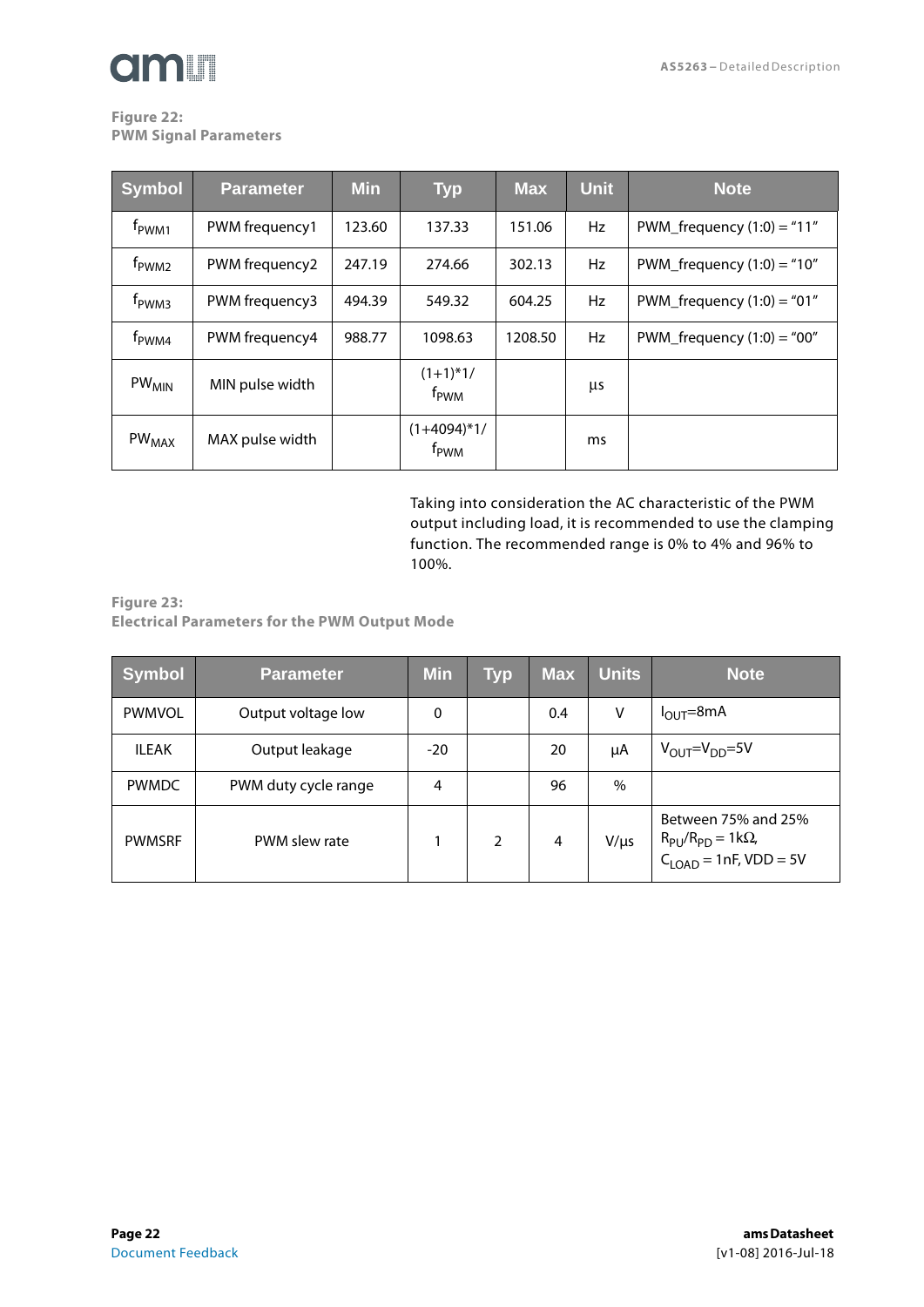

### **Kick Down Function**

The AS5263 provides a special compare function. This function is implemented using a programmable angle value with a programmable hysteresis. It will be indicated over the open drain output pin **KDOWN\_T, KDOWN\_B**. If the actual angle is above the programmable value plus the hysteresis, the output is switched to low. The output will remain at low level until the value KD is reached in the reverse direction.

#### <span id="page-22-0"></span>**Figure 24: Kick Down Hysteresis Implementation**



#### **Figure 25: Programming Parameters for the Kick Down Function**

| <b>Symbol</b> | <b>Parameter</b>     | <b>Resolution</b> | <b>Note</b>                                                                                                                                                                           |
|---------------|----------------------|-------------------|---------------------------------------------------------------------------------------------------------------------------------------------------------------------------------------|
| KD            | Kick Down Angle      | 6 bits            |                                                                                                                                                                                       |
| <b>KDHYS</b>  | Kick Down Hysteresis | 2 bits            | KDHYS $(1:0) = "00" \rightarrow 8$ LSB hysteresis<br>KDHYS $(1:0) = 01'' - 16$ LSB hysteresis<br>KDHYS $(1:0) = 10'' > 32$ LSB hysteresis<br>KDHYS $(1:0) = 11'' > 64$ LSB hysteresis |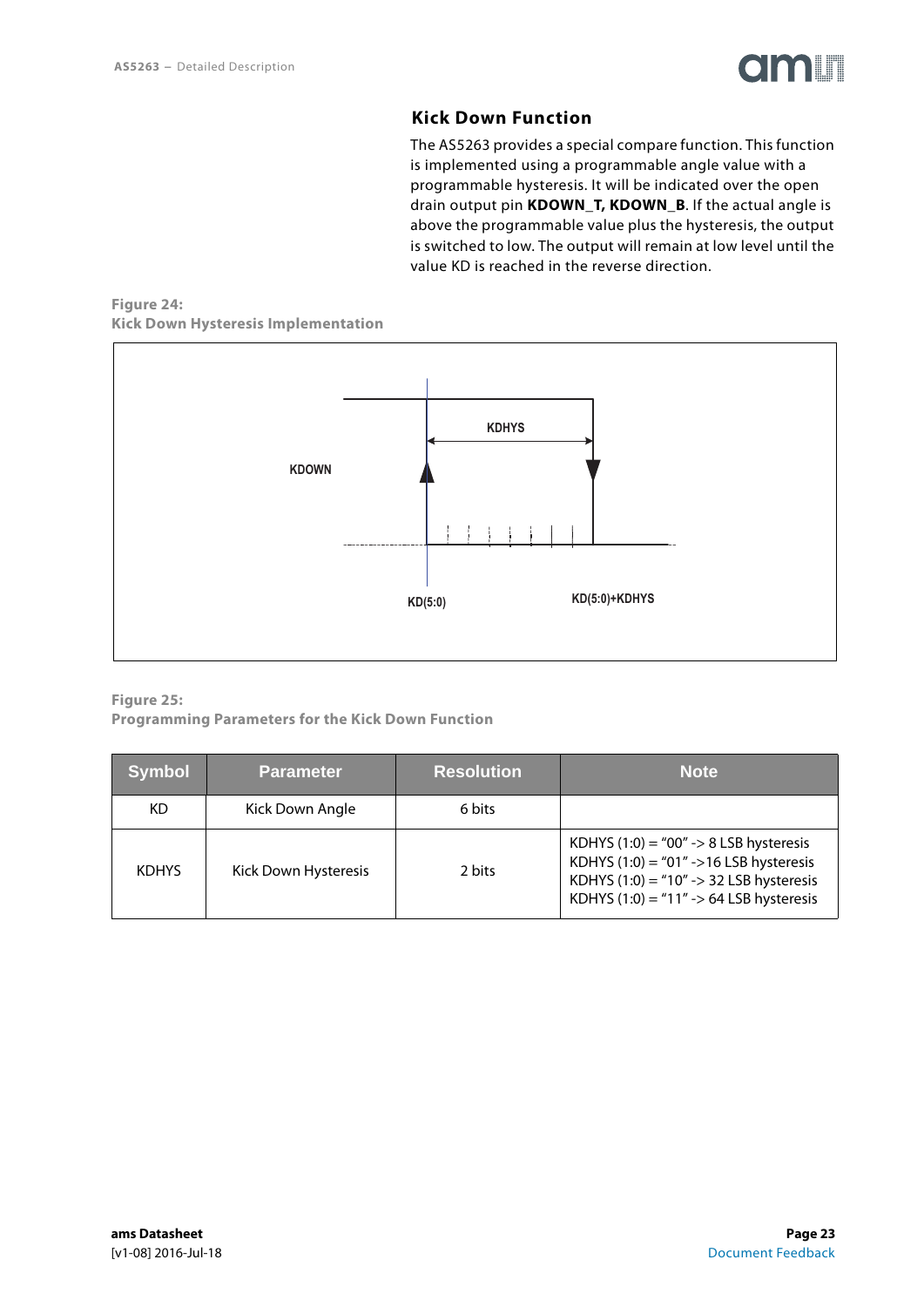

# Pull-up resistance 1k to 5.6K to VDD CLOAD max 42nF

**Figure 26:**

**Electrical Parameters of the KDOWN Output** 

| <b>Symbol</b>  | <b>Parameter</b>                                  | Min            | <b>Typ</b> | <b>Max</b>     | Unit      | <b>Note</b>                                                                                       |
|----------------|---------------------------------------------------|----------------|------------|----------------|-----------|---------------------------------------------------------------------------------------------------|
| <b>IKDSC</b>   | Short circuit output current<br>(low side driver) | 6              |            | 24             | mA        | $V_{KDOWN}$ = 27V                                                                                 |
| <b>TSCDET</b>  | Short circuit detection time                      | 20             |            | 600            | μs        | Output stage turned OFF                                                                           |
| <b>TSCREC</b>  | Short circuit recovery time                       | $\overline{2}$ |            | 20             | ms        | Output stage turned ON                                                                            |
| <b>KDVOL</b>   | Output voltage low                                | 0              |            | 1.1            | v         | $I_{KDOWN} = 6mA$                                                                                 |
| <b>KDILEAK</b> | Output leakage                                    | $-20$          |            | 20             | μA        | $V_{KDOWN}$ = 5V                                                                                  |
| <b>KDSRF</b>   | KDOWN slew rate (falling edge)                    |                | 2          | $\overline{4}$ | $V/\mu s$ | Between 75% and 25%,<br>$R_{\text{PUKDWN}} = 1 \text{k}\Omega$<br>$C_{LOAD_KDWN} = 1nF, VDD = 5V$ |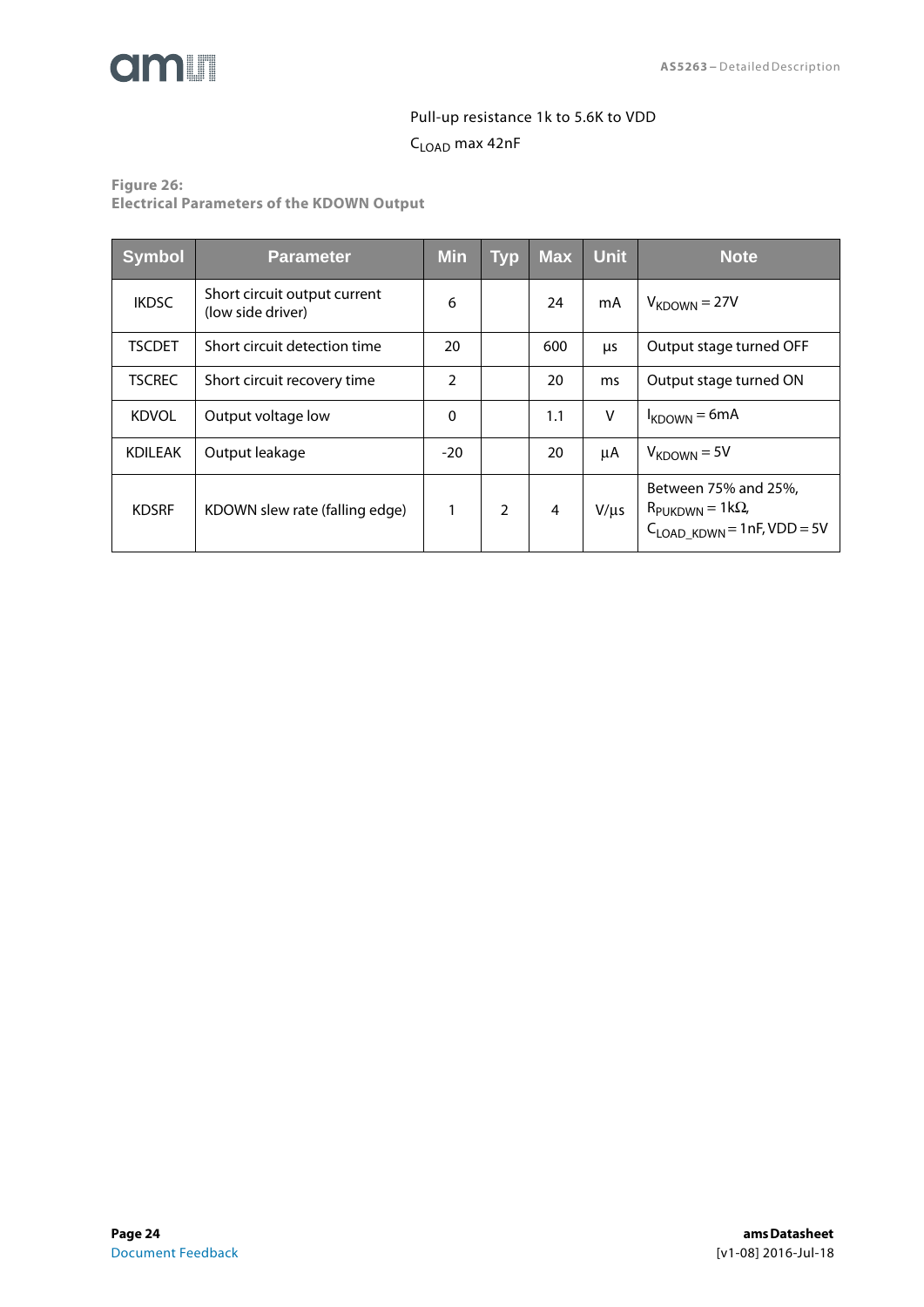# <span id="page-24-1"></span><span id="page-24-0"></span>**Application Information**

## **Programming the AS5263**

The AS5263 programming is a one-time-programming (OTP) method, based on polysilicon fuses. The advantage of this method is that no additional programming voltage is needed. The internal LDO provides the current for programming.

The OTP consists of 128 bits, wherein several bits are available for user programming. In addition, factory settings are stored in the OTP memory. Both regions are independently lockable by built-in lock bits.

A single OTP cell can be programmed only once. By default, each cell is "0"; a programmed cell will contain a "1". While it is not possible to reset a programmed bit from "1" to "0", multiple OTP writes are possible, as long as only unprogrammed "0"-bits are programmed to "1".

Independent of the OTP programming, it is possible to overwrite the OTP register temporarily with an OTP write command. This is possible only if the user lock bit is not programmed.

Due to the programming over the output pin, the device will initially start in the communication mode. In this mode, the digital angle value can be read with a specific protocol format. It is a bidirectional communication possible. Parameters can be written into the device. A programming of the device is triggered by a specific command. With another command (pass2funcion), the device can be switched into operation mode (analog or PWM output). In case of a programmed user lock bit, the AS5263 automatically starts up in the functional operation mode. No communication of the specific protocol is possible after this.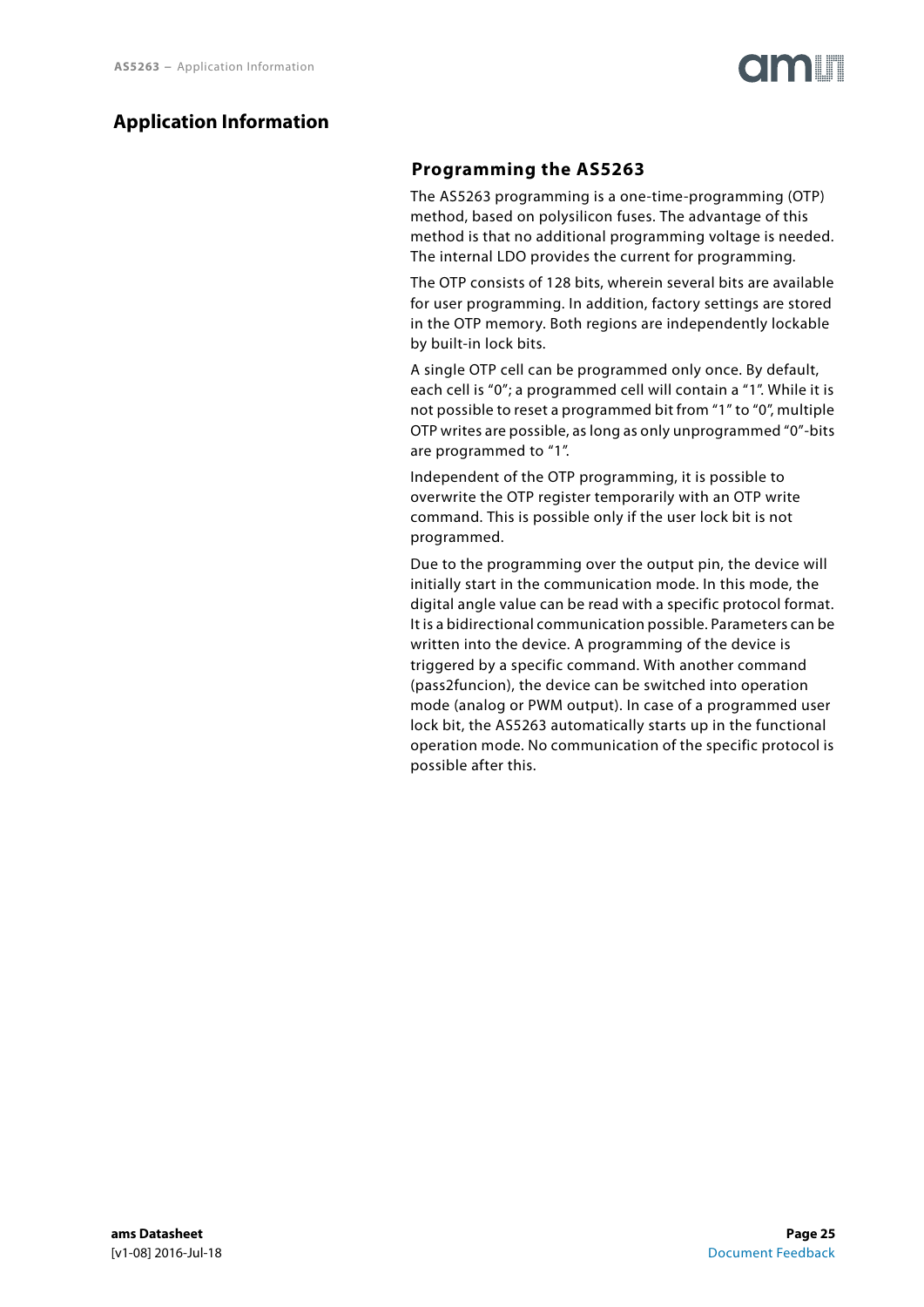# *Hardware Setup*

The pin OUT and the supply connection are required for OTP memory access. Without the programmed **Mem\_Lock\_USER** OTP bit, the device will start up in the communication mode and will remain into an IDLE operation mode. The pull up resistor R<sub>Communication</sub> is required during startup. [Figure 2](#page-2-0) shows the configuration of an AS5263.

<span id="page-25-0"></span>**Figure 27: Programming Schematic of the AS5263** 

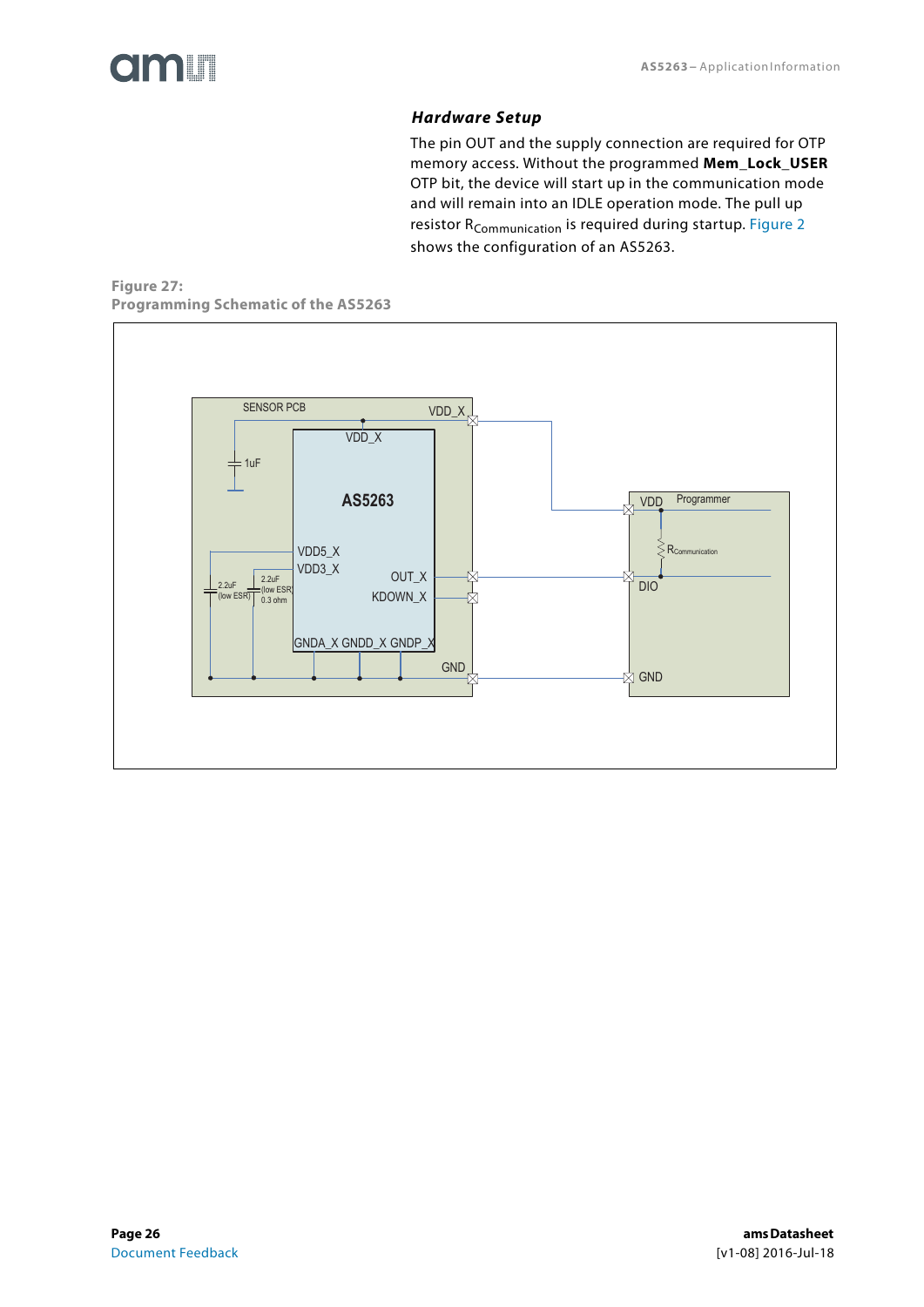

#### <span id="page-26-0"></span>*Protocol Timing and Commands of Single Pin Interface*

During the communication mode, the output level is defined by the external pull up resistor  $R_{\text{Communication}}$ . The output driver of the device is in tristate. The bit coding (see [Figure 35\)](#page-30-0) has been chosen in order to allow the continuous synchronization during the communication, which can be required due to the tolerance of the internal clock frequency. [Figure 35](#page-30-0) shows how the different logic states '0' and '1' are defined. The period of the clock  $T_{C-K}$  is defined with 222.2 ns.

The voltage levels  $V_H$  and  $V_I$  are CMOS typical.

Each frame is composed by 20 bits. The 4 MSB (CMD) of the frame specifies the type of command that is passed to the AS5263. The 16 data bits contain the communication data. There will be no operation when the 'not specified' CMD is used. The sequence is oriented in such a way that the LSB of the data is followed by the command. The number of frames vary depending on the command. The single pin programming interface block of the AS5263 can operate in slave communication or master communication mode. In the slave communication mode, the AS5263 receives the data organized in frames. The programming tool is the driver of the single communication line and can pull down the level. In case of the master communication mode, the AS5263 transmits data in the frame format. The single communication line can be pulled down by the AS5263.

#### **Figure 28: Bit Coding of the Single Pin Programming Interface**

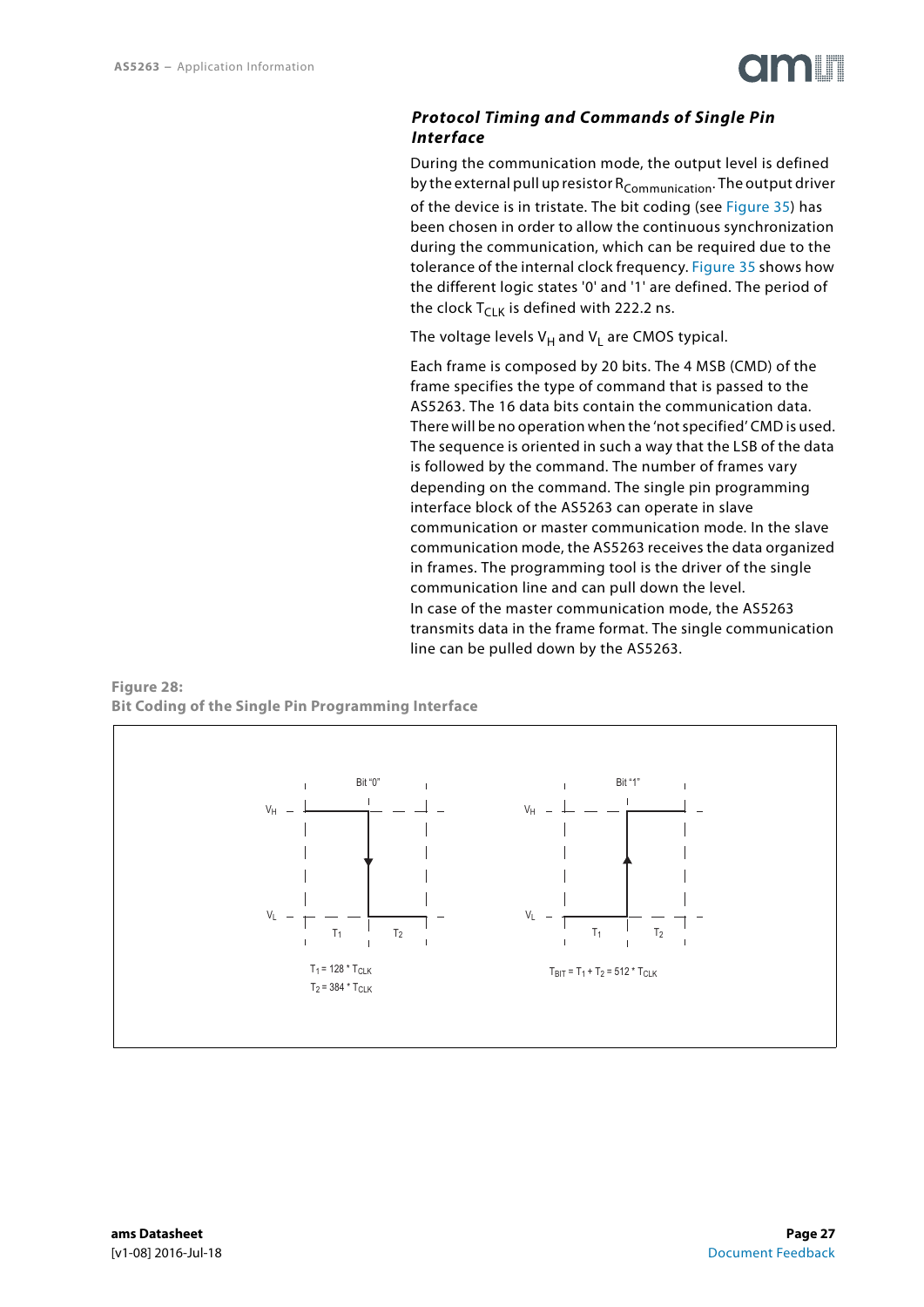

#### **Figure 29: Protocol Definition**



**Figure 30:**

**OTP Commands and Communication Interface Modes** 

| <b>Possible</b><br><b>Interface</b><br><b>Commands</b> | <b>Description</b>                                              | AS5263<br><b>Communication</b><br><b>Mode</b> | <b>Command</b><br><b>CMD</b> | <b>Number of</b><br><b>Frames</b> |
|--------------------------------------------------------|-----------------------------------------------------------------|-----------------------------------------------|------------------------------|-----------------------------------|
| <b>UNBLOCK</b>                                         | Resets the interface                                            | <b>SLAVE</b>                                  | 0x0                          | 1                                 |
| WRITE128                                               | Writes 128 bits<br>(user + factory settings) into<br>the device | <b>SLAVE</b>                                  | 0x9<br>(0x1)                 | 8                                 |
| READ128                                                | Reads 128 bits<br>(user + factory settings)<br>from the device  | <b>SLAVE and MASTER</b>                       | 0xA                          | 9                                 |
| <b>UPLOAD</b>                                          | Transfers the register<br>content into the OTP<br>memory        | <b>SLAVE</b>                                  | 0x6                          | 1                                 |
| <b>DOWNLOAD</b>                                        | Transfers the OTP content to<br>the register content            | <b>SLAVE</b>                                  | 0x5                          | 1                                 |
| <b>FUSE</b>                                            | Command for permanent<br>programming                            | <b>SLAVE</b>                                  | 0x4                          | 1                                 |
| PASS2FUNC                                              | Change operation mode<br>from communication to<br>operation     | <b>SLAVE</b>                                  | 0x7                          | 1                                 |
| <b>READ</b>                                            | Read related to address the<br>user data                        | <b>SLAVE and MASTER</b>                       | 0xB                          | $\overline{2}$                    |
| <b>WRITE</b>                                           | Write related to address the<br>user data                       | <b>SLAVE</b>                                  | 0xC                          | 1                                 |

#### **Note(s):**

1. Other commands are reserved and shall not be used.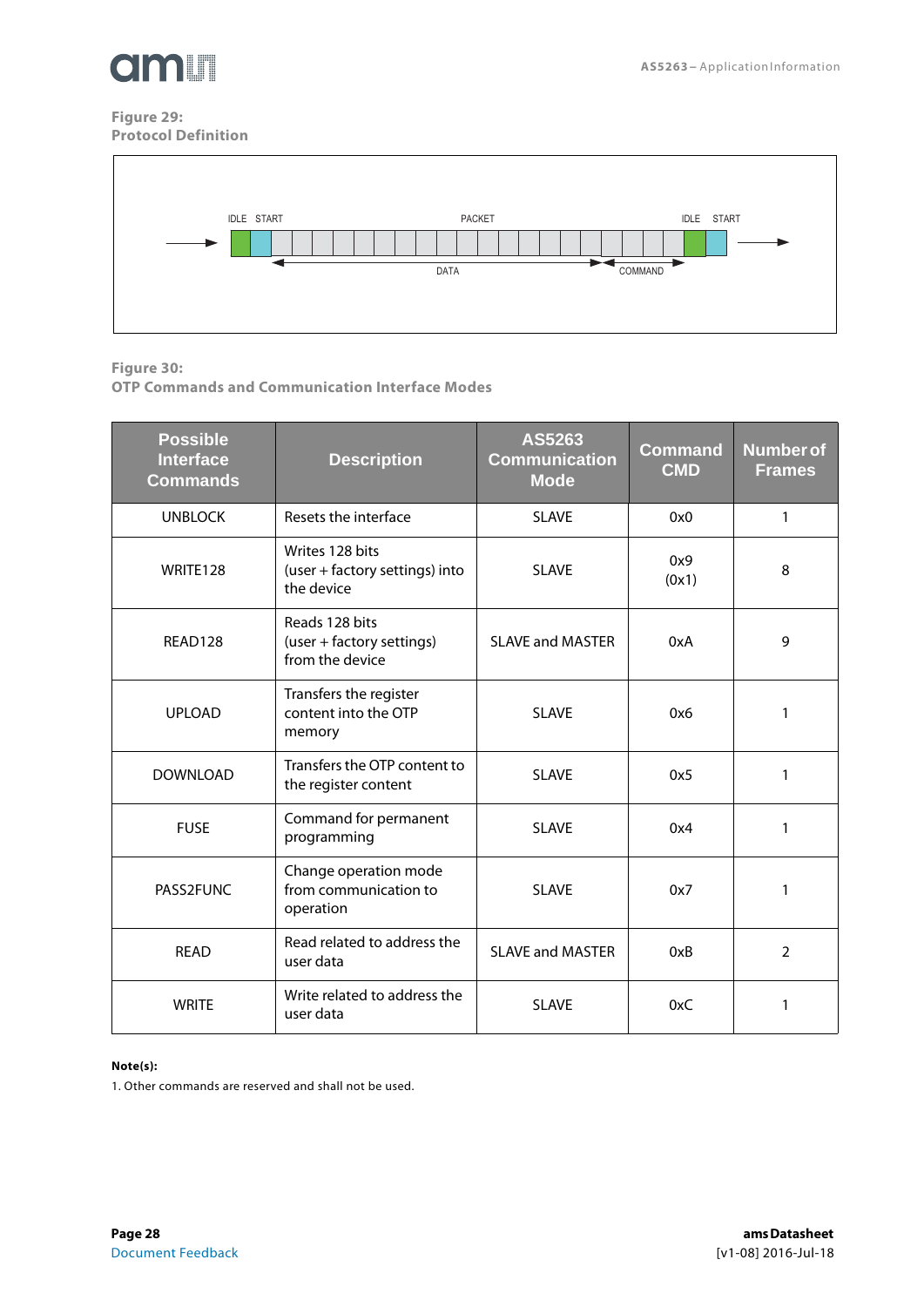

When single pin programming interface bus is in high impedance state, the logical level of the bus is held by the pull up resistor R<sub>Communication</sub>. Each communication begins by a condition of the bus level which is called START. This is done by forcing the bus in logical low level (done by the programmer or AS5263 depending on the communication mode). Afterwards the bit information of the command is transmitted as shown in [Figure 31.](#page-28-0)

<span id="page-28-0"></span>**Figure 31: Bus Timing for the WRITE128 Command** 



<span id="page-28-1"></span>**Figure 32: Bus Timing for the READ128 Command** 



In case of READ or READ128 command (se[eFigure 32\)](#page-28-1) the idle phase between the command and the answer is 10 TBIT (TSW).

**Figure 33: Bus Timing for the READ Commands** 



In case of a WRITE command, the device stays in slave communication mode and will not switch to master communication mode.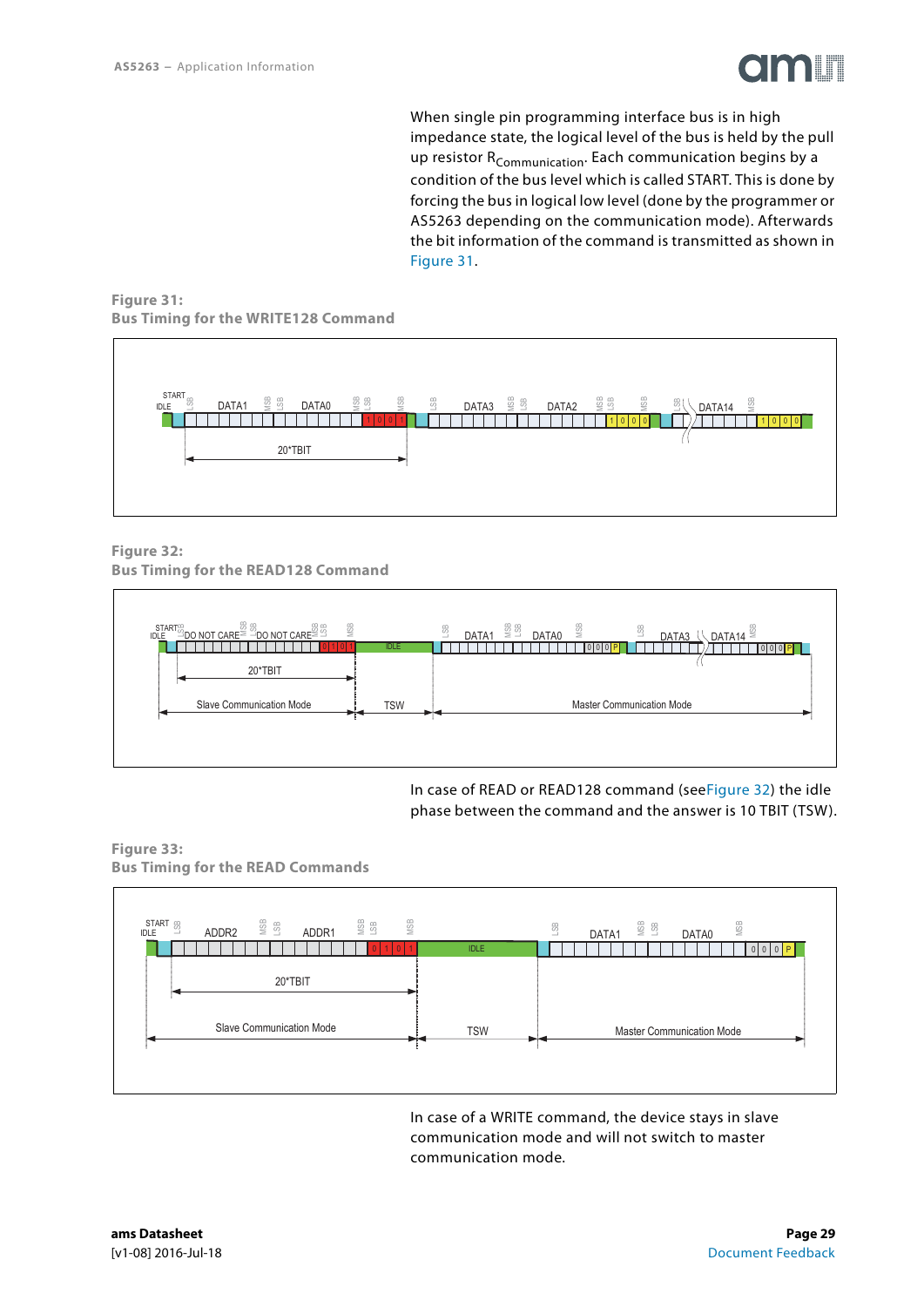<span id="page-29-1"></span>

When using other commands like DOWNLOAD, UPLOAD, etc. instead of READ or WRITE, it does not matter what is written in the address fields (ADDR1, ADDR2).

#### *UNBLOCK*

The Unblock command can be used to reset only the one-wire interface of the AS5263 in order to recover the possibility to communicate again without the need of a POR after a stacking event due to noise on the bus line or misalignment with the AS5263 protocol.

The command is composed by a not idle phase of at least 6 TBIT followed by a packet with all 20 bits at zero (see [Figure 34](#page-29-0)).

#### <span id="page-29-0"></span>**Figure 34: Unblock Sequence**

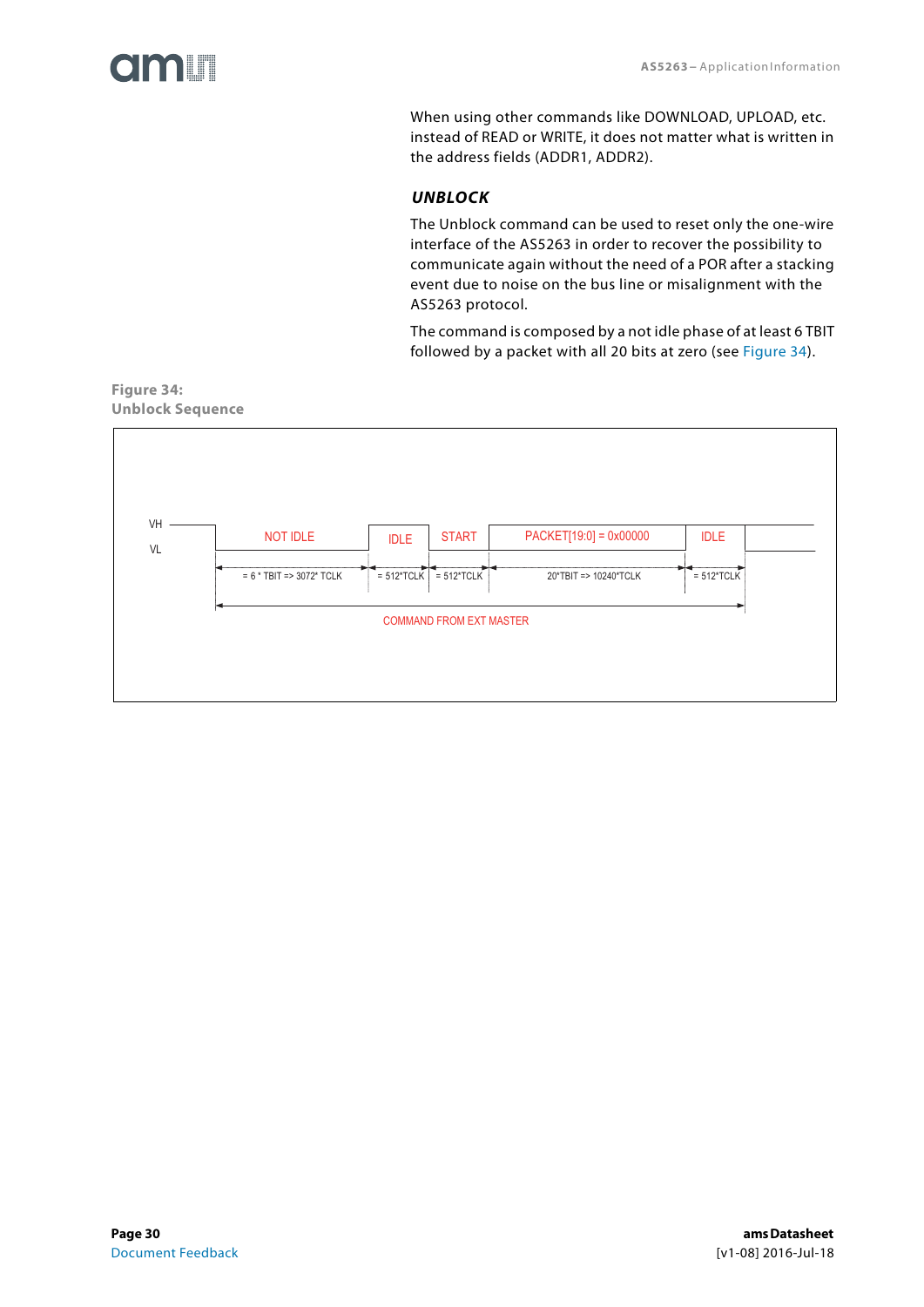

#### *WRITE128*

[Figure 35](#page-30-0) illustrates the format of the frame and the command.

<span id="page-30-1"></span><span id="page-30-0"></span>**Figure 35: Frame Organization of the WRITE128 Command** 

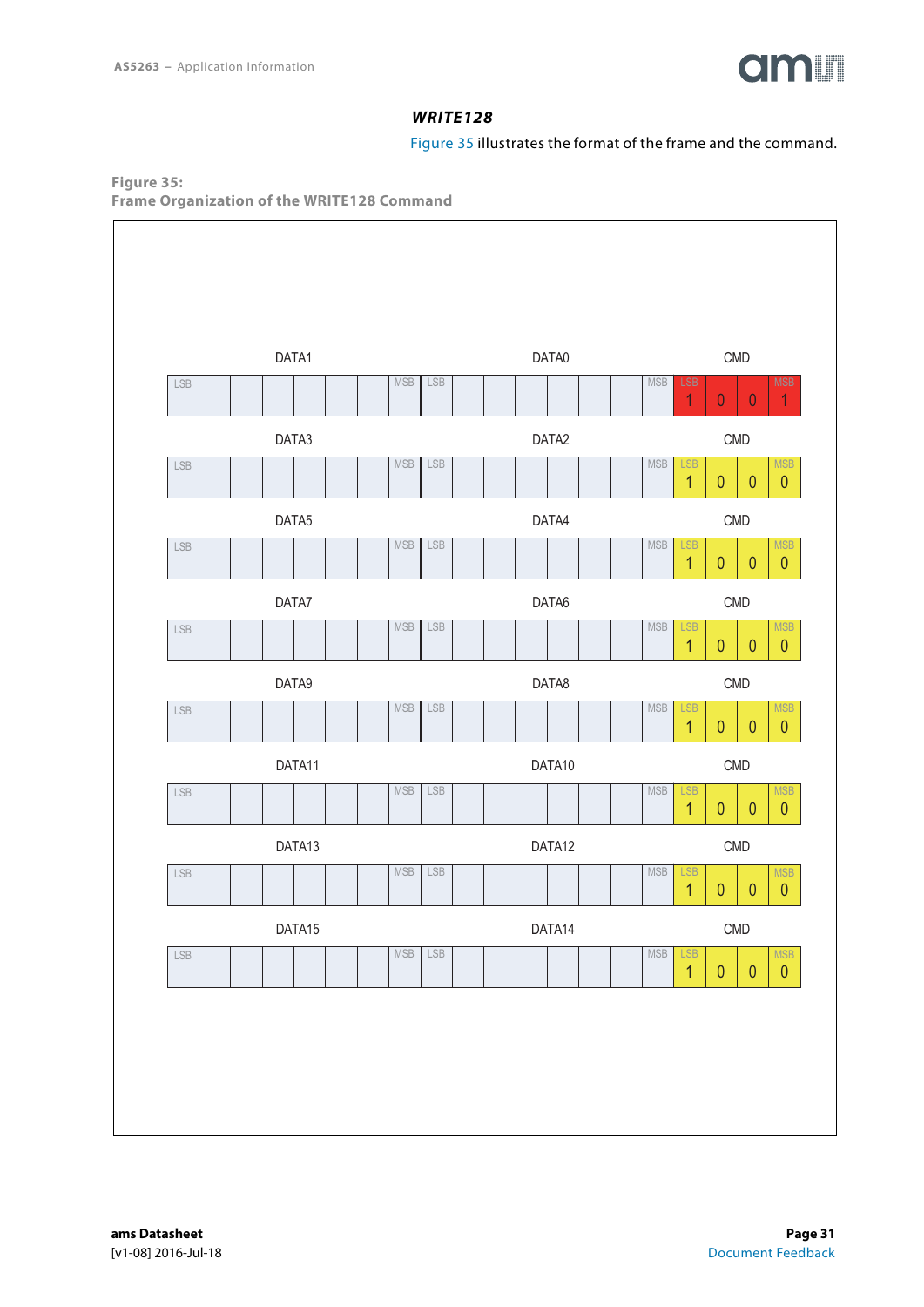# **Olinlin**

The command contains 8 frames. With this command, the AS5263 receives only frames. This command will transfer the data in the special function registers (SFRs) of the device. The data is not permanent programmed using this command.

[Figure 43](#page-37-0) describe the organization of the OTP data bits.

The access is performed with CMD field set to 0x9. The next 7 frames with CMD field set to 0x1. The 2 bytes of the first command will be written at address 0 and 1 of the SFRs; the 2 bytes of the second command will be written at address 2 and 3; and so on, in order to cover all the 16 bytes of the 128 SFRs.

**Note(s):** It is important to always complete the command. All 8 frames are needed. In case of a wrong command or a communication error, a power-on reset must be performed. The device will be delivered with the programmed **Mem\_Lock\_ AMS** OTP bit. This bit locks the content of the factory settings. It is impossible to overwrite this particular region. The written information will be ignored.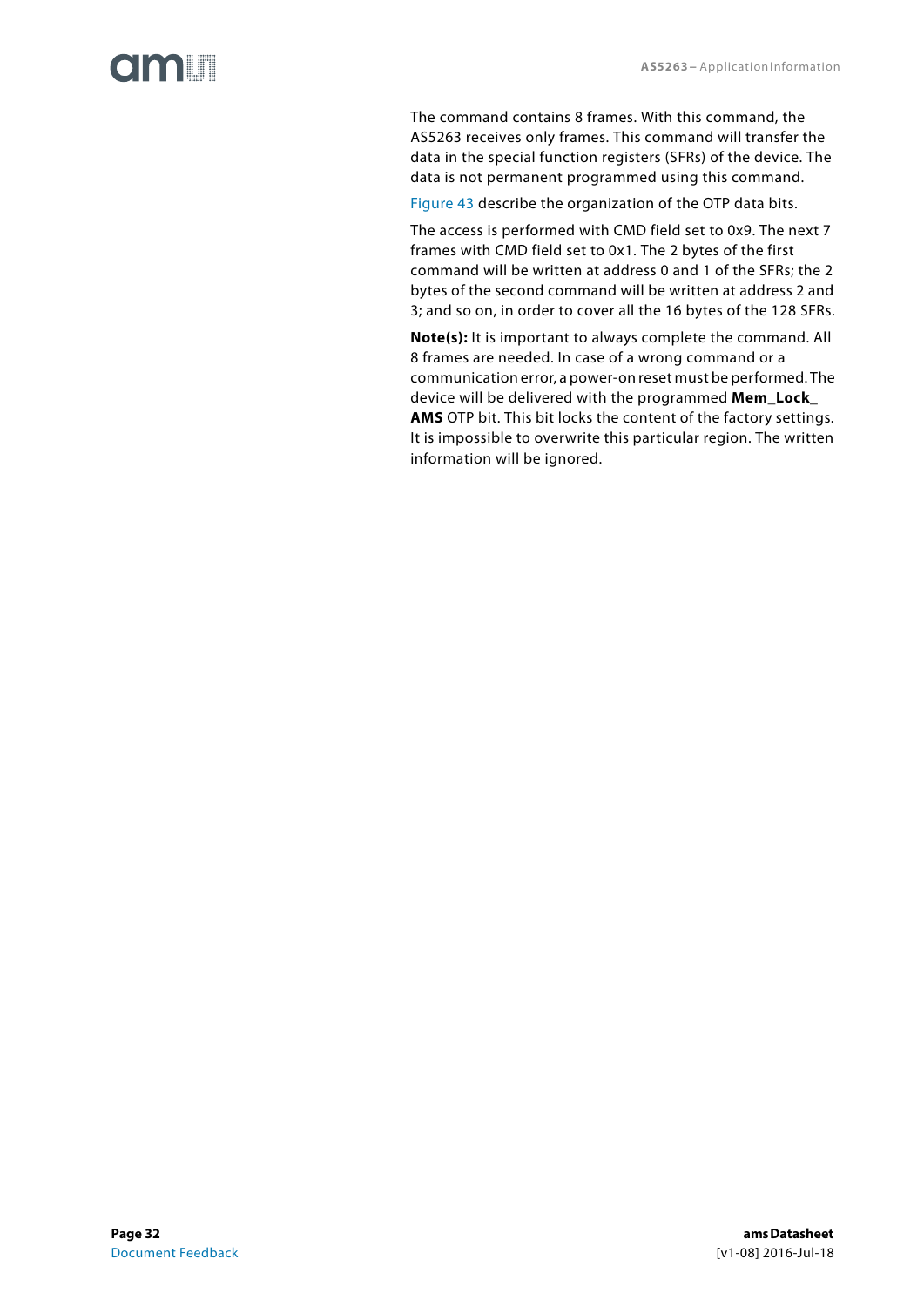

### *READ128*

[Figure 36](#page-32-0) illustrates the format of the frame and the command.

<span id="page-32-1"></span><span id="page-32-0"></span>**Figure 36: Frame Organization of the READ128 Command** 

|             |       | DO NOT CARE |                             |            |  | DO NOT CARE |            |                        |                  | <b>CMD</b> |
|-------------|-------|-------------|-----------------------------|------------|--|-------------|------------|------------------------|------------------|------------|
| LSB         |       |             | $\ensuremath{\mathsf{MSB}}$ | <b>LSB</b> |  |             | <b>MSB</b> | <b>LSB</b><br>$\theta$ | $\overline{1}$   | $\theta$   |
|             | DATA1 |             |                             |            |  | DATA0       |            |                        | <b>CMD DUMMY</b> |            |
| LSB         |       |             | <b>MSB</b>                  | LSB        |  |             | <b>MSB</b> | $\theta$               | $\boldsymbol{0}$ | $\theta$   |
|             | DATA3 |             |                             |            |  | DATA2       |            |                        | <b>CMD DUMMY</b> |            |
| ${\sf LSB}$ |       |             | $\ensuremath{\mathsf{MSB}}$ | LSB        |  |             | <b>MSB</b> | $\theta$               | $\boldsymbol{0}$ | $\theta$   |
|             | DATA5 |             |                             |            |  | DATA4       |            |                        | <b>CMD DUMMY</b> |            |
| LSB         |       |             | <b>MSB</b>                  | LSB        |  |             | <b>MSB</b> | $\theta$               | $\theta$         | $\theta$   |
|             | DATA7 |             |                             |            |  | DATA6       |            |                        | CMD DUMMY        |            |
| LSB         |       |             | <b>MSB</b>                  | LSB        |  |             | <b>MSB</b> | $\theta$               | $\boldsymbol{0}$ | $\theta$   |
|             | DATA9 |             |                             |            |  | DATA8       |            |                        | CMD DUMMY        |            |
| ${\sf LSB}$ |       |             | <b>MSB</b>                  | <b>LSB</b> |  |             | <b>MSB</b> | $\theta$               | $\boldsymbol{0}$ | $\theta$   |
|             |       | DATA11      |                             |            |  | DATA10      |            |                        | CMD DUMMY        |            |
| ${\sf LSB}$ |       |             | <b>MSB</b>                  | LSB        |  |             | <b>MSB</b> | $\theta$               | $\theta$         | 0          |
|             |       | DATA13      |                             |            |  | DATA12      |            |                        | CMD DUMMY        |            |
| ${\sf LSB}$ |       |             | $\ensuremath{\mathsf{MSB}}$ | LSB        |  |             | <b>MSB</b> | $\theta$               | $\boldsymbol{0}$ | $\theta$   |
|             |       | DATA15      |                             |            |  | DATA14      |            |                        | CMD DUMMY        |            |
| ${\sf LSB}$ |       |             | $\ensuremath{\mathsf{MSB}}$ | LSB        |  |             | <b>MSB</b> | $\theta$               | $\pmb{0}$        | $\theta$   |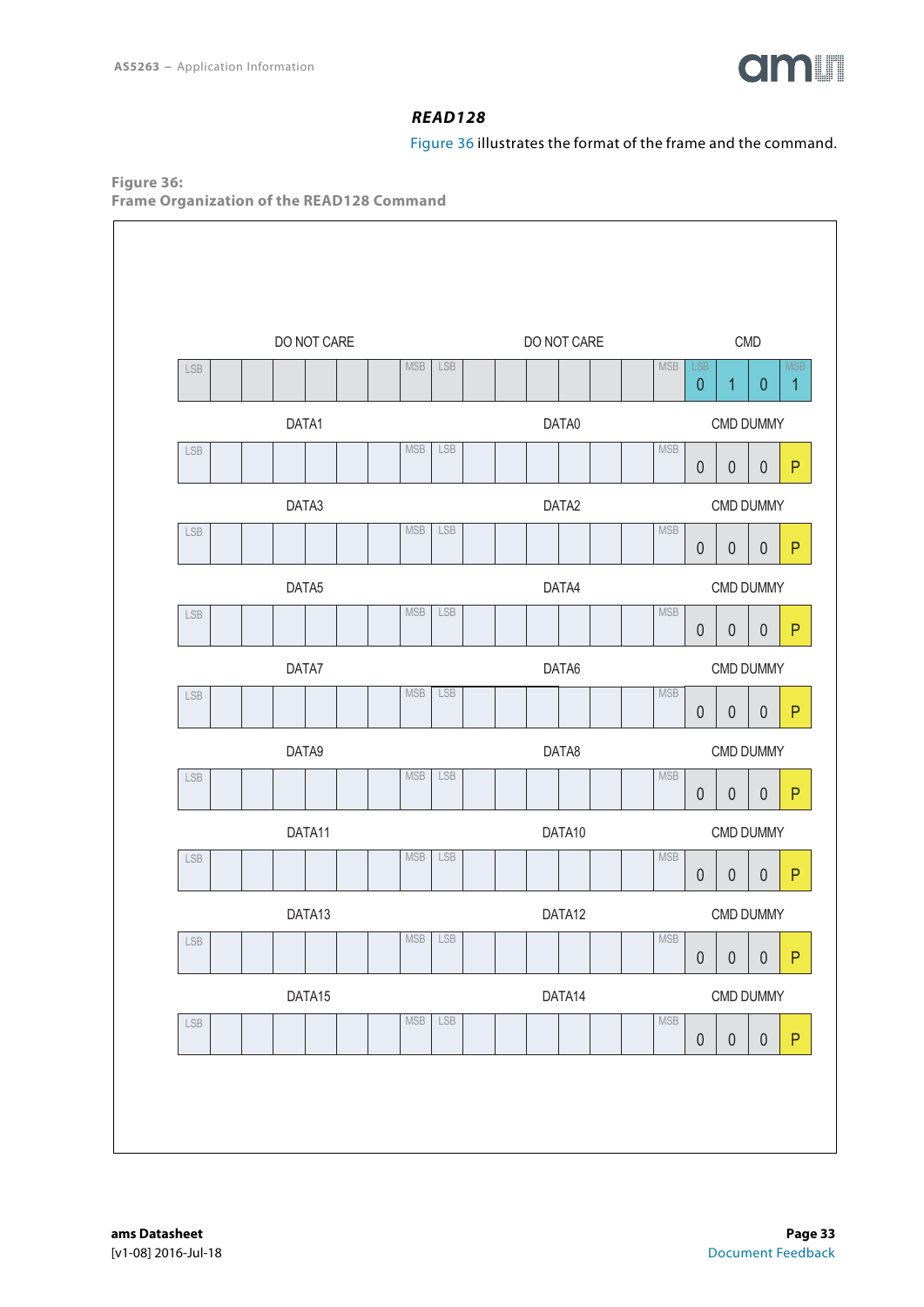

The command is composed by a first frame transmitted to the AS5263. The device is in slave communication mode. The device remains for the time  $T<sub>SWITCH</sub>$  in IDLE mode before changing into the master communication mode. The AS5263 starts to send 8 frames. This command will read the SFRs. The numbering of the data bytes correlates with the address of the related SFR.

An even parity bit is used to guarantee a correct data transmission. Each parity (P) is related to the frame data content of the 16 bit word. The MSB of the CMD dummy (P) is reserved for the parity information.

#### *DOWNLOAD*

[Figure 37](#page-33-0) shows the format of the frame.

<span id="page-33-2"></span><span id="page-33-0"></span>**Figure 37: Frame Organization of the DOWNLOAD Command** 

|            |  | DO NOT CARE |  |            |     |  | DO NOT CARE |  |            |     |   | CMD |                 |
|------------|--|-------------|--|------------|-----|--|-------------|--|------------|-----|---|-----|-----------------|
| <b>LSB</b> |  |             |  | <b>MSB</b> | LSB |  |             |  | <b>MSB</b> | LSE | 0 |     | <b>MSB</b><br>0 |
|            |  |             |  |            |     |  |             |  |            |     |   |     |                 |

The command consists of one frame received by the AS5263 (slave communication mode). The OTP cell fuse content will be downloaded into the SFRs.

The access is performed with CMD field set to 0x5.

#### *UPLOAD*

[Figure 38](#page-33-1) shows the format of the frame.

#### <span id="page-33-3"></span><span id="page-33-1"></span>**Figure 38: Frame Organization of the UPLOAD Command**



The command consists of one frame received by the AS5263 (slave communication mode) and transfers the data from the SFRs into the OTP fuse cells. The OTP fuses are not permanent programmed using this command.

The access is performed with CMD field set to 0x6.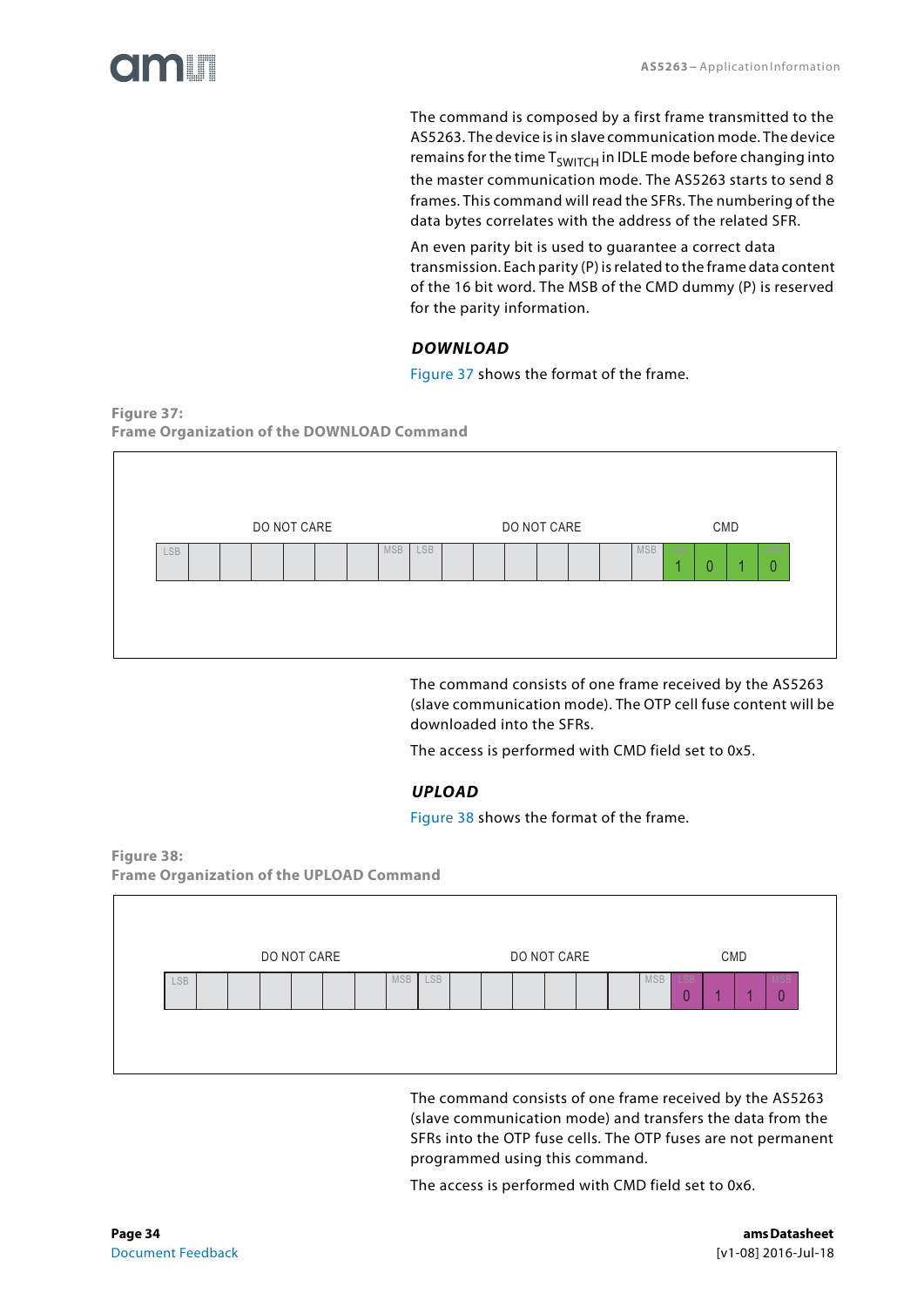

#### *FUSE*

[Figure 39](#page-34-0) shows the format of the frame.

<span id="page-34-2"></span><span id="page-34-0"></span>**Figure 39: Frame Organization of the FUSE Command** 



The command consists of one frame received by the AS5263 (slave communication mode) and it is giving the trigger to permanent program the non volatile fuse elements.

The access is performed with CMD field set to 0x4.

**Note(s):** After this command, the device automatically starts to program the built-in programming procedure. It is not allowed to send other commands during this programming time. This time is specified to 4ms after the last CMD bit.

#### *PASS2FUNC*

[Figure 40](#page-34-1) shows the format of the frame.

DO NOT CARE DO NOT CARE CMD LSB MSB LSB MSB LSB MSB 1 | 1 | 0

<span id="page-34-3"></span><span id="page-34-1"></span>**Figure 40: Frame Organization of the PASS2FUNC Command** 

> The command consists of one frame received by the AS5263 (slave communication mode). This command stops the communication receiving mode, releases the reset of the DSP of the AS5263 device and starts to work in functional mode with the values of the SFR currently written.

The access is performed with CMD field set to 0x7.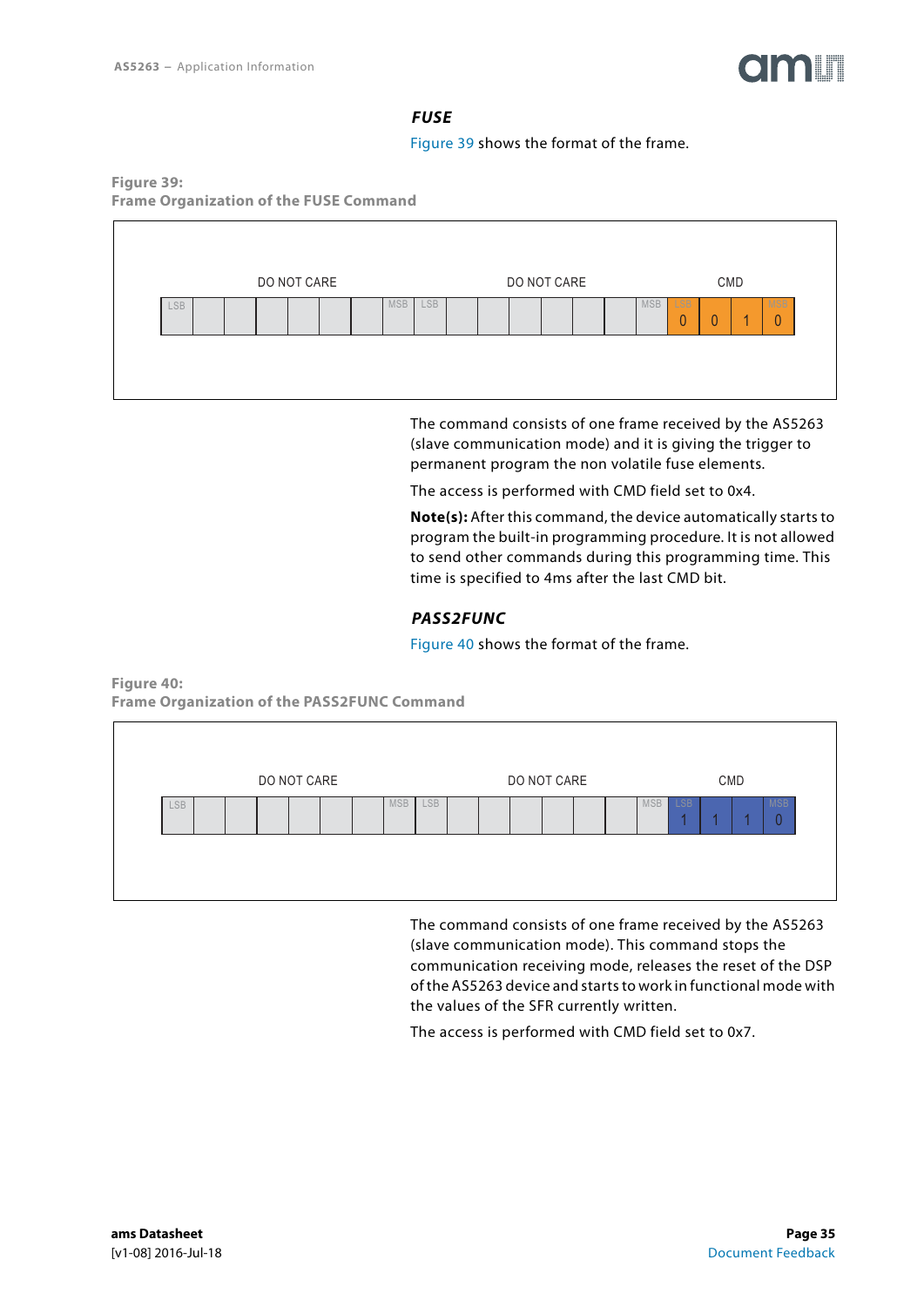<span id="page-35-1"></span>

#### *READ*

[Figure 41](#page-35-0) shows the format of the frame.

<span id="page-35-0"></span>**Figure 41: Frame Organization of the READ Command** 



The command is composed by a first frame sent to the AS5263. The device is in slave communication mode. The device remains for the time  $T_{SWITCH}$  in IDLE mode before changing into the master communication mode. The AS5263 starts to send the second frame transmitted by the AS5263.

The access is performed with CMD field set to 0xB.

When the AS5263 receives the first frame, it sends a frame with data value of the address specified in the field of the first frame.

[Figure 45](#page-45-0) shows the possible readable data information for the AS5263 device.

An even parity bit is used to guarantee a correct data transmission. The parity bit (P) is generated by the 16 data bits. The MSB of the CMD dummy (P) is reserved for the parity information.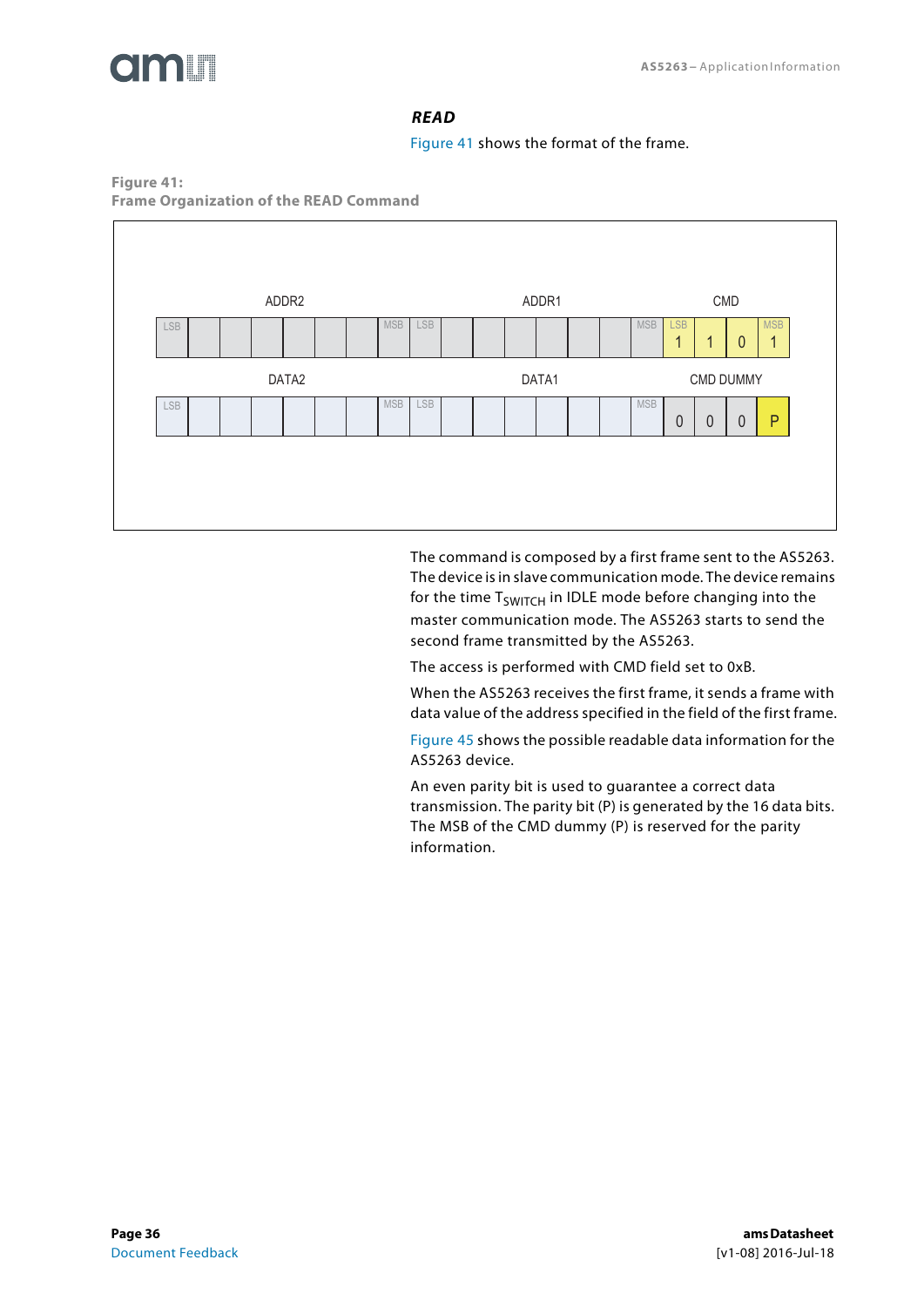

#### *WRITE*

[Figure 42](#page-36-0) shows the format of the frame.

<span id="page-36-1"></span><span id="page-36-0"></span>**Figure 42: Frame Organization of the WRITE Command** 



The command consists of one frame received by the AS5263 (slave communication mode). The data byte will be written to the address. The access is performed with CMD field set to 0xC.

[Figure 45](#page-45-0) shows the possible write data information for the AS5263 device.

**Note(s):** It is not recommended to access OTP memory addresses using this command.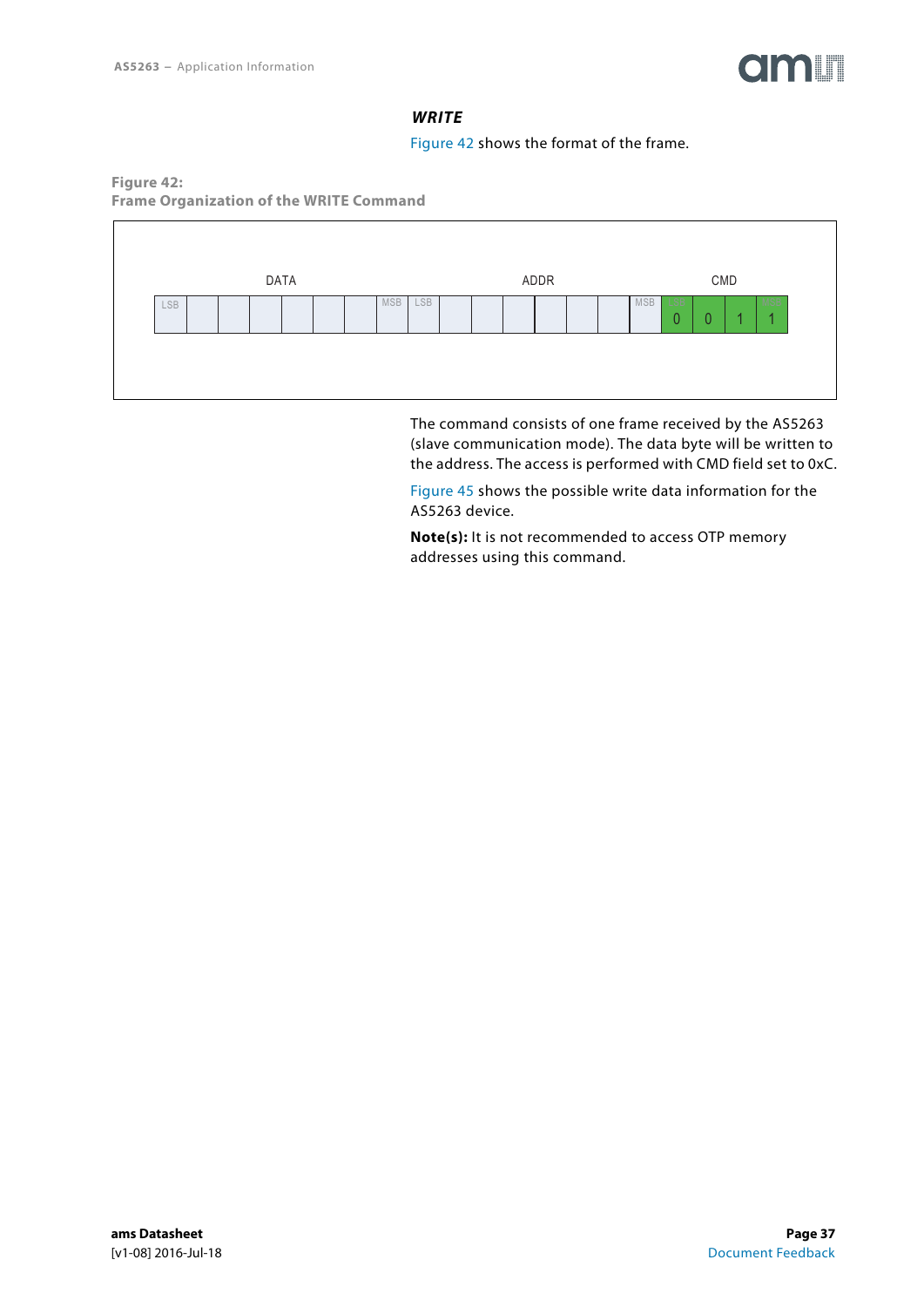



# **OTP Programming Data**

#### <span id="page-37-1"></span><span id="page-37-0"></span>**Figure 43: OTP Data Organization**

| <b>Data</b><br><b>Byte</b> | <b>Bit</b><br><b>Number</b> | <b>Symbol</b> | <b>Default</b> | <b>Description</b> |                         |  |
|----------------------------|-----------------------------|---------------|----------------|--------------------|-------------------------|--|
|                            | $\pmb{0}$                   | AMS_Test      | FS             |                    |                         |  |
|                            | $\mathbf{1}$                | AMS_Test      | FS             |                    |                         |  |
|                            | $\overline{2}$              | AMS_Test      | FS             |                    |                         |  |
| DATA15                     | $\overline{3}$              | AMS_Test      | <b>FS</b>      |                    |                         |  |
| (0x0F)                     | $\overline{4}$              | AMS_Test      | FS             |                    |                         |  |
|                            | 5                           | AMS_Test      | FS             | ams Test Area      |                         |  |
|                            | 6                           | AMS_Test      | <b>FS</b>      |                    |                         |  |
|                            | $\overline{7}$              | AMS_Test      | FS             |                    |                         |  |
|                            | $\pmb{0}$                   | AMS_Test      | <b>FS</b>      |                    |                         |  |
|                            | $\mathbf{1}$                | AMS_Test      | FS             |                    |                         |  |
|                            | $\overline{2}$              | AMS_Test      | FS             |                    | <b>Factory Settings</b> |  |
| DATA14                     | $\mathbf{3}$                | AMS_Test      | FS             |                    |                         |  |
| (0x0E)                     | $\overline{4}$              | ChipID<0>     | <b>FS</b>      |                    |                         |  |
|                            | 5                           | ChipID < 1>   | <b>FS</b>      |                    |                         |  |
|                            | 6                           | ChipID < 2>   | FS             |                    |                         |  |
|                            | $\boldsymbol{7}$            | ChipID<3>     | FS             | Chip ID            |                         |  |
|                            | $\pmb{0}$                   | ChipID<4>     | FS             |                    |                         |  |
| DATA13                     | $\mathbf{1}$                | ChipID<5>     | FS             |                    |                         |  |
| (0x0D)                     | $\overline{2}$              | ChipID<6>     | FS             |                    |                         |  |
|                            | $\mathbf{3}$                | ChipID<7>     | FS             |                    |                         |  |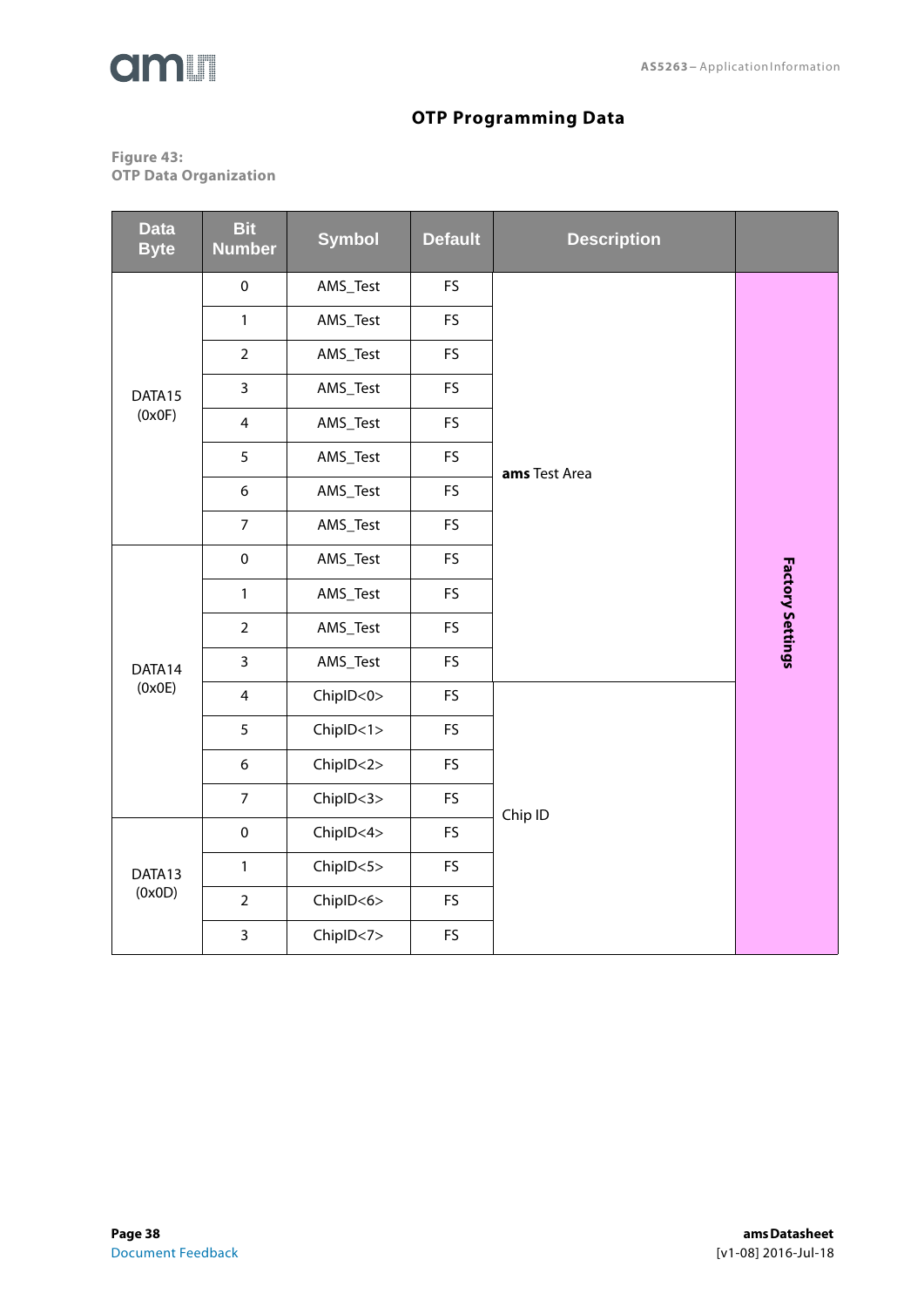# am

| <b>Data</b><br><b>Byte</b> | <b>Bit</b><br><b>Number</b> | <b>Symbol</b> | <b>Default</b> | <b>Description</b>               |                          |
|----------------------------|-----------------------------|---------------|----------------|----------------------------------|--------------------------|
|                            | 4                           | ChipID<8>     | <b>FS</b>      |                                  |                          |
| DATA13                     | 5                           | ChipID<9>     | <b>FS</b>      |                                  |                          |
| (0x0D)                     | 6                           | ChipID<10>    | FS             |                                  |                          |
|                            | $\overline{7}$              | ChipID<11>    | <b>FS</b>      |                                  |                          |
|                            | $\pmb{0}$                   | ChipID<12>    | <b>FS</b>      |                                  |                          |
|                            | $\mathbf{1}$                | ChiplD<13>    | FS             |                                  |                          |
|                            | $\overline{2}$              | ChiplD<14>    | FS             | Chip ID                          |                          |
| DATA12                     | $\mathbf{3}$                | ChiplD<15>    | <b>FS</b>      |                                  | Factory Settings         |
| (0x0C)                     | $\overline{4}$              | ChiplD<16>    | <b>FS</b>      |                                  |                          |
|                            | 5                           | ChiplD<17>    | <b>FS</b>      |                                  |                          |
|                            | 6                           | ChiplD<18>    | <b>FS</b>      |                                  |                          |
|                            | $\overline{7}$              | ChiplD<19>    | FS             |                                  |                          |
|                            | $\pmb{0}$                   | ChipID<20>    | FS             |                                  |                          |
|                            | $\mathbf{1}$                | MemLock_AMS   | $\mathbf{1}$   | Lock of the Factory Setting Area |                          |
|                            | $\overline{2}$              | KD<0>         | $\pmb{0}$      |                                  |                          |
| DATA11                     | 3                           | KD<1>         | $\pmb{0}$      |                                  |                          |
| (0x0B)                     | $\overline{4}$              | KD < 2 >      | $\pmb{0}$      | Kick Down Threshold              |                          |
|                            | 5                           | KD<3>         | 0              |                                  |                          |
|                            | 6                           | KD<4>         | $\pmb{0}$      |                                  |                          |
|                            | $\overline{7}$              | KD<5>         | $\pmb{0}$      |                                  |                          |
|                            | $\mathsf{O}\xspace$         | ClampLow<0>   | $\pmb{0}$      |                                  | <b>Customer Settings</b> |
|                            | $\mathbf{1}$                | ClampLow<1>   | $\pmb{0}$      |                                  |                          |
|                            | $\overline{2}$              | ClampLow<2>   | $\pmb{0}$      |                                  |                          |
| DATA10                     | 3                           | ClampLow<3>   | $\mathbf 0$    | Clamping Level Low               |                          |
| (0x0A)                     | $\overline{4}$              | ClampLow<4>   | $\pmb{0}$      |                                  |                          |
|                            | 5                           | ClampLow<5>   | $\pmb{0}$      |                                  |                          |
|                            | 6                           | ClampLow<6>   | $\mathbf 0$    |                                  |                          |
|                            | $\overline{7}$              | DAC_MODE      | $\pmb{0}$      | DAC12/DAC10 Mode                 |                          |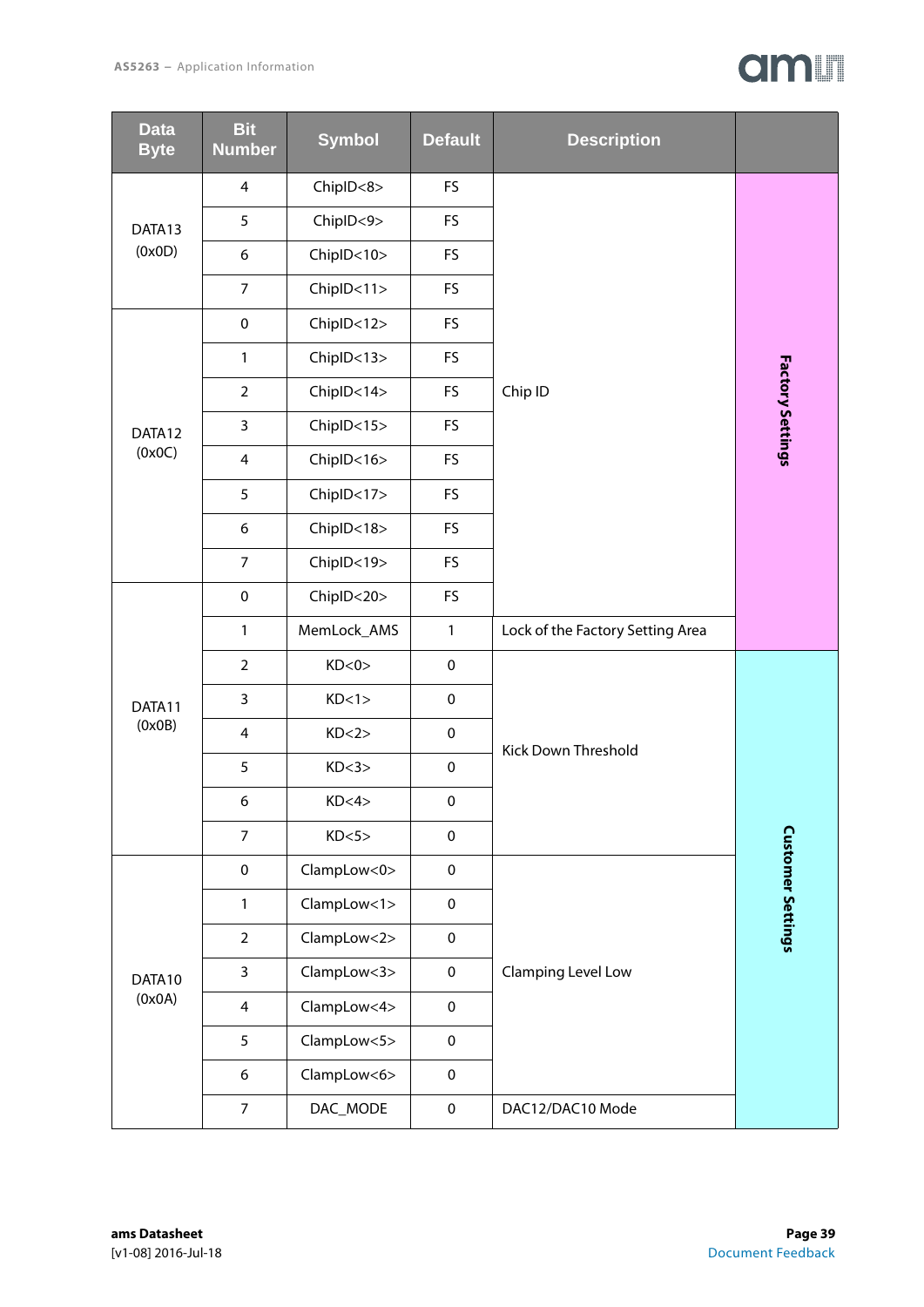| <b>Data</b><br><b>Byte</b> | <b>Bit</b><br><b>Number</b> | <b>Symbol</b> | <b>Default</b> | <b>Description</b>                                 |                          |
|----------------------------|-----------------------------|---------------|----------------|----------------------------------------------------|--------------------------|
|                            | $\pmb{0}$                   | ClampHi<0>    | $\pmb{0}$      |                                                    |                          |
|                            | 1                           | ClampHi<1>    | $\pmb{0}$      |                                                    |                          |
|                            | $\overline{2}$              | ClampHi<2>    | $\mathbf 0$    |                                                    |                          |
| DATA9                      | $\overline{3}$              | ClampHi<3>    | $\pmb{0}$      | Clamping Level High                                |                          |
| (0x09)                     | $\overline{\mathbf{4}}$     | ClampHi<4>    | $\pmb{0}$      |                                                    |                          |
|                            | 5                           | ClampHi<5>    | $\pmb{0}$      |                                                    |                          |
|                            | 6                           | ClampHi<6>    | $\pmb{0}$      |                                                    |                          |
|                            | $\overline{7}$              | DIAG_HIGH     | $\pmb{0}$      | Diagnostic Mode, default=0 for<br>Failure Band Low |                          |
|                            | $\mathbf 0$                 | OffsetIn<0>   | $\mathbf 0$    |                                                    |                          |
|                            | $\mathbf{1}$                | OffsetIn<1>   | $\pmb{0}$      |                                                    |                          |
|                            | $\overline{2}$              | OffsetIn<2>   | $\pmb{0}$      |                                                    |                          |
| DATA8                      | $\overline{3}$              | OffsetIn<3>   | $\mathbf 0$    |                                                    |                          |
| (0x08)                     | $\overline{4}$              | OffsetIn<4>   | $\pmb{0}$      |                                                    | <b>Customer Settings</b> |
|                            | 5                           | OffsetIn<5>   | $\pmb{0}$      |                                                    |                          |
|                            | 6                           | OffsetIn<6>   | $\pmb{0}$      | Offset                                             |                          |
|                            | $\overline{7}$              | OffsetIn<7>   | $\pmb{0}$      |                                                    |                          |
|                            | $\pmb{0}$                   | OffsetIn<8>   | $\pmb{0}$      |                                                    |                          |
|                            | 1                           | OffsetIn<9>   | $\pmb{0}$      |                                                    |                          |
| DATA7<br>(0x07)            | $\overline{2}$              | OffsetIn<10>  | $\pmb{0}$      |                                                    |                          |
|                            | 3                           | OffsetIn<11>  | $\pmb{0}$      |                                                    |                          |
|                            | $\overline{4}$              | OffsetIn<12>  | $\pmb{0}$      |                                                    |                          |
|                            | 5                           | OffsetIn<13>  | $\pmb{0}$      |                                                    |                          |
|                            | 6                           | OP_Mode<0>    | 0              | Selection of Analog='00' or PWM                    |                          |
|                            | $\overline{7}$              | OP_Mode<1>    | $\pmb{0}$      | Mode='01'                                          |                          |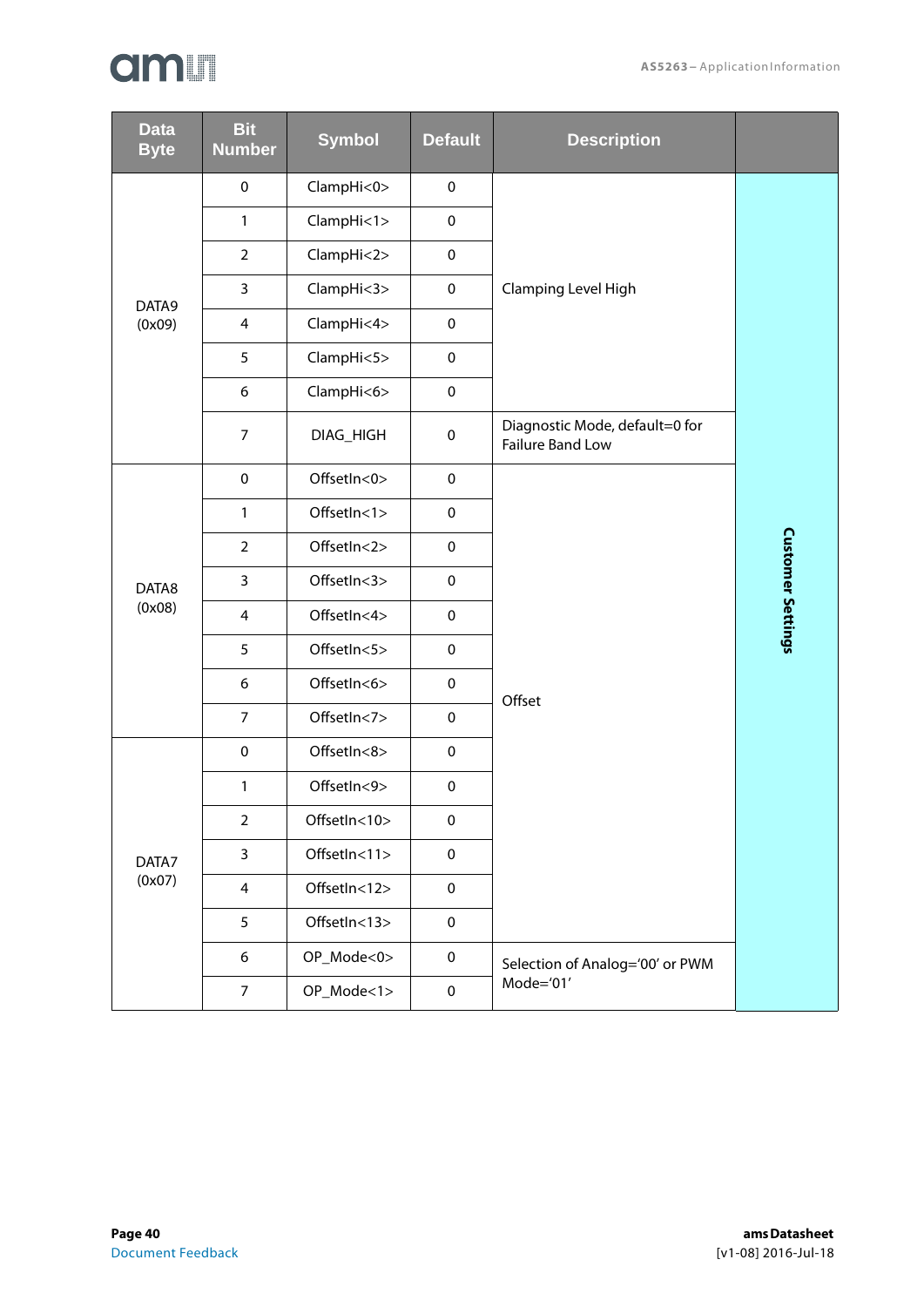

| <b>Data</b><br><b>Byte</b> | <b>Bit</b><br><b>Number</b> | <b>Symbol</b>              | <b>Default</b> | <b>Description</b>       |                          |
|----------------------------|-----------------------------|----------------------------|----------------|--------------------------|--------------------------|
|                            | $\pmb{0}$                   | OffsetOut<0>               | $\pmb{0}$      |                          |                          |
|                            | 1                           | OffsetOut<1>               | $\pmb{0}$      |                          |                          |
| DATA6                      | $\overline{2}$              | OffsetOut<2>               | $\pmb{0}$      |                          |                          |
|                            | 3                           | OffsetOut<3>               | $\pmb{0}$      |                          |                          |
| (0x06)                     | $\overline{4}$              | OffsetOut<4>               | $\pmb{0}$      |                          |                          |
|                            | 5                           | OffsetOut<5>               | $\pmb{0}$      | Output Offset            |                          |
|                            | 6                           | OffsetOut<6>               | $\pmb{0}$      |                          |                          |
|                            | $\overline{7}$              | OffsetOut<7>               | $\pmb{0}$      |                          |                          |
|                            | $\pmb{0}$                   | OffsetOut<8>               | $\pmb{0}$      |                          |                          |
|                            | $\mathbf{1}$                | OffsetOut<9>               | $\pmb{0}$      |                          |                          |
|                            | $\overline{2}$              | OffsetOut<10>              | $\pmb{0}$      |                          |                          |
|                            | $\overline{3}$              | OffsetOut<11>              | $\pmb{0}$      |                          |                          |
| DATA5<br>(0x05)            | $\overline{\mathbf{4}}$     | KDHYS<0>                   | $\pmb{0}$      | Kick Down Hysteresis     | <b>Customer Settings</b> |
|                            | 5                           | KDHYS < 1>                 | $\pmb{0}$      |                          |                          |
|                            | 6                           | <b>PWM</b><br>Frequency<0> | $\pmb{0}$      | Select the PWM Frequency |                          |
|                            | $\boldsymbol{7}$            | <b>PWM</b><br>Frequency<1> | $\pmb{0}$      | (4 frequencies)          |                          |
|                            | $\pmb{0}$                   | BP < 0                     | $\pmb{0}$      |                          |                          |
|                            | 1                           | BP < 1 >                   | $\pmb{0}$      |                          |                          |
|                            | $\overline{2}$              | BP < 2>                    | $\pmb{0}$      |                          |                          |
| DATA4<br>(0x04)            | $\mathsf{3}$                | BP < 3                     | $\pmb{0}$      | <b>Break Point</b>       |                          |
|                            | $\overline{4}$              | BP < 4                     | $\pmb{0}$      |                          |                          |
|                            | 5                           | BP < 5                     | $\pmb{0}$      |                          |                          |
|                            | 6                           | BP < 6                     | $\pmb{0}$      |                          |                          |
|                            | $\overline{7}$              | BP < 7>                    | $\pmb{0}$      |                          |                          |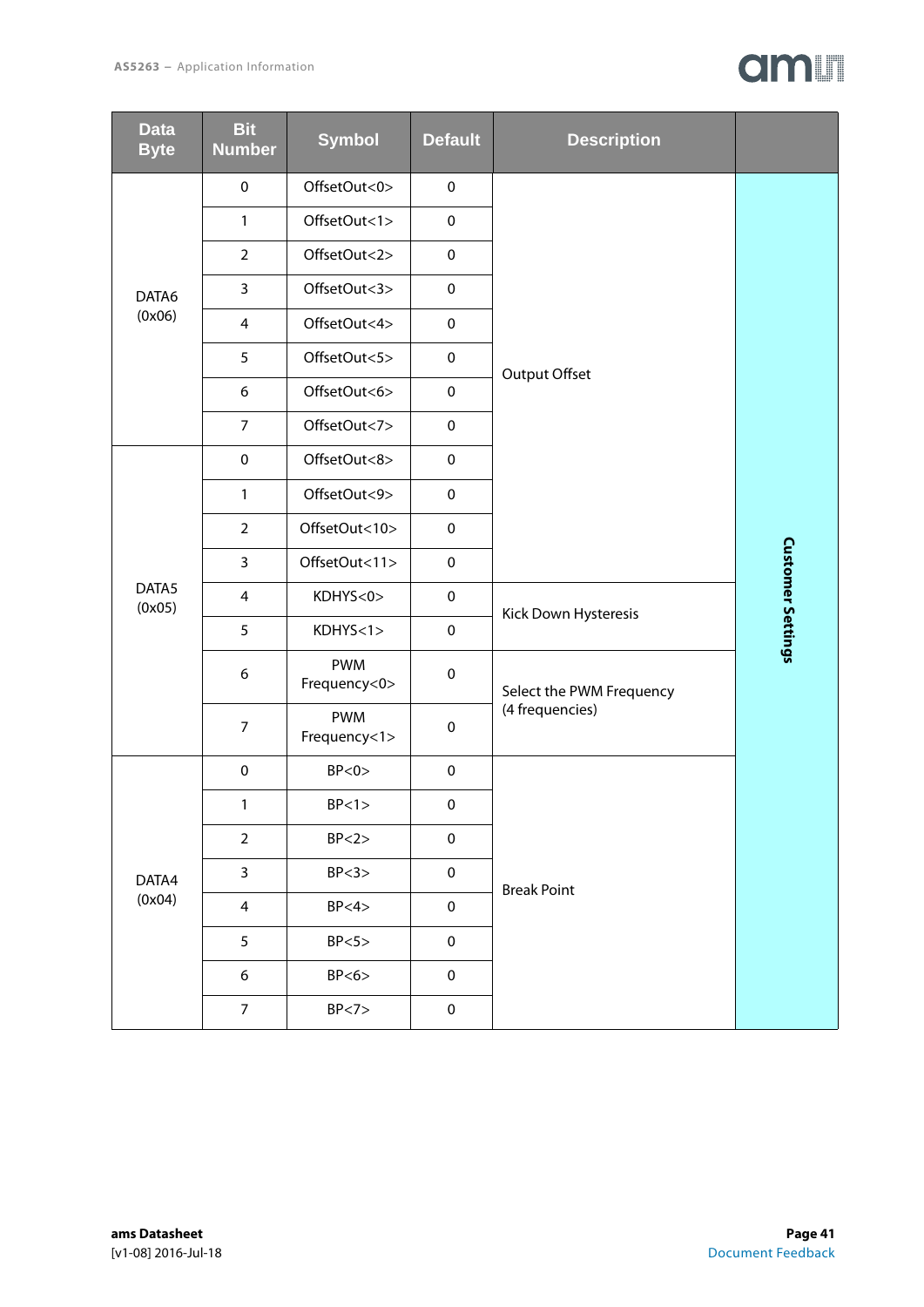| <b>Data</b><br><b>Byte</b> | <b>Bit</b><br><b>Number</b> | <b>Symbol</b>  | <b>Default</b> | <b>Description</b>                      |                          |
|----------------------------|-----------------------------|----------------|----------------|-----------------------------------------|--------------------------|
|                            | $\pmb{0}$                   | BP < 8         | $\pmb{0}$      |                                         |                          |
|                            | $\mathbf{1}$                | BP < 9         | $\pmb{0}$      |                                         |                          |
|                            | $\overline{2}$              | BP < 10        | $\pmb{0}$      | <b>Break Point</b>                      |                          |
| DATA3                      | 3                           | BP < 11        | $\pmb{0}$      |                                         |                          |
| (0x03)                     | $\overline{4}$              | BP < 12        | $\pmb{0}$      |                                         |                          |
|                            | 5                           | BP < 13        | $\pmb{0}$      |                                         |                          |
|                            | 6                           | FAST_SLOW      | $\pmb{0}$      | <b>Output Data Rate</b>                 |                          |
|                            | $\overline{7}$              | EXT_RANGE      | $\pmb{0}$      | Enables a Wider z-Range                 |                          |
|                            | $\pmb{0}$                   | Gain $<$ 0 $>$ | $\pmb{0}$      |                                         |                          |
|                            | $\mathbf{1}$                | Gain < 1 >     | $\pmb{0}$      |                                         |                          |
|                            | $\overline{2}$              | Gain < 2>      | $\pmb{0}$      |                                         |                          |
| DATA <sub>2</sub>          | $\overline{3}$              | Gain < 3       | $\pmb{0}$      |                                         | <b>Customer Settings</b> |
| (0x02)                     | $\overline{4}$              | Gain $<$ 4 $>$ | $\pmb{0}$      |                                         |                          |
|                            | 5                           | Gain $<$ 5 $>$ | $\pmb{0}$      |                                         |                          |
|                            | 6                           | Gain $<$ 6 $>$ | $\pmb{0}$      | Gain                                    |                          |
|                            | $\overline{7}$              | Gain $<$ 7 $>$ | $\pmb{0}$      |                                         |                          |
|                            | $\pmb{0}$                   | Gain $<8>$     | $\pmb{0}$      |                                         |                          |
|                            | $\mathbf{1}$                | Gain < 9       | $\pmb{0}$      |                                         |                          |
|                            | $\overline{2}$              | Gain < 10      | $\pmb{0}$      |                                         |                          |
| DATA1                      | $\mathsf{3}$                | Gain < 11      | $\pmb{0}$      |                                         |                          |
| (0x01)                     | $\overline{4}$              | Gain < 12      | $\pmb{0}$      |                                         |                          |
|                            | 5                           | Gain < 13      | $\pmb{0}$      |                                         |                          |
|                            | 6                           | Invert_Slope   | $\pmb{0}$      | Clockwise /Counterclockwise<br>Rotation |                          |
|                            | $\overline{7}$              | Lock_OTPCUST   | $\pmb{0}$      | <b>Customer Memory Lock</b>             |                          |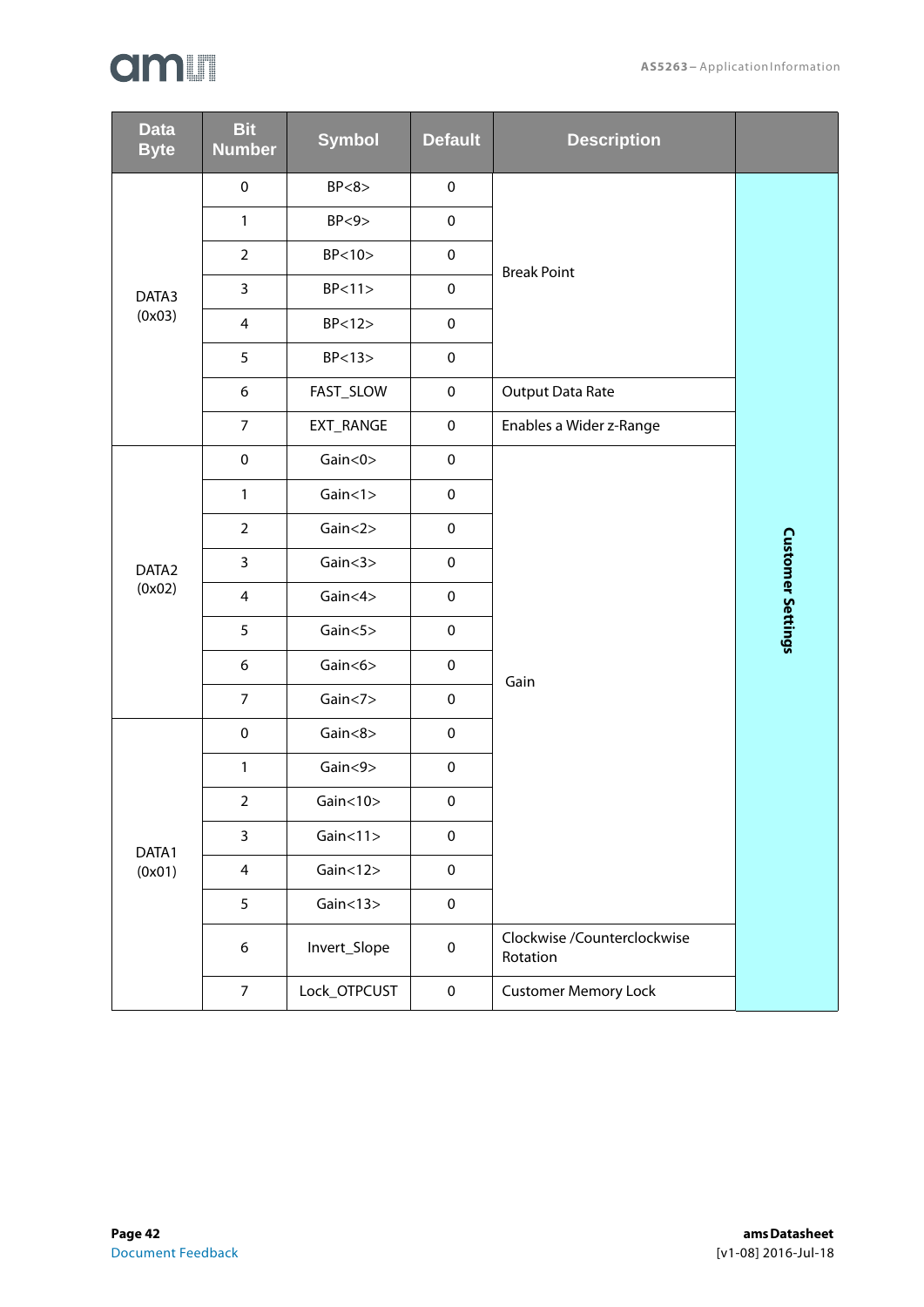| <b>Data</b><br><b>Byte</b> | <b>Bit</b><br><b>Number</b> | <b>Symbol</b> | <b>Default</b> | <b>Description</b>     |                          |
|----------------------------|-----------------------------|---------------|----------------|------------------------|--------------------------|
|                            | $\mathbf 0$                 | redundancy<0> | $\mathbf 0$    |                        |                          |
|                            |                             | redundancy<1> | $\Omega$       | <b>Redundancy Bits</b> |                          |
|                            | $\overline{2}$              | redundancy<2> | $\mathbf{0}$   |                        |                          |
| DATA0<br>(0x00)            | 3                           | redundancy<3> | $\mathbf{0}$   |                        | <b>Customer Settings</b> |
|                            | $\overline{4}$              | redundancy<4> | $\Omega$       |                        |                          |
|                            | 5                           | redundancy<5> | $\mathbf{0}$   |                        |                          |
|                            | 6                           | redundancy<6> | $\Omega$       |                        |                          |
|                            | 7                           | redundancy<7> | $\Omega$       |                        |                          |

#### **Note(s):**

1. Factory settings (FS) are used for testing and programming at **ams**. These settings are locked (only read access possible).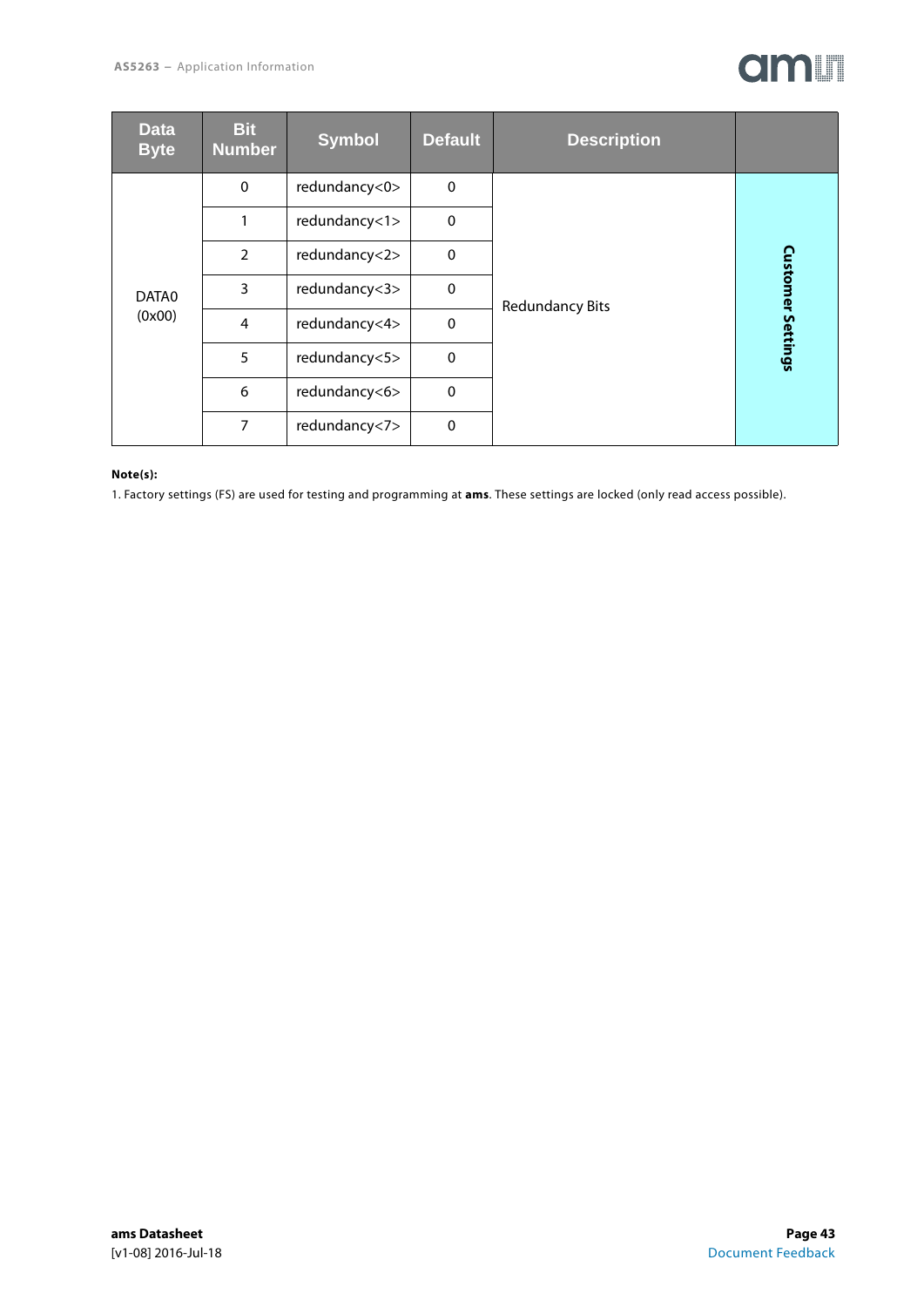<span id="page-43-0"></span>

#### *Data Content*

- **Redundancy (7:0):** For a better programming yield, a redundancy is implemented. In case the programming of one bit fails, then this function can be used. With an address (7:0) one bit can be selected and programmed.
- **Lock\_OTPCUST** = 1, locks the customer area in the OTP and the device, from hereon, starts in operating mode.

**Figure 44: Redundancy** 

| <b>Redundancy Code</b>         | <b>OTP Bit Selection</b>     |
|--------------------------------|------------------------------|
| Redundancy <7:0><br>in decimal |                              |
| 0                              | None                         |
| 1                              | OP_Mode<1>                   |
| $\overline{2}$                 | DIAG_HIGH                    |
| 3                              | PWM Frequency<0>             |
| $4 - 10$                       | ClampHi<6> - ClampHi<0>      |
| $11 - 17$                      | ClampLow<6> - ClampLow<0>    |
| 18                             | OP_Mode<0>                   |
| $19 - 32$                      | OffsetIn<13> - OffsetIn<0>   |
| $33 - 46$                      | $Gain < 13$ - $Gain < 0$     |
| $47 - 60$                      | $BP < 13$ - $BP < 0$         |
| $61 - 72$                      | OffsetOut<11> - OffsetOut<0> |
| 73                             | Invert_Slope                 |
| 74                             | FAST_SLOW                    |
| 75                             | EXT_RANGE                    |
| 76                             | DAC_MODE                     |
| 77                             | Lock_OTPCUST                 |
| $78 - 83$                      | $KD<5>$ - KD $<$ 0 $>$       |
| $84 - 85$                      | KDHYS<1> - KDHYS<0>          |
| 86                             | PWM Frequency<1>             |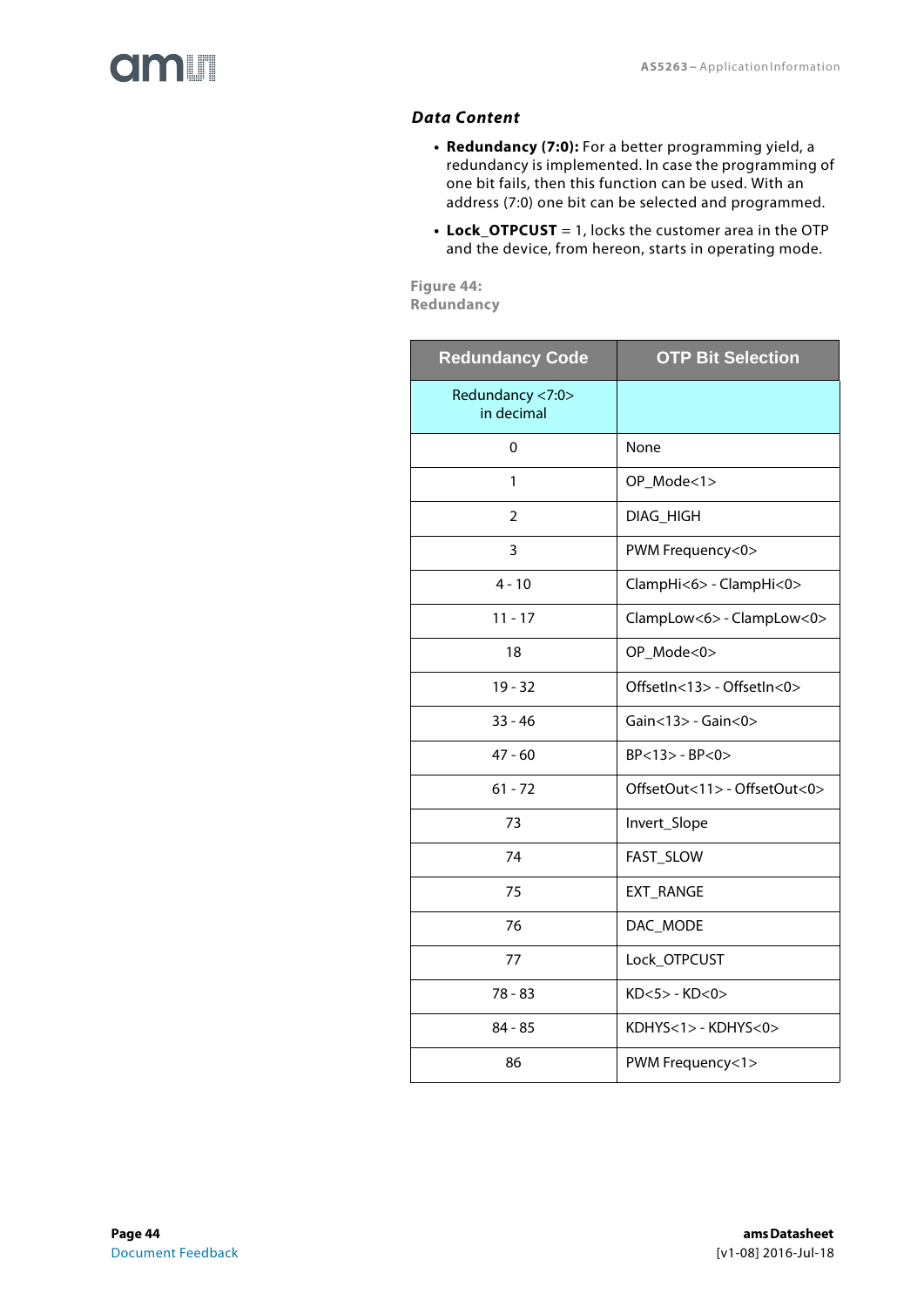

- **Invert\_Slope** = 1, inverts the output characteristic in analog output mode.
- **Gain (7:0):** With this value one can adjust the steepness of the output slope can be adjusted.
- **EXT\_RANGE = 1,** provides a wider z-Range of the magnet by turning OFF the alarm function.
- **FAST\_SLOW = 1**, improves the noise performance due to internal filtering.
- **BP (13:0):** The breakpoint can be set with resolution of 14 bit.
- **PWM Frequency (1:0):** Four different frequency settings are possible. Please refer to [Figure 22](#page-21-1).
- **KDHYS (1:0):** Avoids flickering at the KDOWN output (pin 11). For settings, refer to [Figure 23](#page-21-0).
- **OffsetOut (11:0):** Output characteristic parameter
- **ANALOG\_PWM = 1**, selects the PWM output mode.
- **OffsetIn (13:0):** Output characteristic parameter
- **DIAG\_HIGH = 1:** In case of an error, the signal goes into high failure-band.
- **ClampHI (6:0):** Sets the clamping level high with respect to VDD.
- **DAC\_MODE** disables filter at DAC
- **ClampLow (6:0):** Sets the clamping level low with respect to VDD.
- **KD (5:0):** Sets the kick-down level with respect to VDD.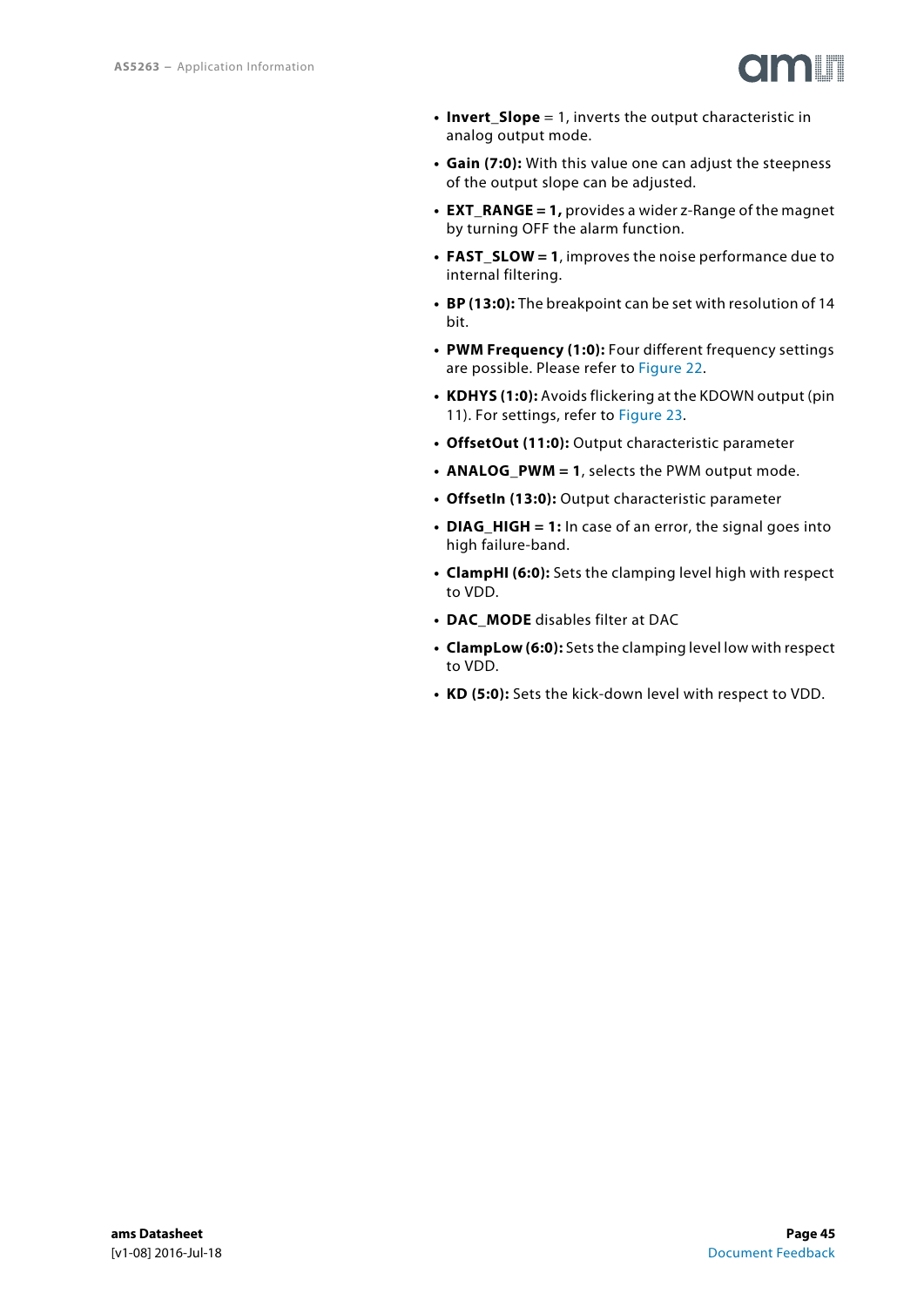

#### *Read / Write User Data*

<span id="page-45-1"></span><span id="page-45-0"></span>**Figure 45: Read / Write Data** 

| <b>Area</b><br><b>Region</b> | <b>Address</b> | <b>Address</b> | Bit7                       | <b>Bit6</b> | Bit5     | Bit4     | <b>Bit3</b> | Bit2     | Bit1    | <b>Bit0</b>    |
|------------------------------|----------------|----------------|----------------------------|-------------|----------|----------|-------------|----------|---------|----------------|
|                              | 0x10           | 16             | CORDIC_OUT[7:0]            |             |          |          |             |          |         |                |
| <b>RW User</b><br>Data       | 0x11           | 17             | CORDIC_OUT[13:8]<br>0<br>0 |             |          |          |             |          |         |                |
|                              | 0x12           | 18             | <b>OCF</b>                 | <b>COF</b>  | $\Omega$ | $\Omega$ | 0           | $\Omega$ | DSP RES | <b>R1K 10K</b> |
|                              | 0x17           | 23             | AGC_VALUE[7:0]             |             |          |          |             |          |         |                |

<span id="page-45-2"></span>

| <b>Read Only</b>      |
|-----------------------|
| <b>Read and Write</b> |

#### *Data Content*

Data only for read:

- **CORDIC OUT(13:0):** 14-bit absolute angular position data.
- **OCF** (**O**ffset **C**ompensation **F**inished): logic high indicates the finished Offset Compensation Algorithm. As soon as this bit is set, the AS5263 has completed the startup and the data is valid.
- **COF** (**C**ORDIC **O**ver**f**low): Logic high indicates an out of range error in the CORDIC part. When this bit is set, the CORDIC\_OUT(13:0) data is invalid. The absolute output maintains the last valid angular value. This alarm may be resolved by bringing the magnet within the X-Y-Z tolerance limits.
- **AGC\_VALUE (7:0):** magnetic field indication.

Data for write and read:

- **DSP\_RES** resets the DSP part of the AS5263 the default value is 0. This is active low. The interface is not affected by this reset.
- **R1K\_10K** defines the threshold level for the OTP fuses. This bit can be changed for verification purpose. A verification of the programming of the fuses is possible. The verification is mandatory after programming.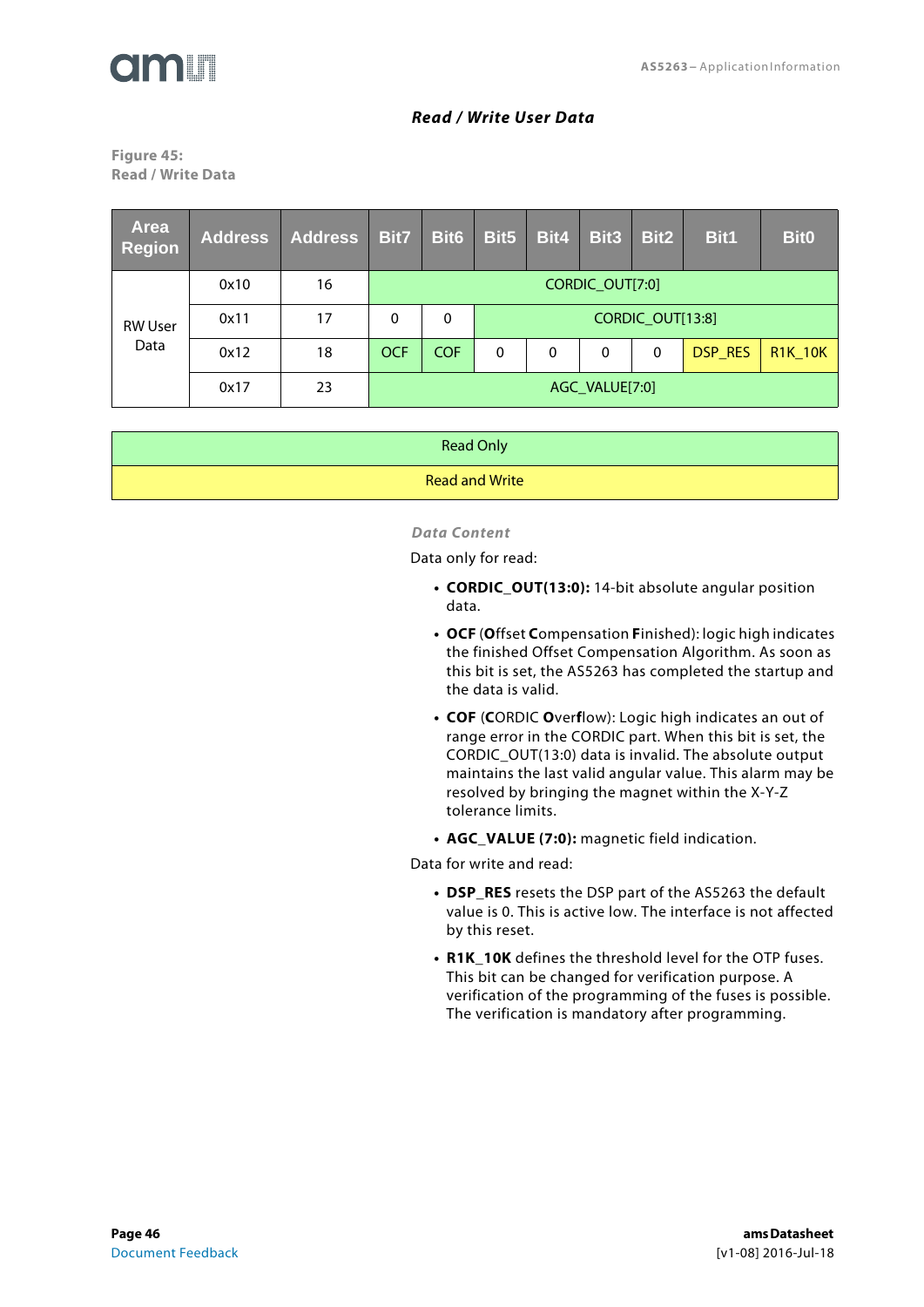

#### <span id="page-46-0"></span>*Programming Procedure*

**Note(s):** After programming the OTP fuses, a verification is mandatory. The procedure described below must be strictly followed to ensure properly programmed OTP fuses.

- **•** Pull-Up on OUT pin
- **•** VDD=5V
- **•** Wait startup time, device enters communication mode
- **•** Write128 command: The trimming bits are written in the SFR memory.
- **•** Read128 command: The trimming bits are read back. Compare read data to previous written data. If the data matches, then proceed further.
- **•** Upload command: The SFR memory is transferred into the OTP RAM.
- **•** Fuse command: The OTP RAM is written in the Poly Fuse cells.
- **•** Wait fuse time (6 ms)
- **•** Write command (R1K\_10K=1): Poly Fuse cells are transferred into the RAM cells compared with  $10KΩ$ resistor.
- **•** Download command: The OTP RAM is transferred into the SFR memory.
- **•** Read128 command: The fused bits are read back. Compare read data to previous written and read data. If the data matches, then proceed further.
- Write command (R1K 10K=0): Poly Fuse cells are transferred into the RAM cells compared with  $1K\Omega$ resistor.
- **•** Download command: The OTP RAM is transferred into the SFR memory.
- **•** Read128 command: The fused bits are read back. Compare read data to previous written and two times read data. If the data matches, then proceed further.
- **•** Pass2Func command or POR: Go to Functional mode.

An equal output of all read out data is sufficient to verify the OTP programming. If the data output is a mismatch, then the programming of the OTP was not successful and can cause a change of the OTP register content during operation over temperature and life time.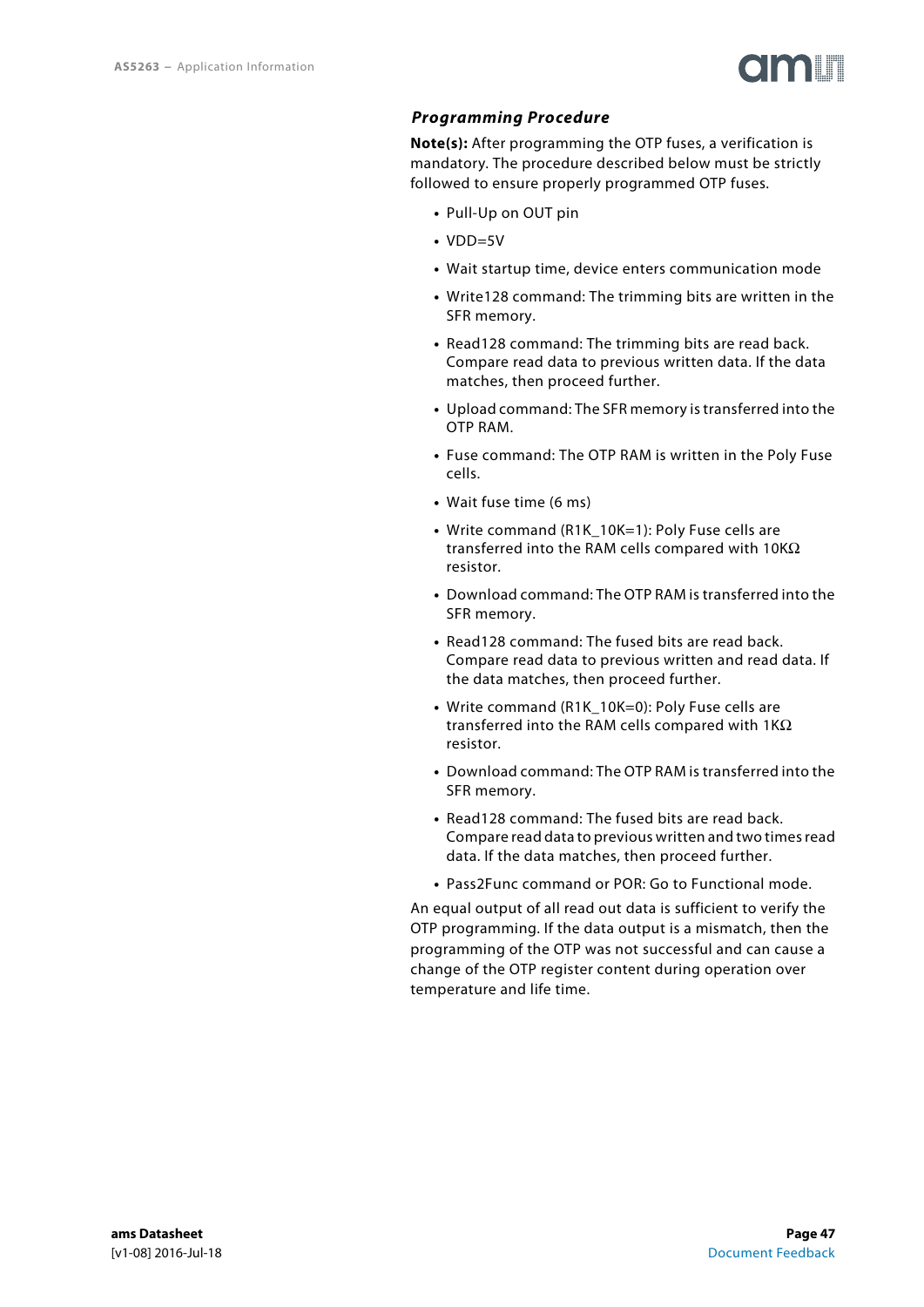<span id="page-47-1"></span>

#### *Physical Placement of the Magnet*

The best linearity can be achieved by placing the center of the magnet exactly over the defined center of the chip as shown in [Figure 46.](#page-47-0)

<span id="page-47-0"></span>**Figure 46: Defined Chip Center and Magnet Displacement Radius** 

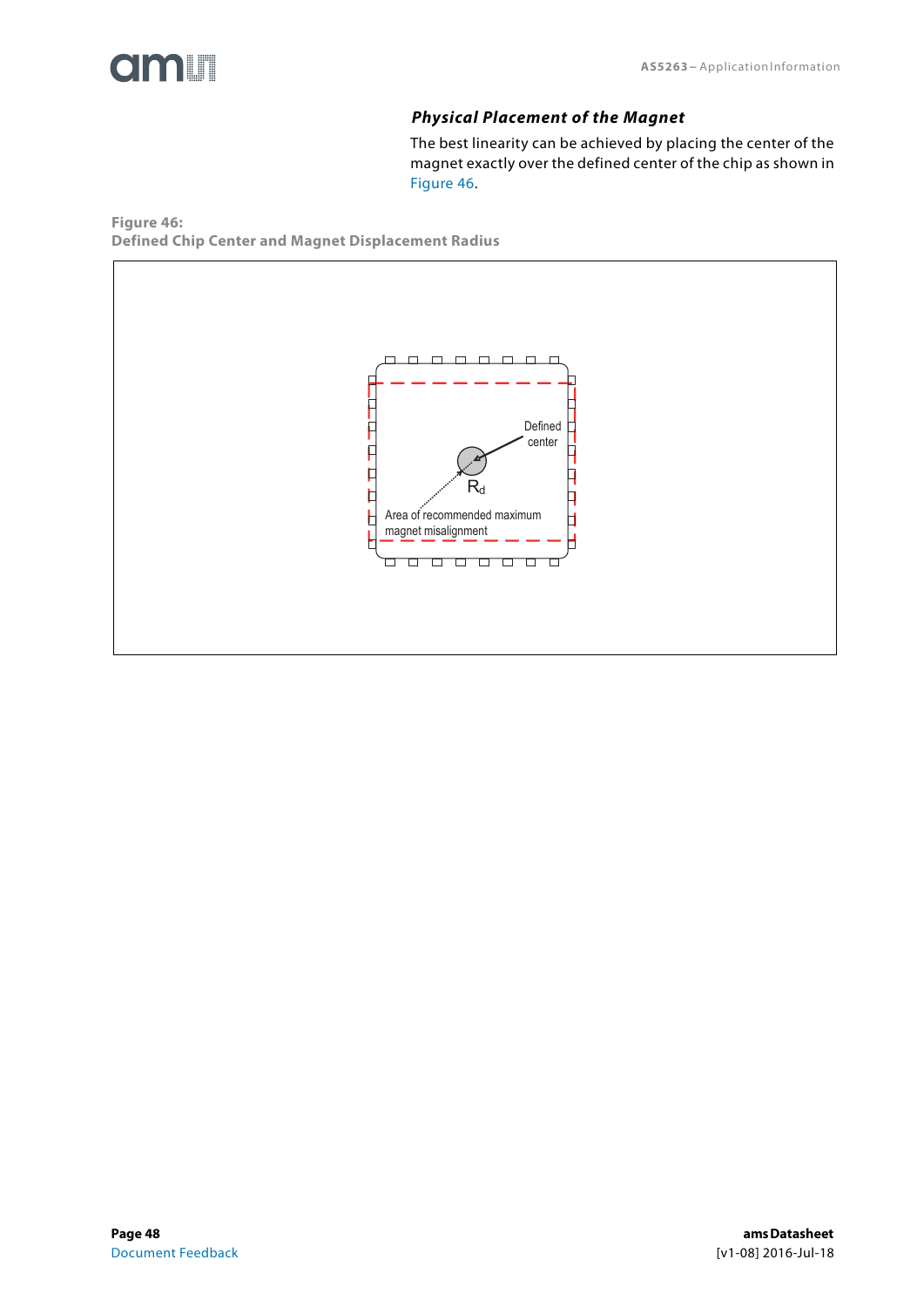

#### *Magnet Placement*

<span id="page-48-0"></span>The magnet's center axis should be aligned within a displacement radius  $R_d$  of 0.25mm (larger magnets allow more displacement) from the defined center of the IC.

The magnet may be placed below or above the device. The distance should be chosen such that the magnetic field on the die surface is within the specified limits (see [Figure 46\)](#page-47-0). The typical distance "z" between the magnet and the package surface is 0.5mm to 1.5mm, provided the recommended magnet material and dimensions (6mm x 3mm) are used. Larger distances are possible, as long as, the required magnetic field strength stays within the defined limits.

However, a magnetic field outside the specified range may still produce usable results, but the out-of-range condition will be indicated by an alarm forcing the output into the failure band.

#### **Figure 47: Vertical Placement of the Magnet**

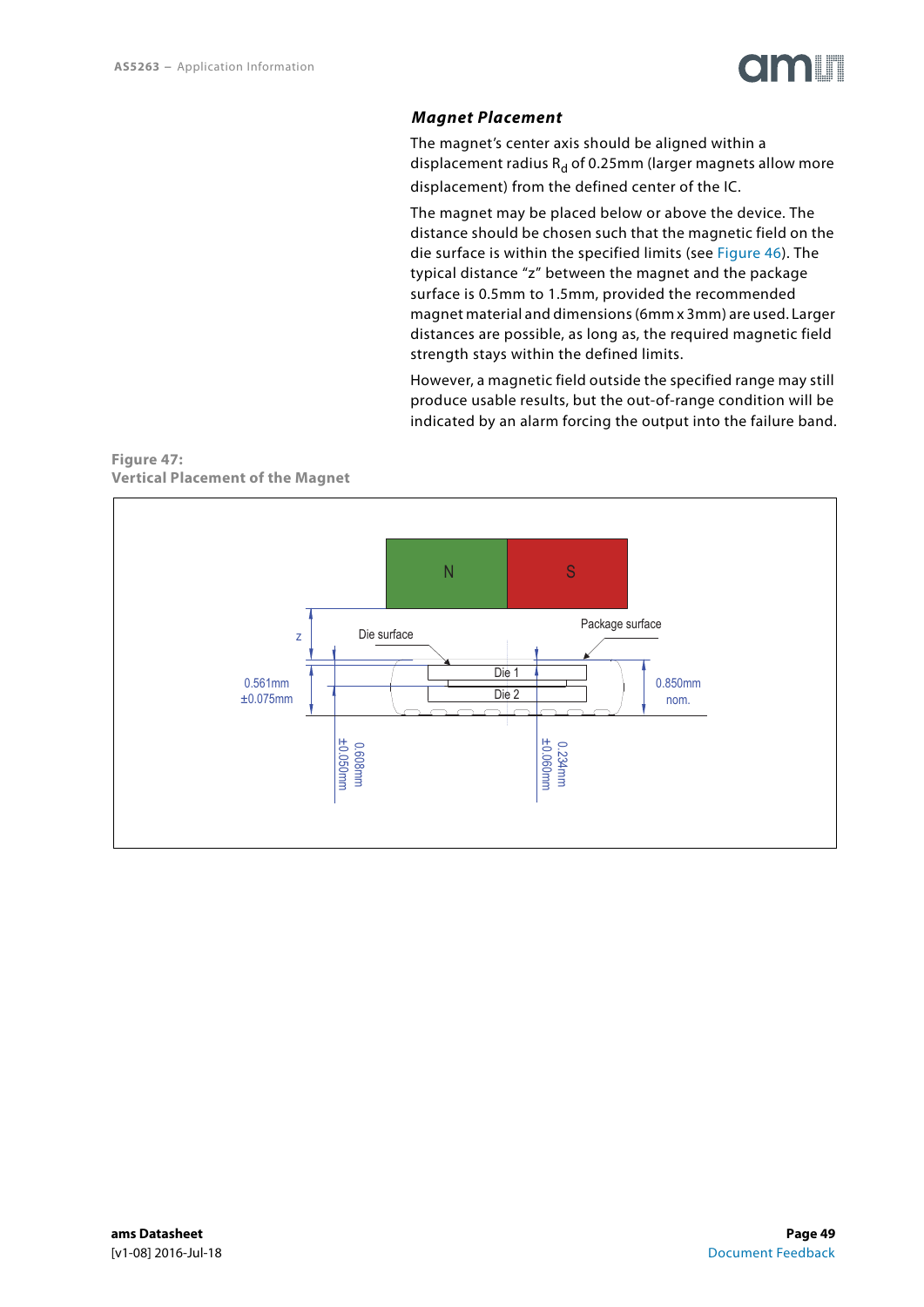<span id="page-49-0"></span>

# **Mechanical Data**

The internal Hall elements are placed in the center of the package on a circle with a radius of 1 mm.

**Figure 48: Hall Element Position** 



#### **Note(s):**

- 1. All dimensions in mm.
- 2. Die thickness 150μm.
- 3. Adhesive thickness 12μm (nom).
- 4. Spacer thickness 178μm (typ).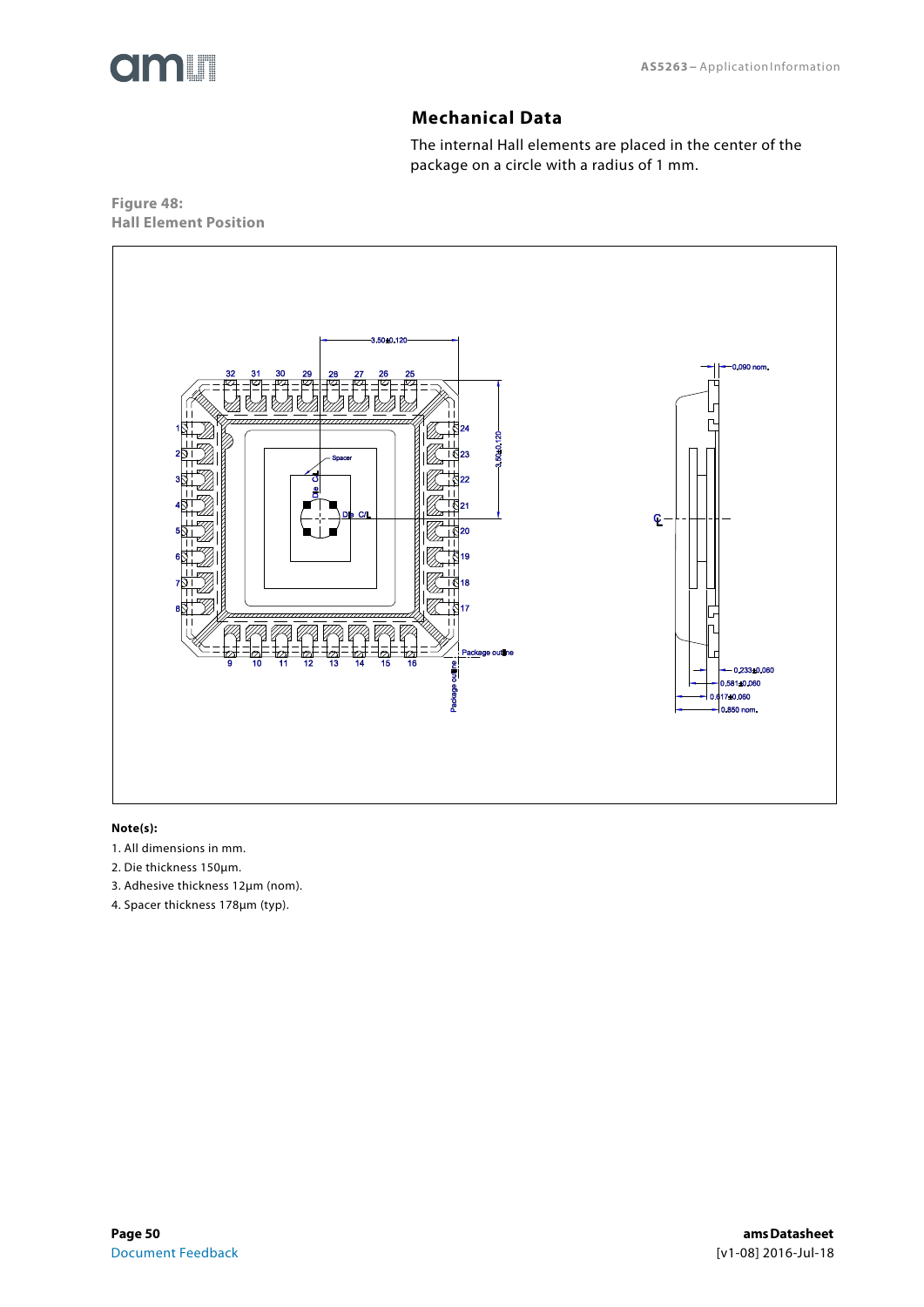

# <span id="page-50-0"></span>**Package Drawings & Markings**

The device is available in a 32-pin MLF (7x7mm) dimple package.

# **Figure 49:**





| (DATUM A OR B)<br>$\frac{1}{L}$<br>"<br>$\mathbb Q$<br>Ŧ<br>-TERMINAL TIP<br>┥<br>$\epsilon$<br>EVEN/ODD TERMINAL SIDE<br>DETAIL B |                |              |                         |  |  |
|------------------------------------------------------------------------------------------------------------------------------------|----------------|--------------|-------------------------|--|--|
| <b>Symbol</b>                                                                                                                      | Min            | Тур          | $\overline{\text{Max}}$ |  |  |
| Ā                                                                                                                                  | 0.80           | 0.90         | 1.00                    |  |  |
| A1                                                                                                                                 | $\overline{0}$ | 0.02<br>0.65 | 0.05                    |  |  |
| A2<br>A3                                                                                                                           |                | 0.20 REF     | 1.00                    |  |  |
| Γ                                                                                                                                  | 0.50           | 0.60         | 0.70                    |  |  |
| $\overline{\mathsf{L1}}$                                                                                                           | 0.05           | 0.15         | 0.25                    |  |  |
| L2                                                                                                                                 | 0.05           | 0.10         | 0.15                    |  |  |
| Q                                                                                                                                  | $0^{\circ}$    |              | 14 <sup>°</sup>         |  |  |
| $\overline{b}$                                                                                                                     | 0.25           | 0.30         | 0.35                    |  |  |
| b1                                                                                                                                 | 0.15           | 0.20         | 0.25                    |  |  |
| D                                                                                                                                  |                | 7.00 BSC     |                         |  |  |
| Ē                                                                                                                                  |                | 7.00 BSC     |                         |  |  |
| e                                                                                                                                  |                | 0.65 BSC     |                         |  |  |
| D1                                                                                                                                 |                | 6.75 BSC     |                         |  |  |
| E1                                                                                                                                 |                | 6.75 BSC     |                         |  |  |
| D2                                                                                                                                 | 4.70           | 4.80         | 4.90                    |  |  |
| E2                                                                                                                                 | 4.70           | 4.80         | 4.90                    |  |  |
| aaa                                                                                                                                |                | 0.15         |                         |  |  |
| bbb                                                                                                                                |                | 0.10         |                         |  |  |
| ccc                                                                                                                                |                | 0.10         |                         |  |  |
| ddd                                                                                                                                |                | 0.05         |                         |  |  |
| eee                                                                                                                                |                | 0.08         |                         |  |  |
| fff                                                                                                                                |                | 0.10         |                         |  |  |
| N                                                                                                                                  |                | 32           |                         |  |  |

#### **Note(s):**

1. Dimensions and tolerancing confirm to ASME Y14.5M-1994.

- 2. All dimensions are in millimeters. Angles are in degrees.
- 3. Unilateral coplanarity applies to the exposed heat slug as well as the terminal.
- 4. Radius on terminal is optional.
- 5. N is the total number of terminals.

# **Figure 50:**

**Marking: YYWWMZZ@** 

| YY   | WW                        |                  |                   | $\bm{\widehat{\omega}}$ |
|------|---------------------------|------------------|-------------------|-------------------------|
| Year | <b>Manufacturing Week</b> | Plant identifier | Traceability code | Sublot identifier       |

#### **Note(s):**

1. IC's marked with a white dot or the letters "ES" denote engineering samples.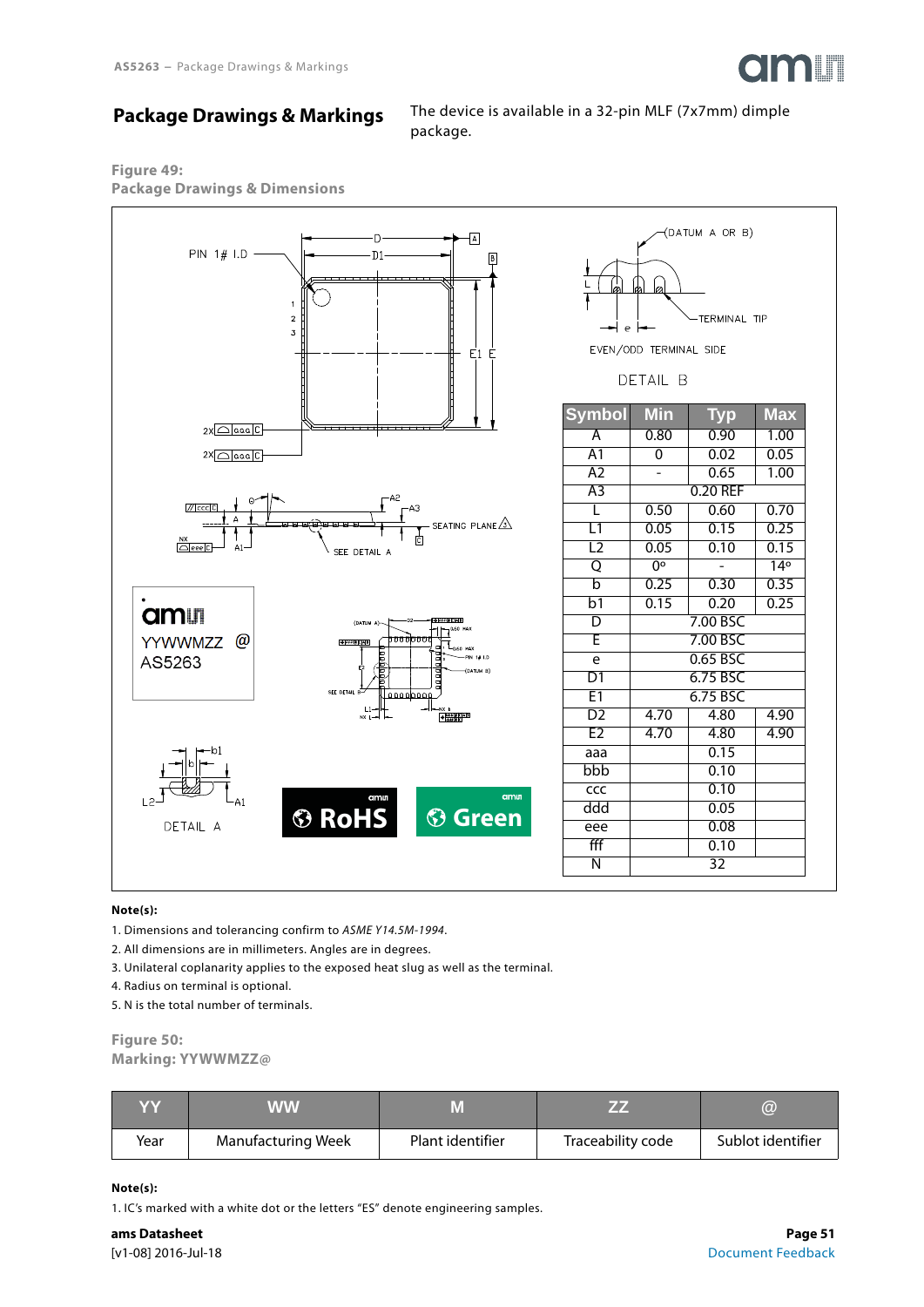

# <span id="page-51-0"></span>**[Ordering & Contact Information](#page-51-1)**

The devices are available as the standard products shown in Figure 51.

<span id="page-51-1"></span>**Figure 51: Ordering Information** 

| <b>Ordering Code</b> | <b>Package</b>    | <b>Description</b>                                       | <b>Delivery Form</b> | <b>Delivery Quantity</b> |
|----------------------|-------------------|----------------------------------------------------------|----------------------|--------------------------|
| AS5263-HQFT          | 32-pin MLF        | Redundant 12-bit                                         |                      | 4000 pcs/reel            |
| AS5263-HQFM          | (7x7mm)<br>Dimple | <b>Magnetic Rotary Encoder</b><br>with MLF Dimple Option | Tape & Reel          | 500 pcs/reel             |

Buy our products or get free samples online at: <www.ams.com/ICdirect>

Technical Support is available at: <www.ams.com/Technical-Support>

Provide feedback about this document at: <www.ams.com/Document-Feedback>

For further information and requests, e-mail us at: [ams\\_sales@ams.com](mailto:ams_sales@ams.com)

For sales offices, distributors and representatives, please visit: <www.ams.com/contact>

#### **Headquarters**

ams AG Tobelbader Strasse 30 8141 Premstaetten Austria, Europe

Tel: +43 (0) 3136 500 0

Website: <www.ams.com>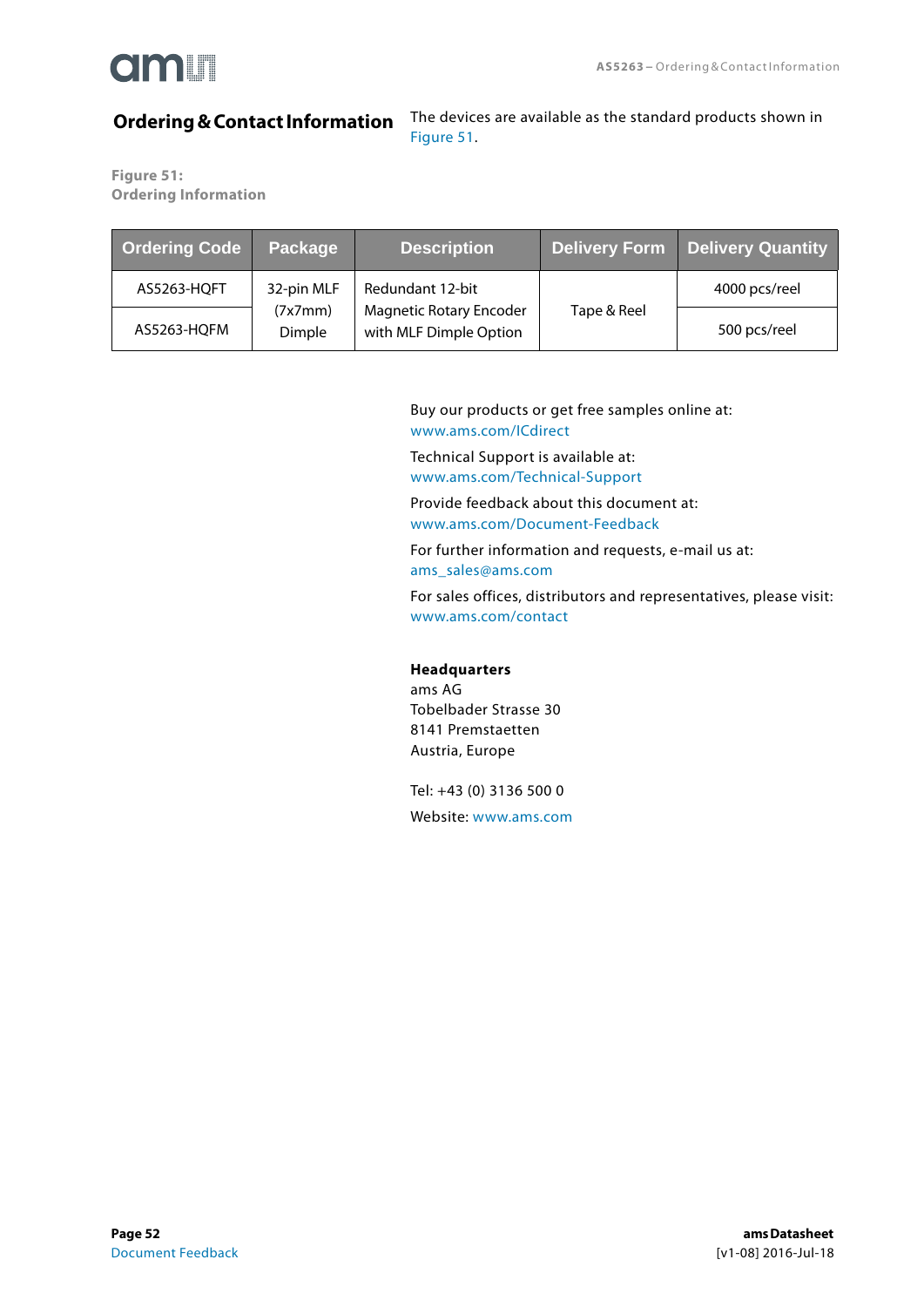# <span id="page-52-0"></span>**RoHS Compliant & ams Green Statement**

**RoHS:** The term RoHS compliant means that ams AG products fully comply with current RoHS directives. Our semiconductor products do not contain any chemicals for all 6 substance categories, including the requirement that lead not exceed 0.1% by weight in homogeneous materials. Where designed to be soldered at high temperatures, RoHS compliant products are suitable for use in specified lead-free processes.

**ams Green (RoHS compliant and no Sb/Br):** ams Green defines that in addition to RoHS compliance, our products are free of Bromine (Br) and Antimony (Sb) based flame retardants (Br or Sb do not exceed 0.1% by weight in homogeneous material).

**Important Information:** The information provided in this statement represents ams AG knowledge and belief as of the date that it is provided. ams AG bases its knowledge and belief on information provided by third parties, and makes no representation or warranty as to the accuracy of such information. Efforts are underway to better integrate information from third parties. ams AG has taken and continues to take reasonable steps to provide representative and accurate information but may not have conducted destructive testing or chemical analysis on incoming materials and chemicals. ams AG and ams AG suppliers consider certain information to be proprietary, and thus CAS numbers and other limited information may not be available for release.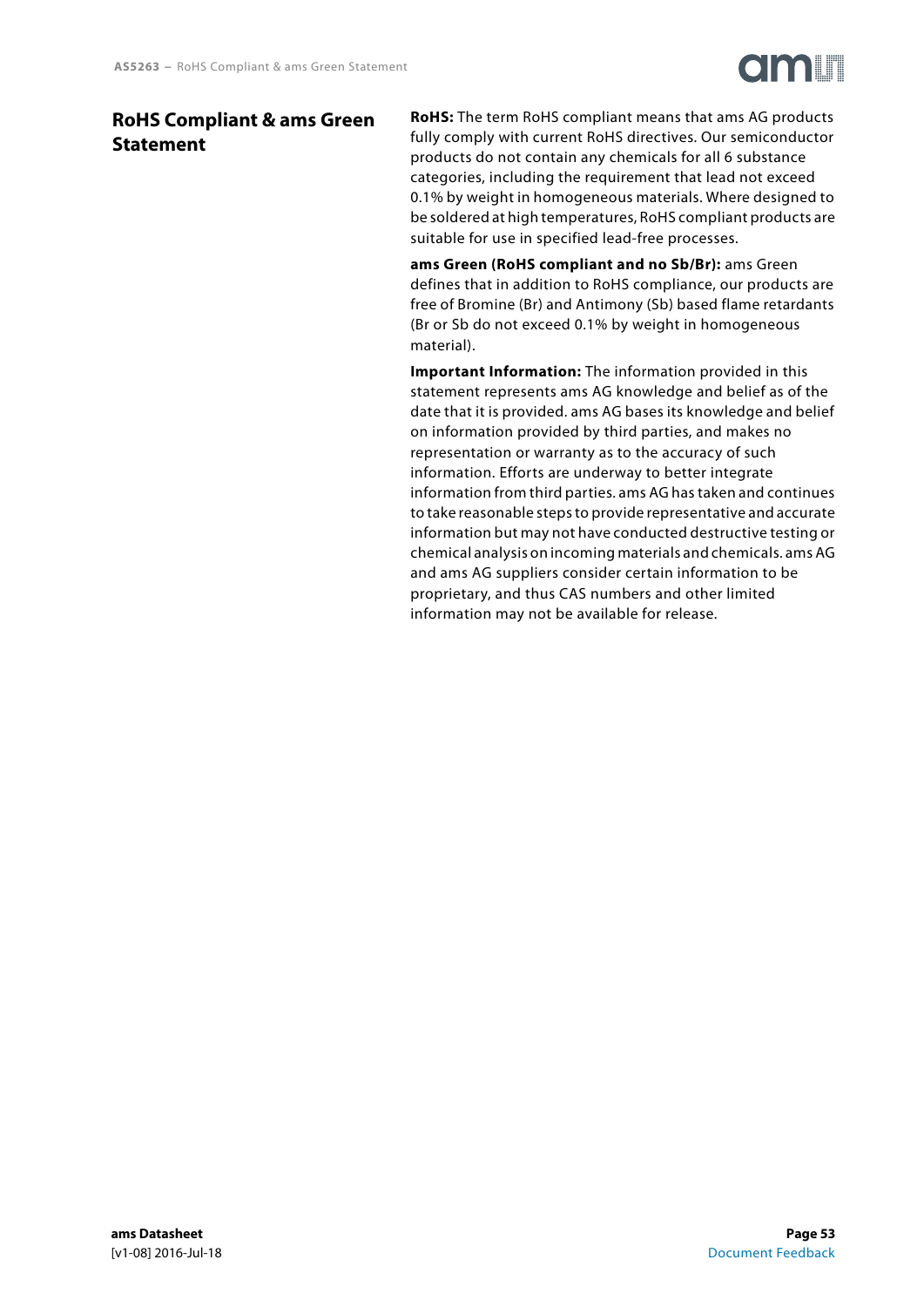# **Olaalit**

# <span id="page-53-0"></span>**Copyrights & Disclaimer**

Copyright ams AG, Tobelbader Strasse 30, 8141 Premstaetten, Austria-Europe. Trademarks Registered. All rights reserved. The material herein may not be reproduced, adapted, merged, translated, stored, or used without the prior written consent of the copyright owner.

Devices sold by ams AG are covered by the warranty and patent indemnification provisions appearing in its General Terms of Trade. ams AG makes no warranty, express, statutory, implied, or by description regarding the information set forth herein. ams AG reserves the right to change specifications and prices at any time and without notice. Therefore, prior to designing this product into a system, it is necessary to check with ams AG for current information. This product is intended for use in commercial applications. Applications requiring extended temperature range, unusual environmental requirements, or high reliability applications, such as military, medical life-support or life-sustaining equipment are specifically not recommended without additional processing by ams AG for each application. This product is provided by ams AG "AS IS" and any express or implied warranties, including, but not limited to the implied warranties of merchantability and fitness for a particular purpose are disclaimed.

ams AG shall not be liable to recipient or any third party for any damages, including but not limited to personal injury, property damage, loss of profits, loss of use, interruption of business or indirect, special, incidental or consequential damages, of any kind, in connection with or arising out of the furnishing, performance or use of the technical data herein. No obligation or liability to recipient or any third party shall arise or flow out of ams AG rendering of technical or other services.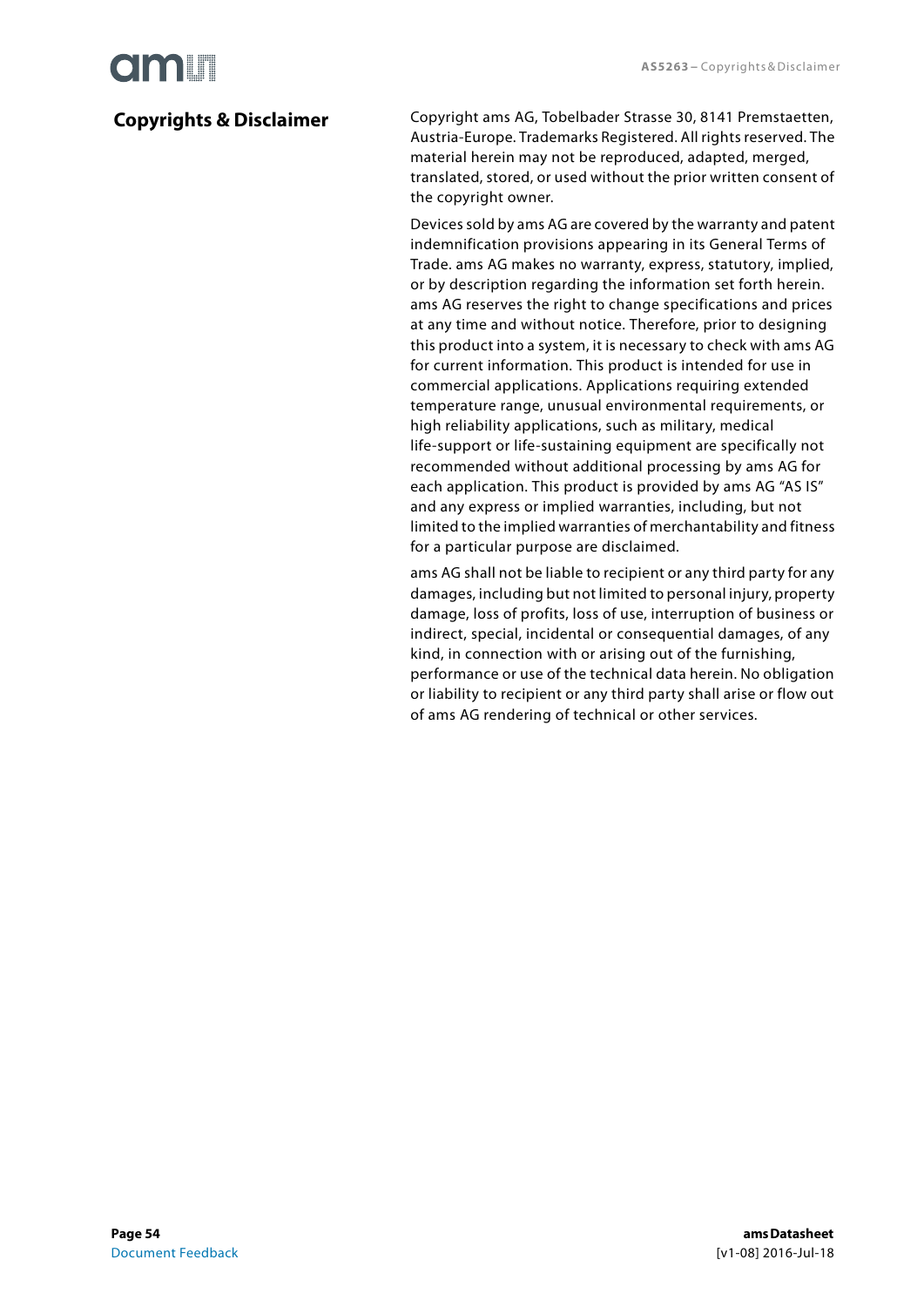# <span id="page-54-0"></span>**Document Status**

| <b>Document Status</b>       | <b>Product Status</b> | Definition                                                                                                                                                                                                                                                                     |
|------------------------------|-----------------------|--------------------------------------------------------------------------------------------------------------------------------------------------------------------------------------------------------------------------------------------------------------------------------|
| <b>Product Preview</b>       | Pre-Development       | Information in this datasheet is based on product ideas in<br>the planning phase of development. All specifications are<br>design goals without any warranty and are subject to<br>change without notice                                                                       |
| <b>Preliminary Datasheet</b> | Pre-Production        | Information in this datasheet is based on products in the<br>design, validation or qualification phase of development.<br>The performance and parameters shown in this document<br>are preliminary without any warranty and are subject to<br>change without notice            |
| Datasheet                    | Production            | Information in this datasheet is based on products in<br>ramp-up to full production or full production which<br>conform to specifications in accordance with the terms of<br>ams AG standard warranty as given in the General Terms of<br>Trade                                |
| Datasheet (discontinued)     | Discontinued          | Information in this datasheet is based on products which<br>conform to specifications in accordance with the terms of<br>ams AG standard warranty as given in the General Terms of<br>Trade, but these products have been superseded and<br>should not be used for new designs |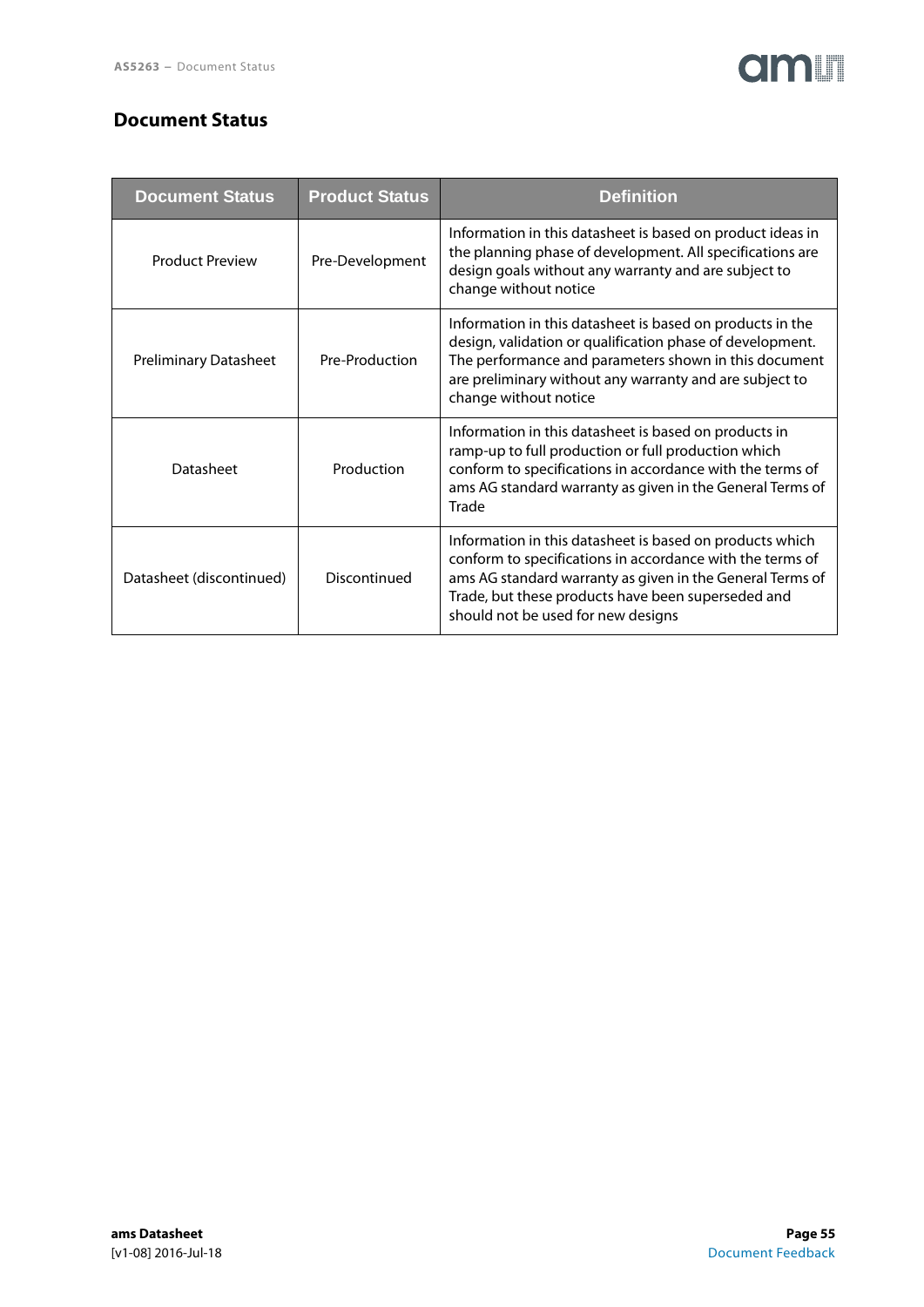

# <span id="page-55-0"></span>**Revision Information**

| Changes from 1-07 (2015-Dec-11) to current revision 1-08 (2016-Jul-18) | Page |
|------------------------------------------------------------------------|------|
| Updated Figure 22                                                      |      |

#### **Note(s):**

1. Page and figure numbers for the previous version may differ from page and figure numbers in the current revision

2. Correction of typographical errors is not explicitly mentioned.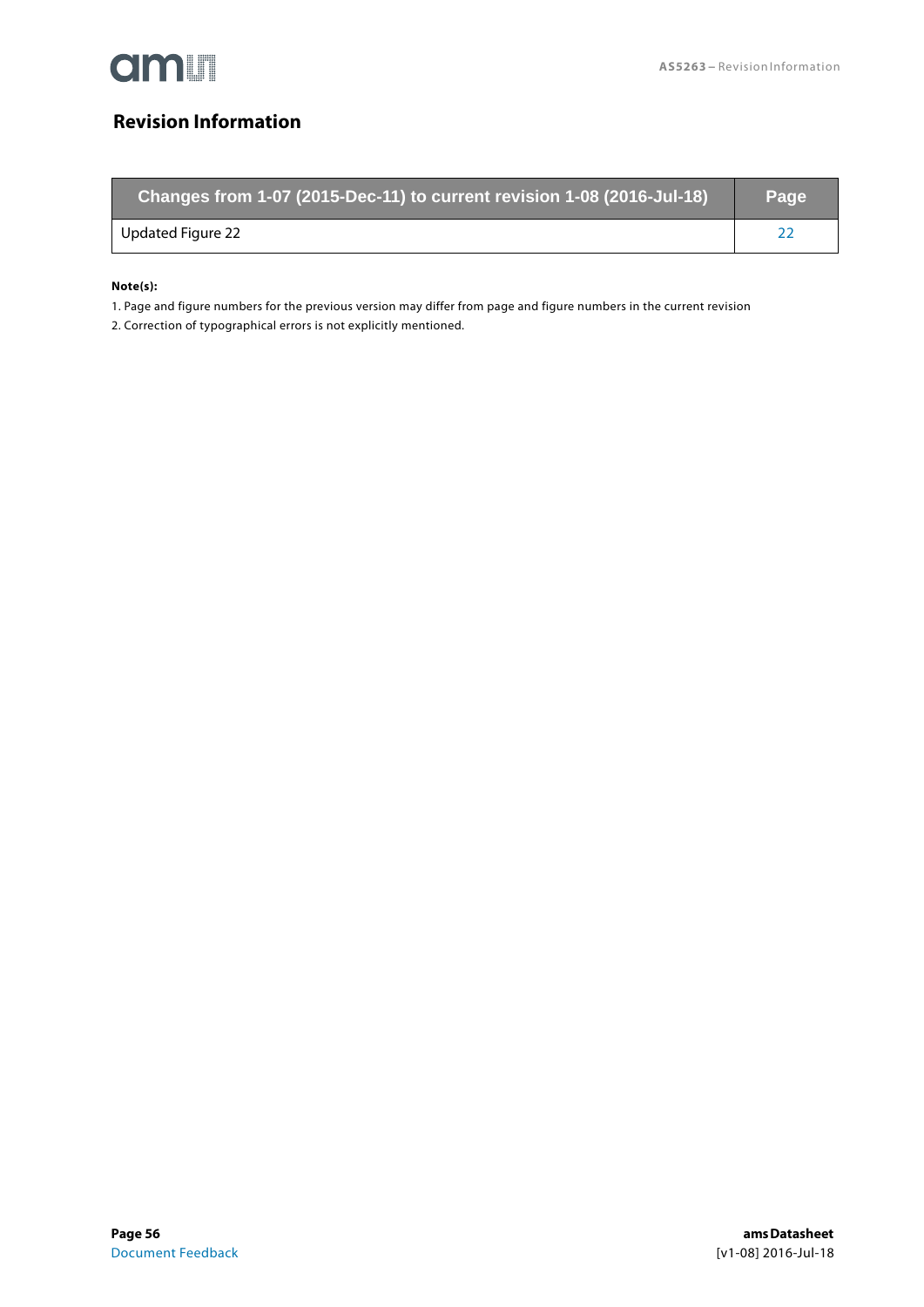### <span id="page-56-0"></span>**Content Guide**

#### **[1 General Description](#page-0-0)**

- [2 Key Benefits & Features](#page-1-0)
- [2 Applications](#page-1-1)
- [3 Block Diagram](#page-2-1)

#### **[4 Pin Assignment](#page-3-1)**

[4 Pin Description](#page-3-2)

#### **[7 Absolute Maximum Ratings](#page-6-1)**

#### **[8 Electrical Characteristics](#page-7-0)**

- [8 Operating Conditions](#page-7-2)
- [8 Magnetic Input Specification](#page-7-1)
- [9 Electrical System Specifications](#page-8-2)
- [10 Timing Characteristics](#page-9-0)

#### **[11 Detailed Description](#page-10-0)**

- [12 Operation](#page-11-1)
- [13 VDD Voltage Monitor](#page-12-0)
- [13 VDD Overvoltage Management](#page-12-1)
- [13 VDD5 Undervoltage Management.](#page-12-2)

#### [13 Analog Output](#page-12-3)

- [13 Programming Parameters](#page-12-4)
- [14 Application Specific Angular Range Programming](#page-13-1)
- [15 Application Specific Programming of the Break Point](#page-14-0)
- [16 Full Scale Mode](#page-15-2)
- [16 Inverted Dual Channel Output](#page-15-3)
- [17 Resolution of the Parameters](#page-16-1)
- [18 Analog Output Diagnostic Mode](#page-17-0)
- [19 Analog Output Driver Parameters](#page-18-0)
- [21 Pulse Width Modulation \(PWM\) Output](#page-20-0)
- [23 Kick Down Function](#page-22-0)

#### **[25 Application Information](#page-24-0)**

#### [25 Programming the AS5263](#page-24-1)

- [26 Hardware Setup](#page-25-0)
- [27 Protocol Timing and Commands of Single Pin Interface](#page-26-0)
- [30 UNBLOCK](#page-29-1)
- [31 WRITE128](#page-30-1)
- [33 READ128](#page-32-1)
- [34 DOWNLOAD](#page-33-2)
- [34 UPLOAD](#page-33-3)
- [35 FUSE](#page-34-2)
- [35 PASS2FUNC](#page-34-3)
- [36 READ](#page-35-1)
- [37 WRITE](#page-36-1)
- [38 OTP Programming Data](#page-37-1)
- [44 Data Content](#page-43-0)
- [46 Read / Write User Data](#page-45-1)
- [46 Data Content](#page-45-2)
- [47 Programming Procedure](#page-46-0)
- [48 Physical Placement of the Magnet](#page-47-1)
- [49 Magnet Placement](#page-48-0)
- [50 Mechanical Data](#page-49-0)